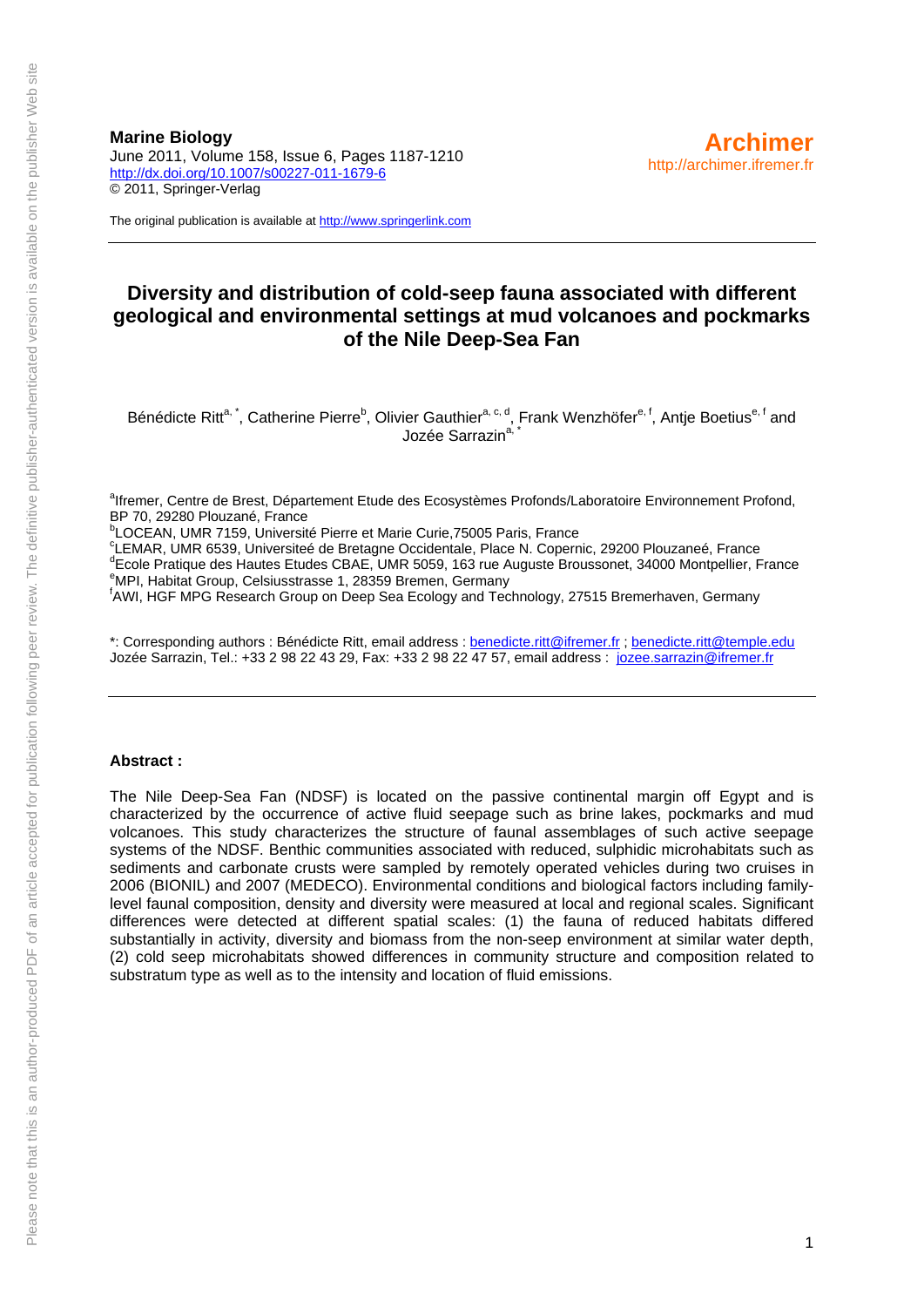Keywords: Nile Deep-Sea Fan; cold seeps; benthic macrofauna; alpha diversity; environmental conditions; chemosynthetic ecosystem; beta diversity.

41 1. Introduction

Since their discovery on the Florida Escarpment in the Gulf of Mexico (Paull et al. 1984), cold seeps have been reported along convergent plate boundaries on active as well as passive continental margins, where over-pressure in the sediments controls the emission of fluids enriched in methane or other hydrocarbons to the seafloor and hydrosphere (Milkov 2000; Dimitrov 2002). Depending on their geophysical settings, these cold seeps are associated with distinct geological features such as gas hydrates, pockmarks, brine lakes and mud volcanoes (MVs) (Milkov 2000; Hovland et al. 2002; Judd and Hovland 2007; Foucher et al. 2009). To date, hundreds of seep sites supporting chemosynthesis-based communities have been encountered throughout the world's oceans (Sibuet and Olu 1998; Levin 2005; Campbell 2006; Baker et al. 2010).

The Eastern Mediterranean Sea is one of the world's MV and pockmark hotspots (Kopf 2002; Foucher et al. 2009). Most of the MVs are associated with the active Mediterranean Ridge that stretches over more than 1500 km (Cita et al. 1981) and the thickly sedimented Nile Deep-Sea Fan (NDSF) along the Mesozoic-rifted continental margin of northern Egypt (Bellaiche et al. 2001; Mascle et al. 2001; Loncke et al. 2004; Mascle et al. 2006). The present study focuses on sites of the NDSF that have been explored since 2003 in the frame of the European Science 62 Foundation (ESF) MEDIFLUX program (2003-2007) and the European  $6<sup>th</sup>$ Framework Program project HERMES (2005-2009).

The NDSF is divided into four morpho-structural provinces (Figure 1a): (1) the Levantine province, a domain of salt-related folding; (2) the Eastern province, a domain of intense salt-related tectonics; (3) the Central province with pockmark fields and gas chimneys, distinguished by active sedimentary instability and fluid-related processes; and (4) the Western province with mud cones, characterized by active turbiditic processes, salt tectonics and fluid venting (Mascle et al. 2006; Huguen et al. 2009). The accumulation of organic-rich sediments, probably since the early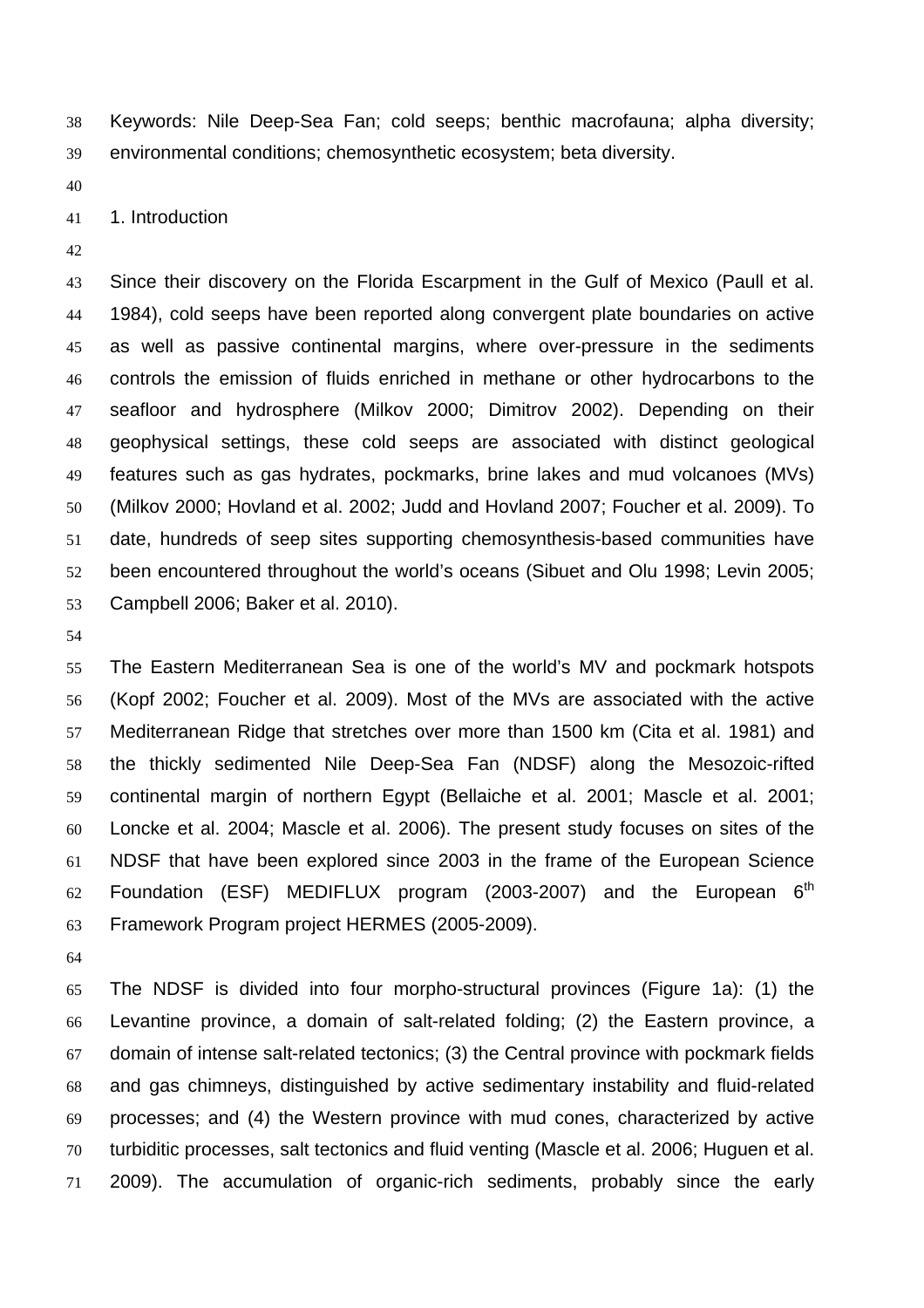72 Cenozoic, led to the formation of hydrocarbons in deep reservoirs that were partially sealed by the deposition of thick evaporites during the Messinian (Hsu et al. 1977). A mixture of hydrocarbons, water and mud is expelled through faults that may extrude salt deposits, which reach the seafloor (Loncke et al. 2004). Fluid seepage is recorded in geological features such as mud cones, caldera-like depressions, gas chimneys, brine pools and pockmarks (Gontharet et al. 2007; Bayon et al. 2009a). Chemosynthesis-based communities have been observed in association with these different features (Huguen et al. 2005; Zitter et al. 2005; Dupré et al. 2007). 



**Fig. 1** (a) General map of the Eastern Mediterranean Sea with the localisation of the sampling sites in the three morpho-structural provinces: (b) the Amon mud volcano (MV) located in the Eastern province; (c) the Pockmark area located in the Central province and, (d) the Cheops MV in the Western province. Sampling sites are indicated on each MVs

Faunal assemblages associated with Mediterranean cold seeps from the NDSF are still relatively unknown. Only those from a few sites along the Mediterranean Ridge have been described, and symbiont-bearing species such as the siboglinid polychaete *Lamellibrachia anaximandri*, the lucinid *Lucinoma kazani* and the mytilid *Idas modiolaefomis* were identified (Salas and Woodside 2002; Olu-Le Roy et al. 2004; Werne et al. 2004; Duperron et al. 2008; Southward et al. in press). The distribution of fauna on the Amsterdam MV has been hypothesized to be linked to the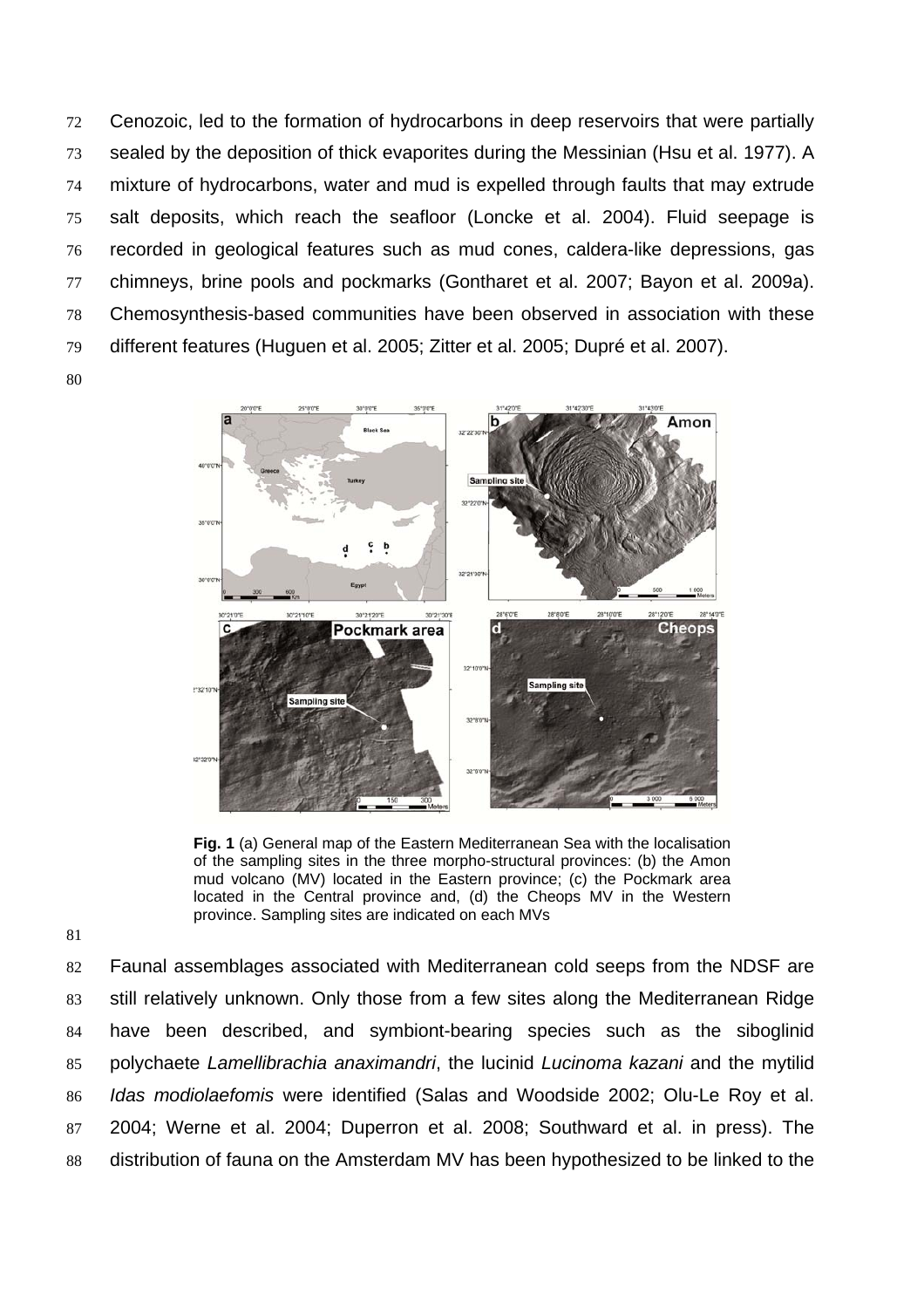amount of methane escaping from the mud flows, which decreases from the summit to the periphery (Olu-Le Roy et al. 2004). Likewise, biological zonation has also been observed on the Barbados prism (Olu et al. 1997) and the Håkon Mosby MV (Niemann et al. 2006; Jerosch et al. 2007). In both cases, the summit of the MV was covered by fresh gassy mud flows and devoid of visible epifauna. Communities dominated by sulphide oxidizing bacterial mats were observed close to the summit, followed by symbiont-bearing fauna and heterotrophic fauna towards the periphery (Olu et al. 1997; Zitter et al. 2003; Niemann et al. 2006; Jerosch et al. 2007). Fresh mud flows are often characterized by very high rates of upward flux of reduced sulphidic fluids, excluding animals (de Beer et al. 2006). Older mud flows, located at the periphery, transport lower concentrations of methane and sustain sulphide production, fueling chemosynthetic populations of siboglinid tubeworms or bivalves like *Acharax*. The latter migrate to deeper sediment layers to reach for reduced chemical compounds. This environment also constitutes a favorable habitat for heterotrophic fauna, which develop in response to a local increase in microbial production (Levin and Mendoza 2007).

The present study was the first opportunity to characterize the structure of the faunal assemblages in the NDSF seeps on two types of geological features: MVs and pockmarks. Prior to 2006, no ecological study had been performed on NDSF seep sites, with the exception of a few observations and samples taken during the NAUTINIL cruise in 2003 (Dupré et al. 2007; Bayon et al. 2009b; Huguen et al. 2009). The macro- and meiofaunal benthic communities associated with different microhabitats found in three provinces of the NDSF were sampled by remotely operated vehicles (ROVs) during two cruises: BIONIL in 2006 and MEDECO in 2007. The microhabitats were characterized with regard to their environmental conditions and faunal communities, mostly to family level. We then compared faunal composition, density and diversity at local and regional scales to test the hypotheses that 1) reduced habitats support higher biomasses but lower diversity of meio- and macrofauna compared to surrounding oxygenated habitats, 2) carbonate crusts and reduced sediments bear different faunal assemblages, 3) faunal composition is related to microhabitat type rather than to the larger geological setting, 4) beta diversity between the different microhabitats is related to differences in fluid flow and substratum type.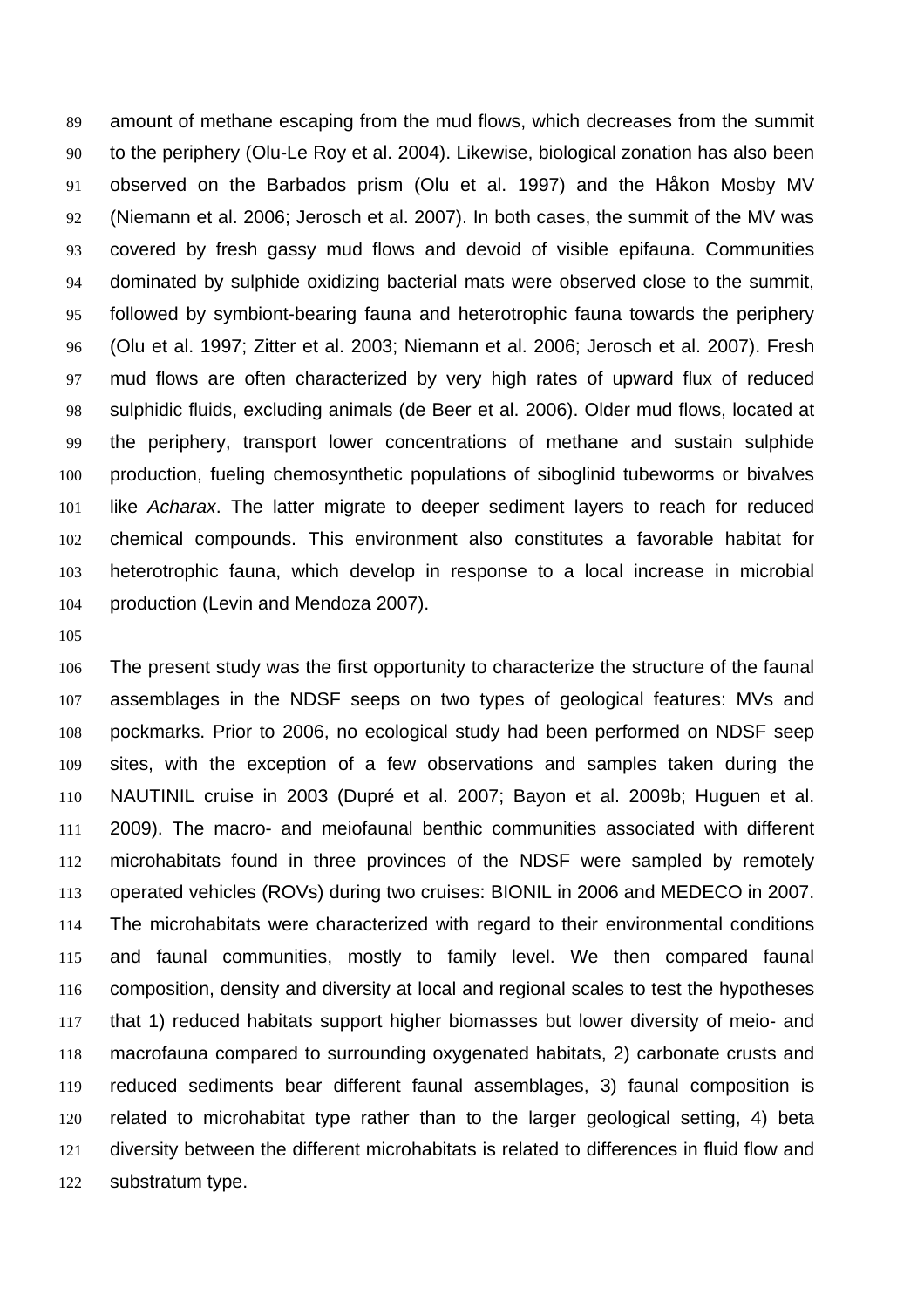2. Materials and methods

Faunal sampling and habitat characterizations were done during BIONIL M70/2b aboard the German R/V *Meteor* with the ROV *Quest4000* (MARUM, University Bremen) in November 2006 and during leg 2 of MEDECO aboard the French R/V *Pourquoi Pas?* with the ROV *Victor6000* (Ifremer) in November 2007.

### 2.1. Study sites

The cold seep sites from three of the four provinces of the NDSF were investigated: 1) the Amon MV in the Eastern province; 2) a carbonate cemented area close to a pockmark field associated with large debris-flows in the Central province; and 3) the Cheops MV in the Western province hosting large brine pools (Figure 1). A single reference sample located 15 km away from the centre of the Amon MV and outside the influence of fluid emissions, was sampled as a reference (hereafter marked "Ref") for oxygenated deep-sea sediments not associated with fluid flow.

### 2.1.1. The Western province – the Amon MV

140 The Amon MV (32°22'05"N - 31°42'27"E, Figure 1b) is circular, approximately 3 km in diameter, and 90 m high. It lies close to the limit of the Messinian platform, at 1150 m water depth. The summit is covered with mud blocks and clasts and shows a disturbed, chaotically structured surface suggesting recent impacts of mud extrusion and gas expansion. Temperatures at the centre reach 45°C at 10 m below the seafloor, confirming high upward fluid flow at this MV (Dupré et al. 2007; Dupré et al. 2008). The periphery of the Amon MV is characterized by highly bioturbated hemipelagic sediments. At its south-western rise, a lateral flow of reduced muds was identified ('sulphur-band') surrounded by carbonate crusts that were both sampled in 2006 during BIONIL. The carbonate crusts were rather thick, we could not observe blackish muds or siboglinid colonies associated with them.

# 2.1.2. The Central province – the Pockmark area

The Central province hosts large carbonate-cemented areas associated with reduced debris-flows, and numerous small pockmarks located between 1700 and 2100 m depth (Figure 1c). The pockmarks form circular depressions of a few meters in diameter and about 1 m deep, and are associated with the presence of authigenic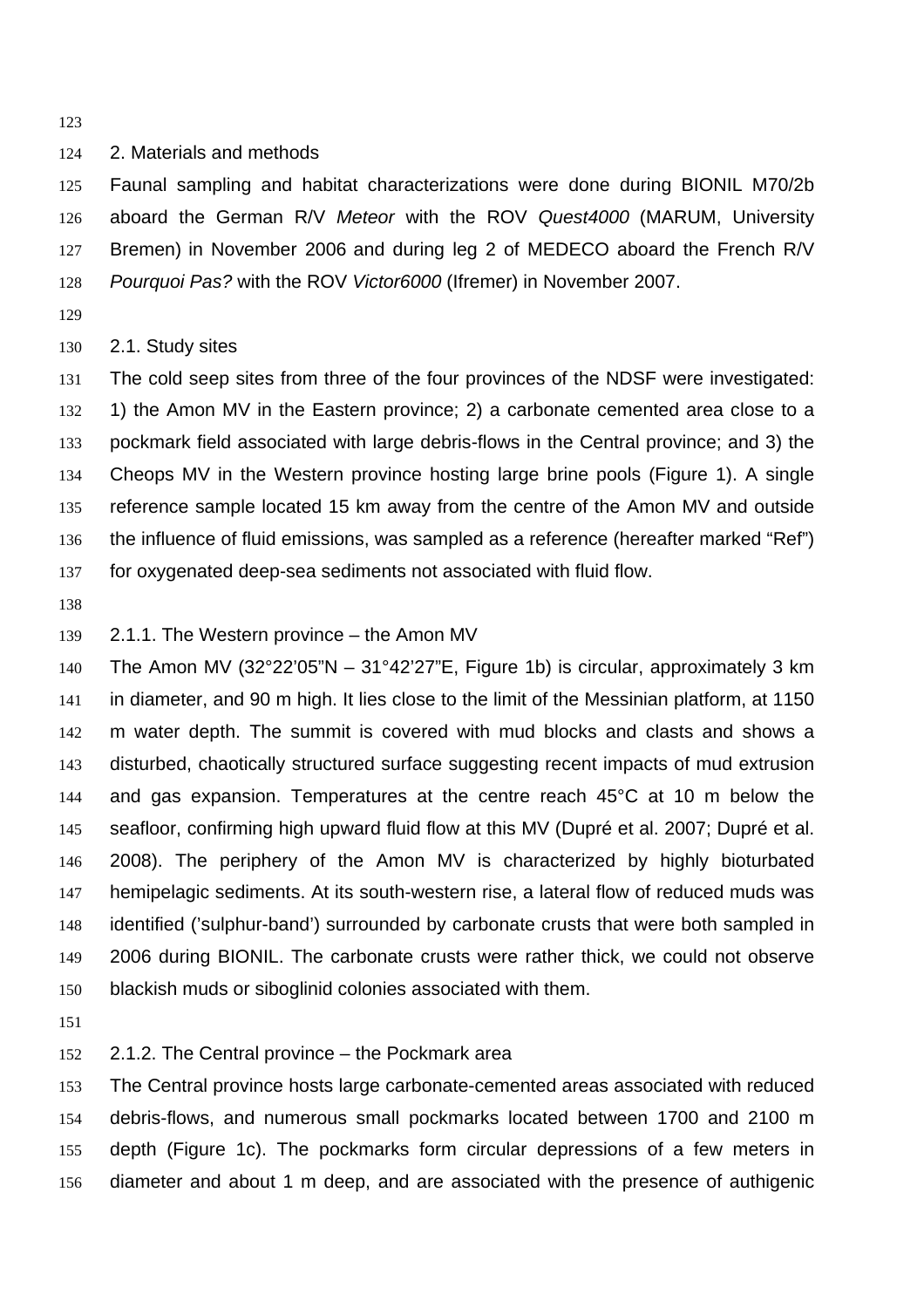carbonate crusts and reduced sediments (Loncke et al. 2004). During BIONIL, benthic communities were sampled from one reduced blackish sediments site at mid-slope (site 2A, 32°32'00"N – 30°21'10"E, 1700 m) as well as from their surrounding carbonate cements. These were directly associated with blackish muds, and living siboglinid colonies were observed between the cracks of the flat, thin carbonates.

### 2.1.3. The Eastern province – the Cheops MV

The Cheops MV is located within the Menes caldera at 3000 m depth (32°08'05"N – 28°09'67"E, Figure 1d), above the Messinian platform. This caldera is a circular 50 m deep depression 8 km in diameter. As previously observed in 2003 during the NAUTINIL cruise, a mixture of brine and mud was flowing from Cheops during the sampling operations in 2007 (MEDECO). The mud is expelled from deep layers as indicated by high temperature anomalies (Huguen et al. 2009). This MV is also characterized by numerous brine pools, covered by bright white matter, identified as microbial sulphur deposits (Dupré et al. 2007; Omoregie et al. 2008). Brine pools constitute direct evidence of fluid emissions, and the migration of fluids enriched in salt induces high sediment instability that may influence faunal composition and distribution on this MV. Faunal sampling and environmental characterizations were carried out during MEDECO. Sparse carbonate crusts were observed but not sampled.

#### 2.2. Description of the microhabitats

At all cold seep sites visited, ROV surveys indicated a mosaic of visually distinguishable microhabitats, characterized by the presence of visible fauna or microbial mats. Two types of reduced habitats were sampled: 1) reduced blackish sediments (Red) covered with whitish bacterial mats or small tubeworms at the surface (Figures 2a, c, e) and 2) carbonate crusts (CC) that were dark-colored at Amon, or "crumbly" and of whitish to light grey color at the Pockmark area Figures 2b, d).

Chemical characterization of the microhabitats was performed above the reduced sediments of Cheops MV during MEDECO. Water samples were taken for chemical analyses using the PEPITO water sampler above the organisms as close as possible to the seafloor using the *Victor6000* manipulator arm. PEPITO collects water in 200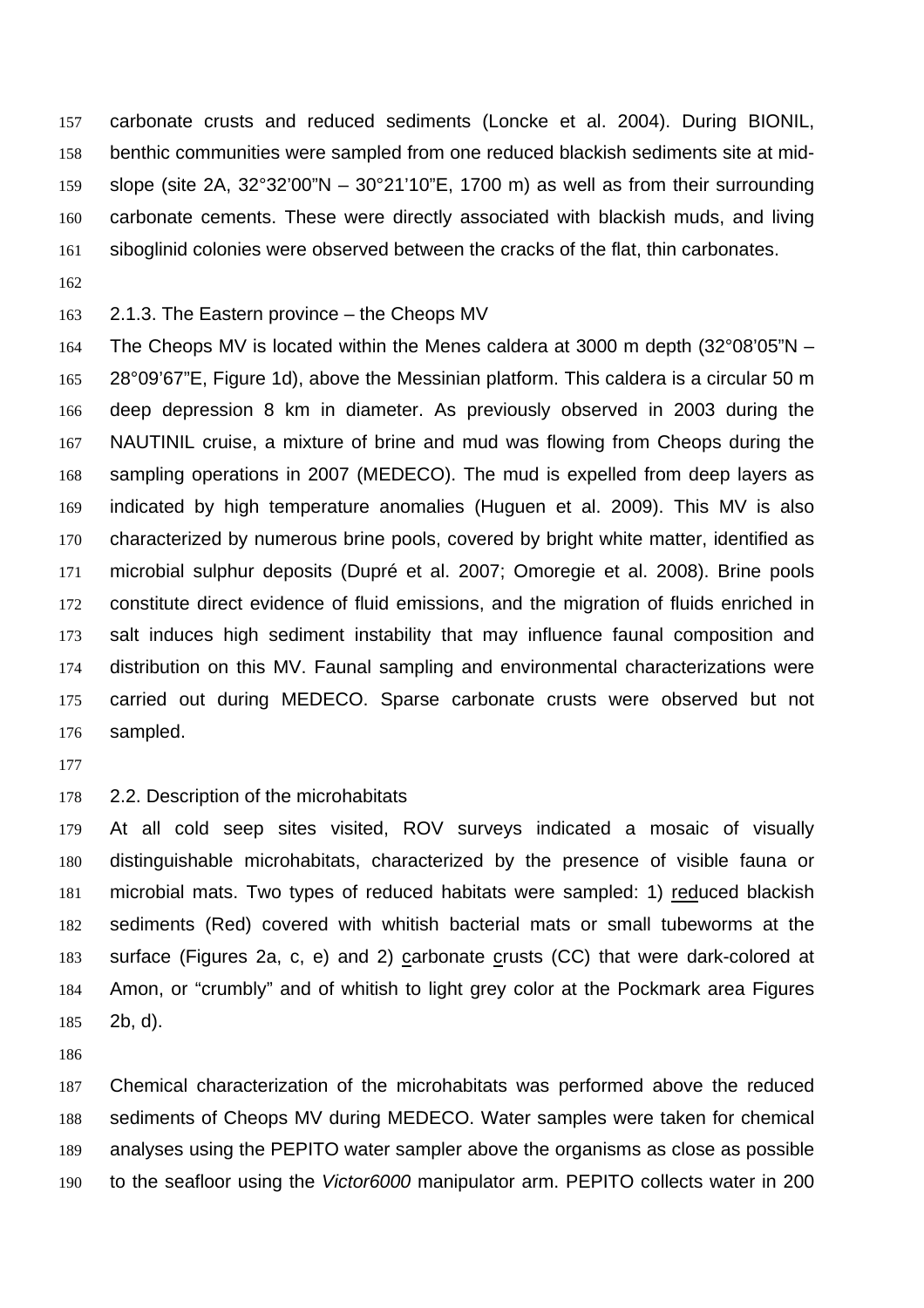ml titanium bottles (Sarradin et al. 2009). Chemical measurements and sediment 192 samples were taken during BIONIL as close as possible above the seafloor or in soft sediments with bottles (750 ml) and push cores (inner diameter 7.5 cm) at 2.5 to 50 m from the sampled microhabitats. Further sampling details are given in Table 1.





**Fig. 2** Representative photographs of the microhabitats sampled in the three study sites. On the Amon MV: (a) reduced sediments and (b) carbonate crusts; in the Pockmark area: (c) reduced sediments and (d) carbonate crusts; on the Cheops MV: (e) reduced sediments. Red: reduced sediments CC: carbonate crusts. All microhabitats were sampled during the BIONIL (2006) and MEDECO (2007) cruises. Photos a, b, c, d: MARUM, University Bremen, *QUEST4000* and photo e: Ifremer, *Victor6000*

196

Epi- and endofauna were sampled with blade corers on a surface of 200 cm² (Menot et al. 2010) on all soft sediment sites (Figures 2a, c, d, g) and pieces of carbonate crusts were sampled using the claw of the ROV *Victor6000* (Figures 2b, e). A reference site 15 km away from the active centre of Amon has been sampled with a single multicorer on which 3 tubes of a surface of 74 cm² were sampled (pseudo-replicates). The number of samples for each microhabitat is reported in Table 1.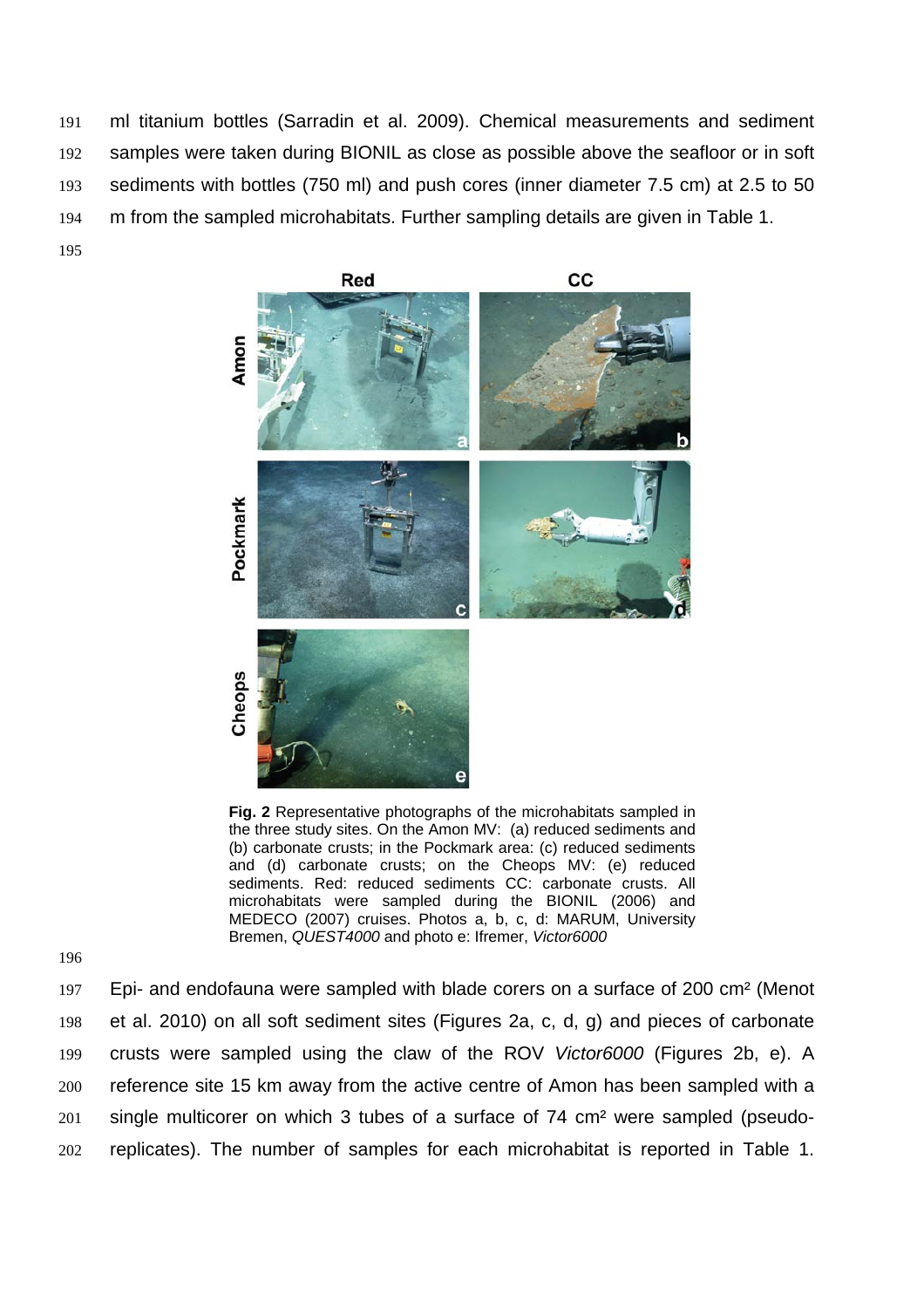Quantitative sampling of the crusts was difficult because they had to be broken off in pieces with the submersible manipulator. No crusts were obtained from Cheops.

2.3. Physico-chemical analyses

The 200 ml water samples were used to determine methane concentrations using the technique of headspace sampling gas chromatography with a thermal-conductivity detector (TCD) and a flame-ionisation detector (error of 4%; see method in Sarradin and Caprais 1996).

Sediments from push corers were split horizontally at 1 cm intervals on board and porewater was extracted by centrifugation of the different sediment layers. After filtration and dilution, sulphate and chloride concentrations were measured by non-suppressed anion exchange chromatography (Water IC-Pak anion exchange column, waters 430 conductivity detector). Total dissolved sulphide concentrations were determined with the diamine complexation method by colorimetric method (Cline 1969). Intact cores, along with supernatant water, were used for pH, oxygen and total dissolved sulphide concentration measurements. Small-scale porewater 220 concentration profiles for  $O_2$ ,  $H_2S$ , and pH were performed on push core samples from soft sediments using microelectrodes as described in de Beer et al. (2006). Microelectrodes with a tip diameter of ca. 20 µm were lowered into the sediment with a step resolution of 200 µm to monitor the concentration profiles within the upper sediment layer. Total oxygen consumption was measured *in situ* using a ROV-operated benthic chamber module (Treude et al. 2009). The chamber encloses an area of ca. 285 cm² together with approximately 10-15 cm of overlying bottom water. 227 The change in  $O<sub>2</sub>$  concentration over time in the enclosed water volume was continuously monitored by two Clark-type mini-electrodes mounted in the chamber lid. This measurement integrates all relevant transport and consumption processes (diffusion, advection and fauna mediated transport as well as fauna respiration).

2.4. Faunal sorting and identification

The faunal samples were processed as described in Ritt et al. (2010). Sediments from blade corers were photographed and split horizontally (0-1, 1-3, 3-5, 5-10, >10 cm) immediately after recovery. The range of the last slice depended on core lengths that varied from 10 to 20 cm (Table1). Core slices were passed through a sieve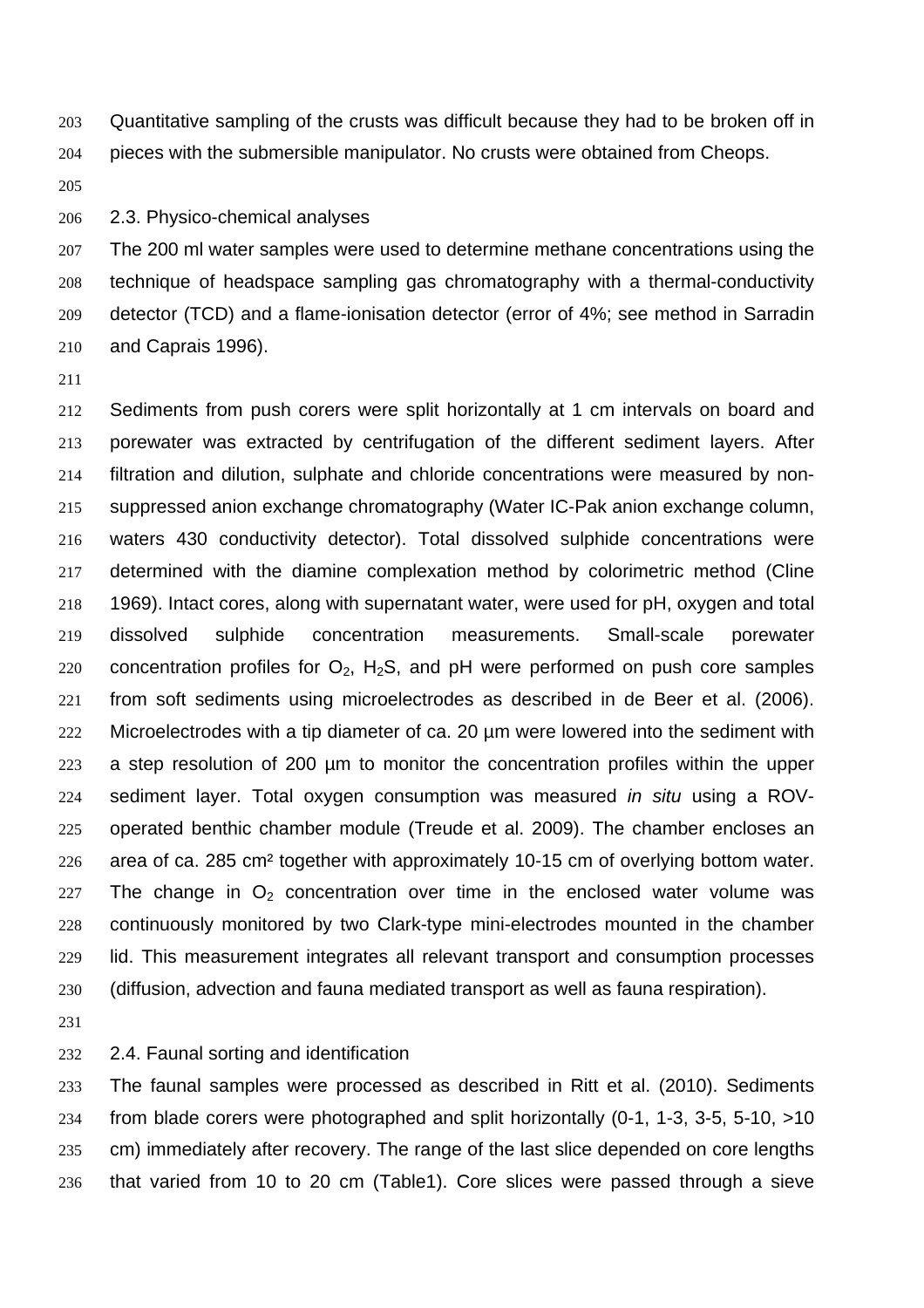column (2 mm, 1 mm, 500 µm, 250 µm) and the retained sediment was preserved in 10% buffered formalin. In the laboratory, all sediments up to 10 cm below the seafloor were rinsed and invertebrates were sorted under a dissecting microscope and identified to the lowest taxonomic level possible (here mostly family level). In this study, we considered macrofauna *sensu stricto* (>250 µm, Hessler and Jumars 1974), and any meiofaunal taxa such as Nematoda, Copepoda, Ostracoda and Acarina were analysed separately. As a consequence, meiofaunal samples contain 244 only the largest fraction retained by a 250  $\mu$ m mesh, and do not include the 32  $\mu$ m or 62 µm size limit usual for meiofauna (Hessler and Jumars 1974; Thistle 2003; Van Gaever et al. 2006).

The CC samples were preserved individually in 10% buffered formalin on board after recovery. In the laboratory, the carbonates crusts were treated individually by retrieving the organisms embedded or attached on them without breaking the carbonate crusts. Then they were washed over a 250 µm mesh and the organisms retained were processed as those on the soft sediments. The surface of the sampled carbonate crusts were estimated using the IPLab Spectrum® image analysis software. Quantitative 2-D surface analyses were performed on video images of the upper face of the crusts, and we did it thrice to reduce error resulting from on-screen tracing (Sarrazin and Juniper 1999). Total surface area was used to calculate area-related indicators, such as density and biomass by counting organisms at both faces and in the holes but divided the total of individuals only by the surface area. However, because it does not take topography into account, this method may underestimate total surface area and in turn overestimate density and biomass. The crusts from the Pockmark area had a more complex topography with numerous holes in comparison with the flat carbonates from Amon, hence, the two-side method may have added to the uncertainty with areal estimates in this case.

2.5. Vertical distributions

Vertical distributions within each reduced sediment microhabitat and the reference site were studied in the depth layers 0-1, 1-3, 3-5 and 5-10. Densities were calculated by summing up the sediment layers up to 10 cm below the seafloor. This was repeated for relative abundance and biomass. Biomass was assessed by measuring the mean preserved wet weight (pww) for each microhabitat. To do so, individuals of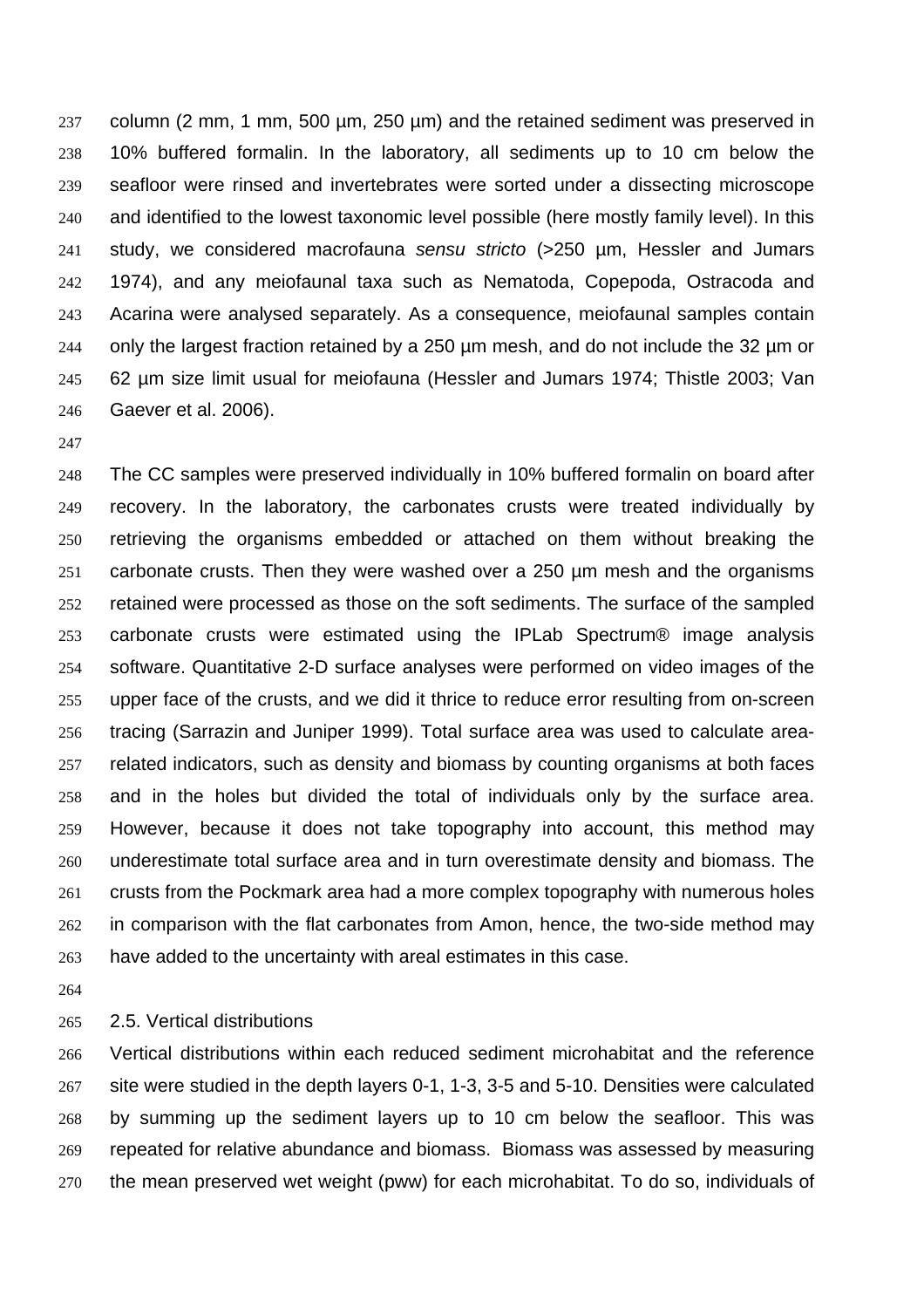all major macrofaunal taxa (bivalves, polychaetes, gastropods and crustaceans) were pooled, pat-dried on absorbent paper and weighed on a microbalance with an error of 0.1 mg.

2.6. Diversity measurements

Within-microhabitat (α-diversity) and between-microhabitat (β-diversity) diversity (Whittaker 1960; Gray 2000) were estimated for all microhabitats.

2.6.1. Alpha-diversity

280 The  $\alpha$ -diversity analyses were performed at the family level, which was reached for most of the taxa except Zoantharia, Scyphozoa, Terebellida, Isopoda, Leptostraca, Nematoda and Acarina. Undetermined families, individuals and larvae were removed from the analysis because of the probability that they belong to a family already listed. This may have resulted in an underestimation of the taxonomic richness. Sample-based rarefaction curves (*sensu* Gotelli and Colwell 2001) were calculated on macrofaunal datasets for each of the three study sites (Sanders 1968). Individual-based rarefaction curves were also computed on macrofaunal datasets for each microhabitat type, regardless of the province of origin. These curves plot expected taxonomic richness against sampling effort and allow comparisons impossible with observed richness (S). All rarefaction curves use the expected number of individuals as the X-axis (Sanders 1968, corrected and modified by Hurlbert 1971; Gotelli and Colwell 2001; Gauthier et al. 2010). Observed within-microhabitat taxonomic diversity was evaluated using common diversity indices as well as more robust intrinsic-diversity-based ordering methods (Liu et al. 2007; Gauthier et al. 2010). Commonly 295 used to define the  $\alpha$  diversity, the taxonomic richness (S), the number of taxonomic groups observed in each microhabitat, the Shannon's entropy  $(H_{\alpha})$ ; Shannon 1948) 297 and the Gini-Simpson diversity index  $(D_{GS})$ ; Gini 1912; Simpson 1949) were calculated. They are presented along with their *numbers equivalents*, allowing straightforward comparisons between communities (Hill 1973; Patil and Taillie 1982; Jost 2006; Jost 2007). Community evenness was also determined using Pielou's index of evenness (*J'* ; Pielou 1969).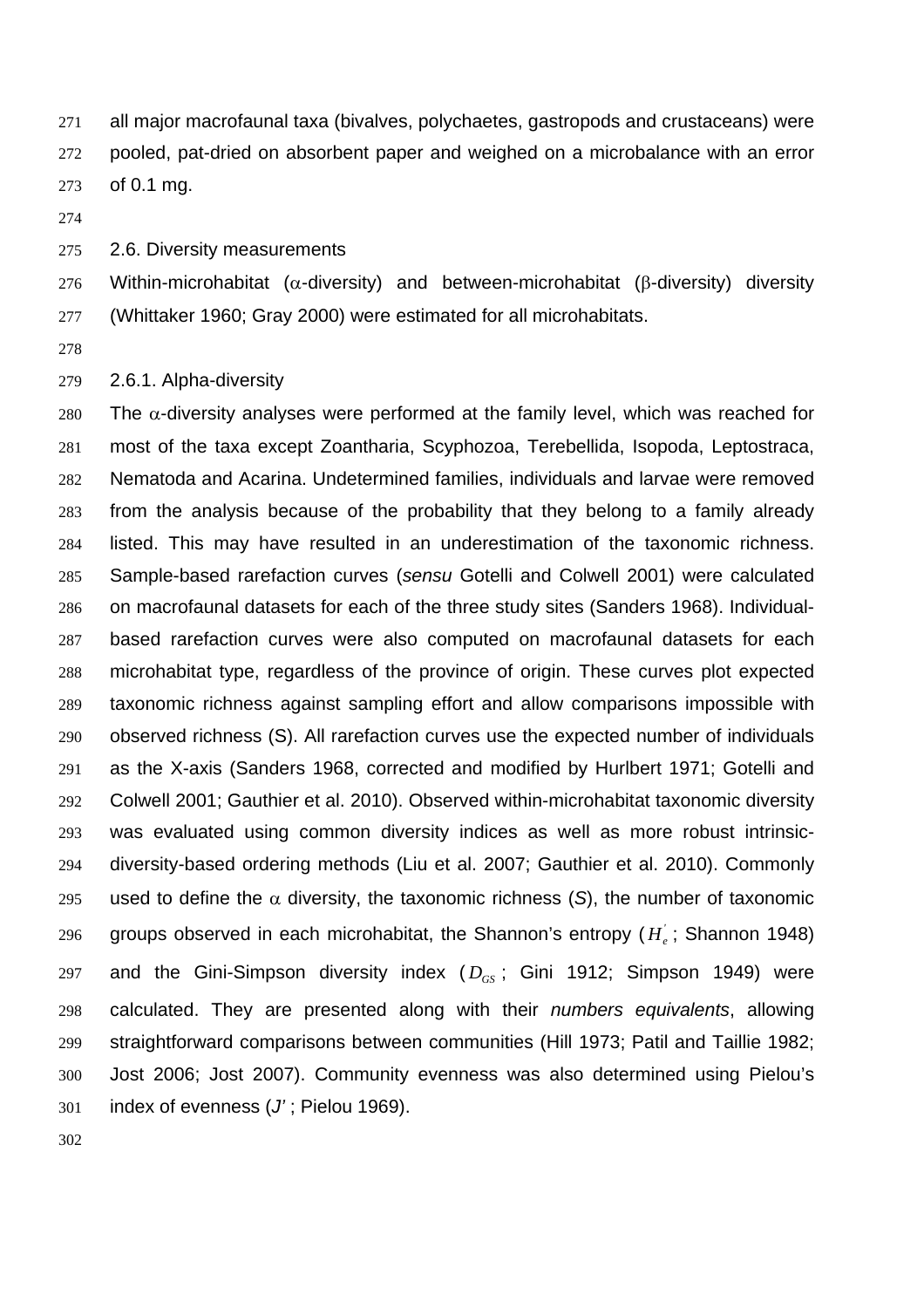The right tail-sum method (RTS) is a diversity ordering method, which is more robust and stringent than other methods and allows graphical comparisons of communities (Patil and Taillie 1982; Tothmérész 1998; Liu et al. 2007). Communities are ordered in decreasing diversity from the top most curves to the lowest ones. No clear conclusions can be drawn when curves intersect (Liu et al. 2007).

#### 2.6.2. Beta-diversity

Despite the modest number of samples, multivariate analyses were conducted to better illustrate the similarities and differences among faunal samples. The lowest available taxonomic level was used. Principal component analysis (PCA) and Ward's hierarchical clustering were used to indirectly evaluate the influence of habitat conditions on community structure variation within and between the different microhabitats and sites, but excluding the undetermined taxa as previously explained for the alpha-diversity. A Procrustean randomization test (Jackson 1995) was performed to compare the PCA results of the macrofaunal and meiofaunal datasets. Abundance data were first Hellinger-transformed to conserve Hellinger, rather than Euclidian, distances in PCA (Legendre and Gallagher 2001). Hellinger distances were also used for Ward's hierarchical clustering. This distance gives low weight to rare taxa in the analyses. In marine ecology in general, and even more so in the deep-sea, rare species are not well sampled, and their sporadic appearance in samples is mosly attributable to sampling error. In the PCA, the equilibrium contribution circle was computed to identify the taxa having the most impact on the position of the samples in the ordination (Legendre and Legendre 1998).

326 The Jaccard's similarity coefficient  $(S_{\text{sec}})$  was used to quantify similarity in terms of shared taxa among replicates within each microhabitat (Jaccard 1901); giving equal weight to all taxa. Mean Jaccard similarity was computed to evaluate within-microhabitat variation.

All analyses were performed in the R environment (R, Development Core Team, 2009). Rarefaction curves, diversity indices and diversity profiles were computed both with the Biodiversity R package (Kindt and Coe 2005) and functions in Gauthier et al. (2010). Multivariate analysis was carried out using the vegan package (Oksanen et al. 2008).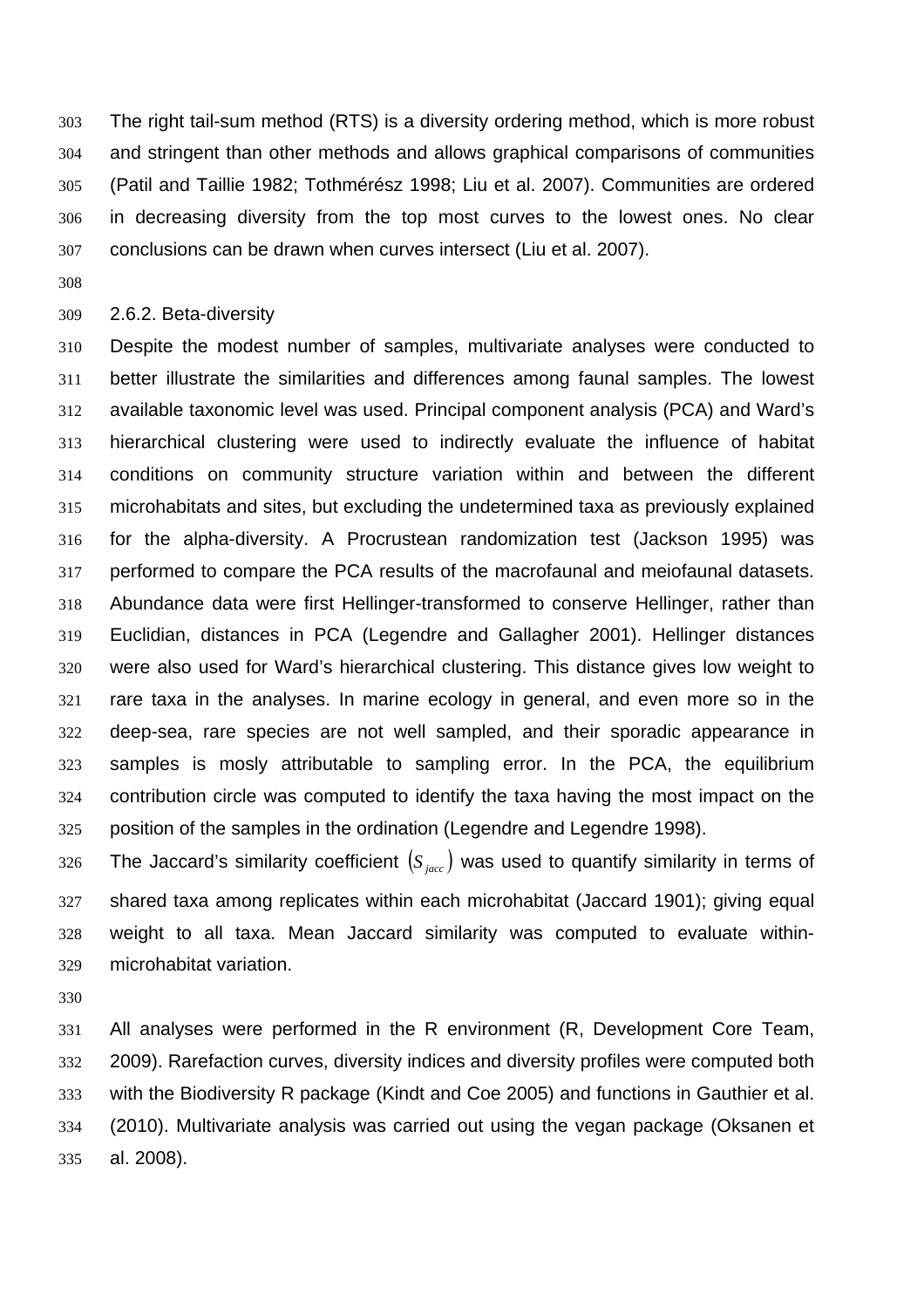3. Results

3.1. Physico-chemical characterization of microhabitats

The length of the cores varied from 10 to 20 cm depending on the nature of the substratum (Table 1). All samples came from surface cold seep habitats at *in situ* bottom water temperature of 13.5°C, as at the reference site. The Red cores from the Pockmark area contained black sediments with a strong hydrogen sulphide odor. At Amon, a horizon of 8-10 cm of black sediments overlaid grayish to beige hemipelagic sediments. On Cheops, a black layer of only 1-2 cm was found on top of beige hemipelagic sediments. The cores of the reference site contained only beige sediments.

3.2. Chemical characterization at a larger scale around microhabitats

3.2.1. Bottom water measurements

Overall, the pH was slightly lower in reduced sediments than at the reference site (Table 2). According to microprofiler measurements, pH value reached 7.9 at the interface of reduced sediments on Amon while in the Pockmark area, it was around 8.1 (Table 2).

Oxygen bottom water concentrations were similar at all sites, including the reference ste (200-230 µmol  $I<sup>-1</sup>$ ) with the exception of the reduced sediments at Amon, where a 356 temporary depletion was observed, reaching values below 200  $\mu$ mol  $I^1$ . No free sulphide was detected in the bottom waters at any of the sites, but sulphide was found within the porewaters at two reduced sediment sites (Table 2). Low concentrations of methane were measured in the bottom waters of Cheops and the 360 Pockmark area while they ranged between 3.6 and 9.3  $\mu$ mol  $I^1$  in the overlying water of Cheops samples (Table 2).

363 Sulphate values of 31 mmol  $I^1$  and chloride values of 529 mmol  $I^1$  were measured above and throughout the core from the reference site. Sulphate and chloride measurements above the reduced sediments on Amon showed values varying from 30 to 40 mmol  $1^1$  and 404 to 580 mmol  $1^1$  respectively (Table 2). Here, spatial heterogeneity between samples was high, despite the proximity of the cores (few dm, e.g. PC 46 and PC 47). In microbial mats from the Pockmark area, sulphate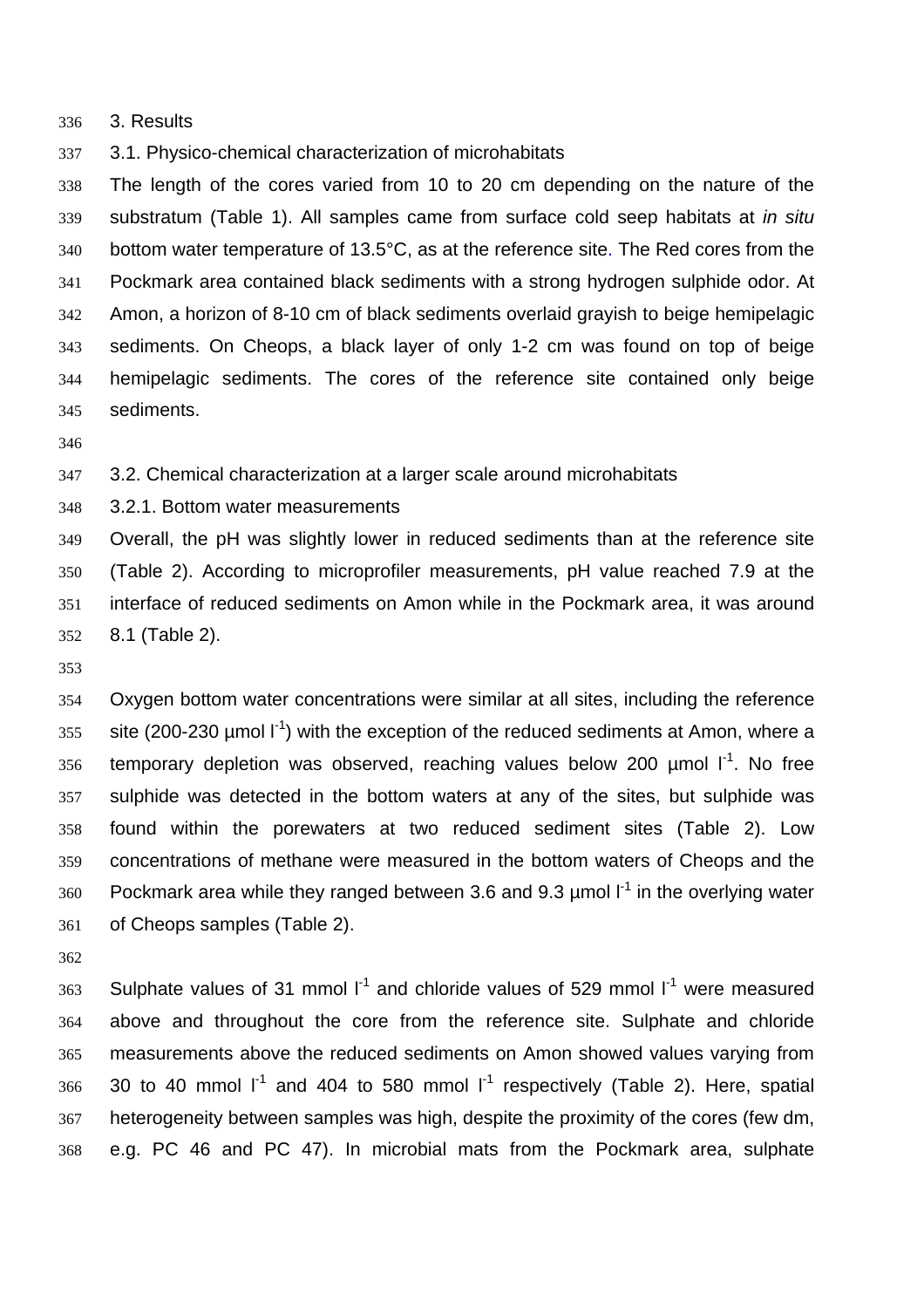concentrations varied from 29 to 30 mmol  $I<sup>1</sup>$  while chloride values were high, ranging 370 from 606 to 630 mmol  $I^1$  (Table 2).

3.2.2. Porewaters, oxygen consumption and sulfate reduction rates in sediments

Oxygen penetration depth measured by microsensors was >4 cm at the reference site (Table 2). The porewater samples from the reference site did not contain sulphide or methane. Accordingly, sulphate reduction rate at the reference site was 376 not measurable, and oxygen consumption was  $<$ 1 mmol m<sup>-2</sup> d<sup>-1</sup> (Table 2).

In contrast, oxygen microsensor profiles in reduced sediments of Amon, Cheops and the Pockmark area showed complete oxygen consumption within the first 1-2 millimeters of seafloor (Figures 3a, b). Total dissolved sulphide profiles in reduced 381 sediments of Amon showed a maximum concentration of 2.5 mmol  $I^1$  at 12 cm depth 382 and were <0.8 mmol  $I^1$  in the top 5 cm (Table 2, Figure 3c). The profile suggested that sulphide was oxidized completely within the first millimeters of sediment. In the 384 Pockmark area, sulphide concentrations at 12.5 cm depth reached 25 mmol  $I^1$ (Figure 3d), but sulphide was also completely consumed within the surface sediments (Table 2). No porewater data were available for Cheops due to limitation in dive time.

At the reference site off Amon, sulphate and chloride concentrations were 390 homogeneous along the whole length of the core with a mean of  $32\pm2.4$  mmol  $1^1$  for sulphate and  $530\pm 49.5$  mmol  $1^1$  for chloride (Figure 4a). On Amon reduced sediments, sulphate and chloride profiles were homogeneous along the length of the core reaching values similar to the reference sample with the exception of a high sulphate concentration at the top of the core (Figure 4b). In the Pockmark area, the consumption of sulphate was visible throughout the 16 cm of the core length, whereas lower variation was observed in chloride (Figure 4c).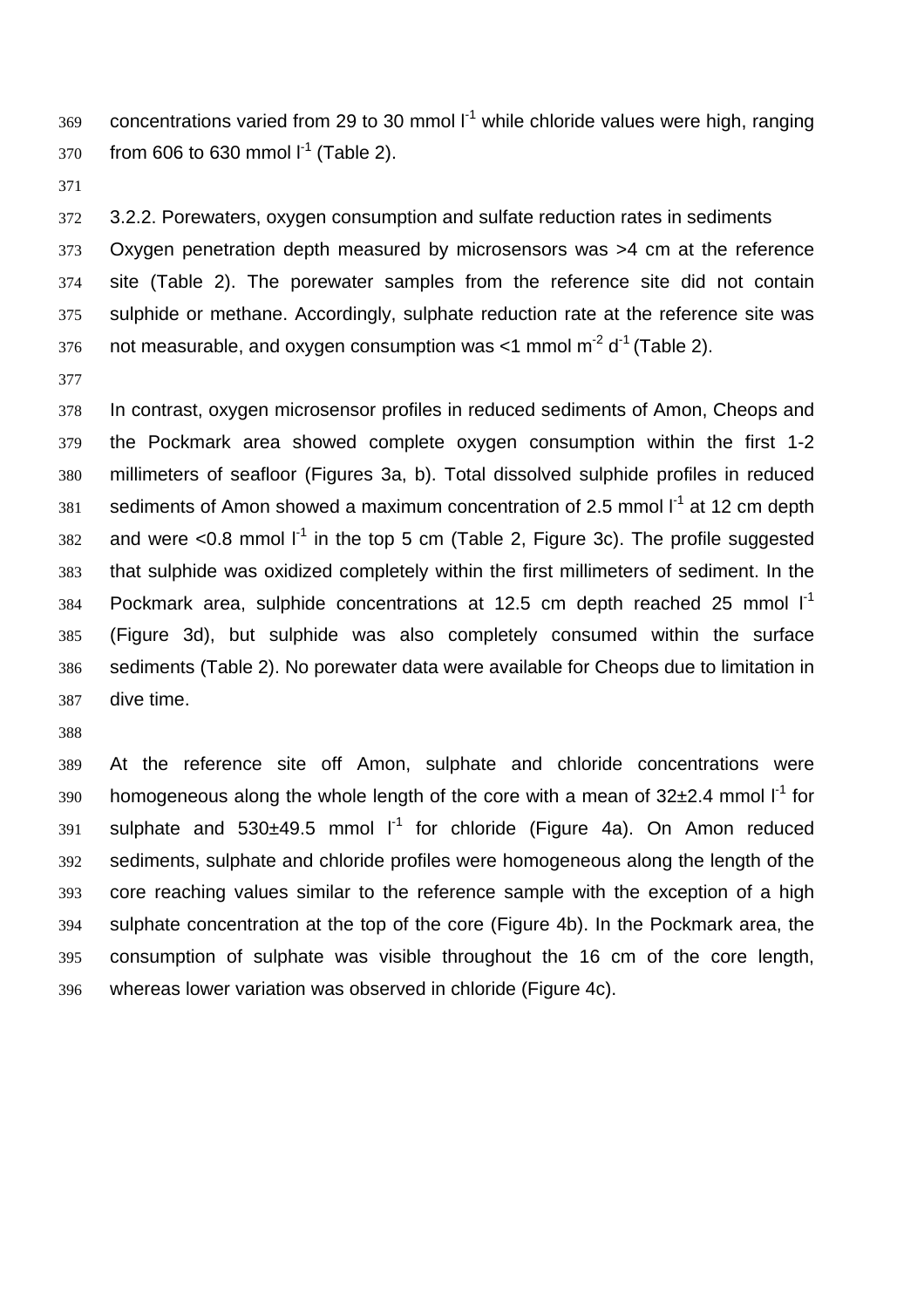

**Fig. 3** (a, b) Dissolved oxygen and (c, d) sulphide profiles measured by microsensors and in pore water extracted from push corers (PC) taken in reduced sediments on the (a, c) Amon MV and in (b, d) bacterial mats covering reduced sediments in the Pockmark area. The measurements were performed during the BIONIL cruise (2006)

397

Integrated sulphate reduction rates were negligible at the reference site, and low at the reduced sediment of Amon. Intermediate rates were measured for Cheops and high rates associated with the Pockmark area (Table 2). Likewise, total benthic oxygen fluxes were very low at the reference site, and 1-2 orders of magnitude higher at all reduced sediment sites, with the highest rates associated with the black sediments of the Pockmark area (Table 2).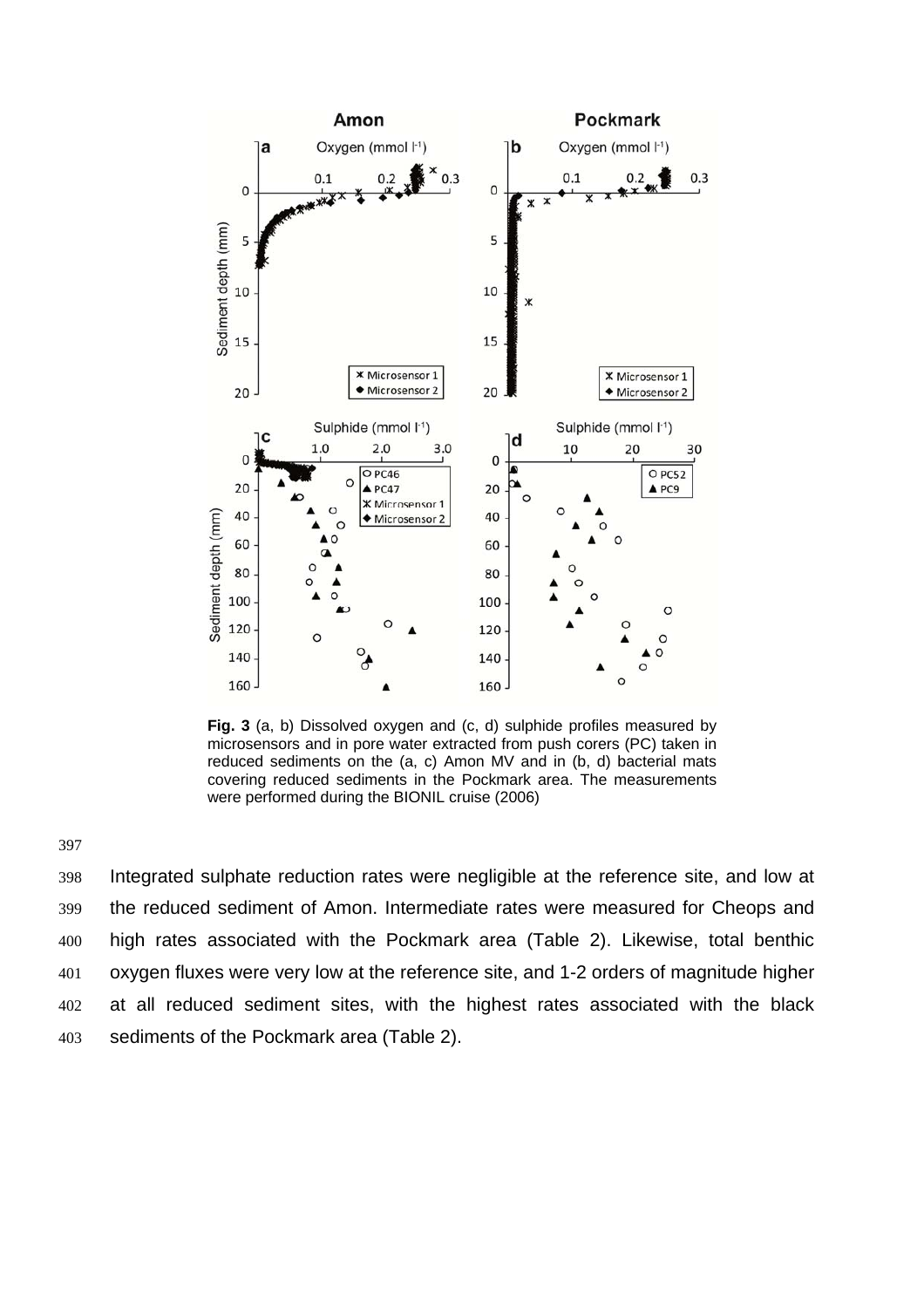

**Fig. 4** Sulphate and chloride profiles measured in porewater extracted from sediment cores sampled (a) at the reference site off Amon MV, (b) in reduced sediments on the Amon MV and, (c) in bacterial mats covering reduced sediments in the Pockmark area. The measurements were performed during the BIONIL cruise (2006)

404

- 405
- 406 3.3. Macro- and meiofaunal community description

 $407$  3.3.1. Composition, abundance, density and α-diversity patterns

408

409 Mean macrofaunal densities varied from 650 to 2,100 individuals  $m<sup>2</sup>$  at Amon (Table 410 3), 1,950-3,500 individuals  $m<sup>2</sup>$  in the Pockmark area (Table 43) and from 3,200 to 411 5,250 individuals m<sup>-2</sup> at Cheops (Table 4). This represents approximately 3.5%, 55%, 412 and 78% of the total fauna sampled at each site (Tables 5, 6). In comparison, the 413 fully oxic reference site had from 541 to 1,081 macrofaunal individuals  $m<sup>-2</sup>$  (Table 3), 414 which represented 67% of the total fauna. On the carbonate crust microhabitat (CC), 415 densities varied from 1,852 to 7,353 individuals  $m<sup>2</sup>$  at Amon (Table 3) and from 416 1.852 to 7.353 individuals  $m^2$  in the Pockmark area (Table 4) representing 417 respectively 100% (except CC2 where it only represent 20%) and 63% of the fauna 418 sampled (Tables 3, 4).

419

420 Despite the large sieve mesh size used (250 µm), many specimens corresponding to 421 meiofaunal groups (copepods, ostracods, nematodes, mites) were found in our 422 samples (Tables 5, 6). Mean densities of meiofauna >250 µm varied from 31,800 to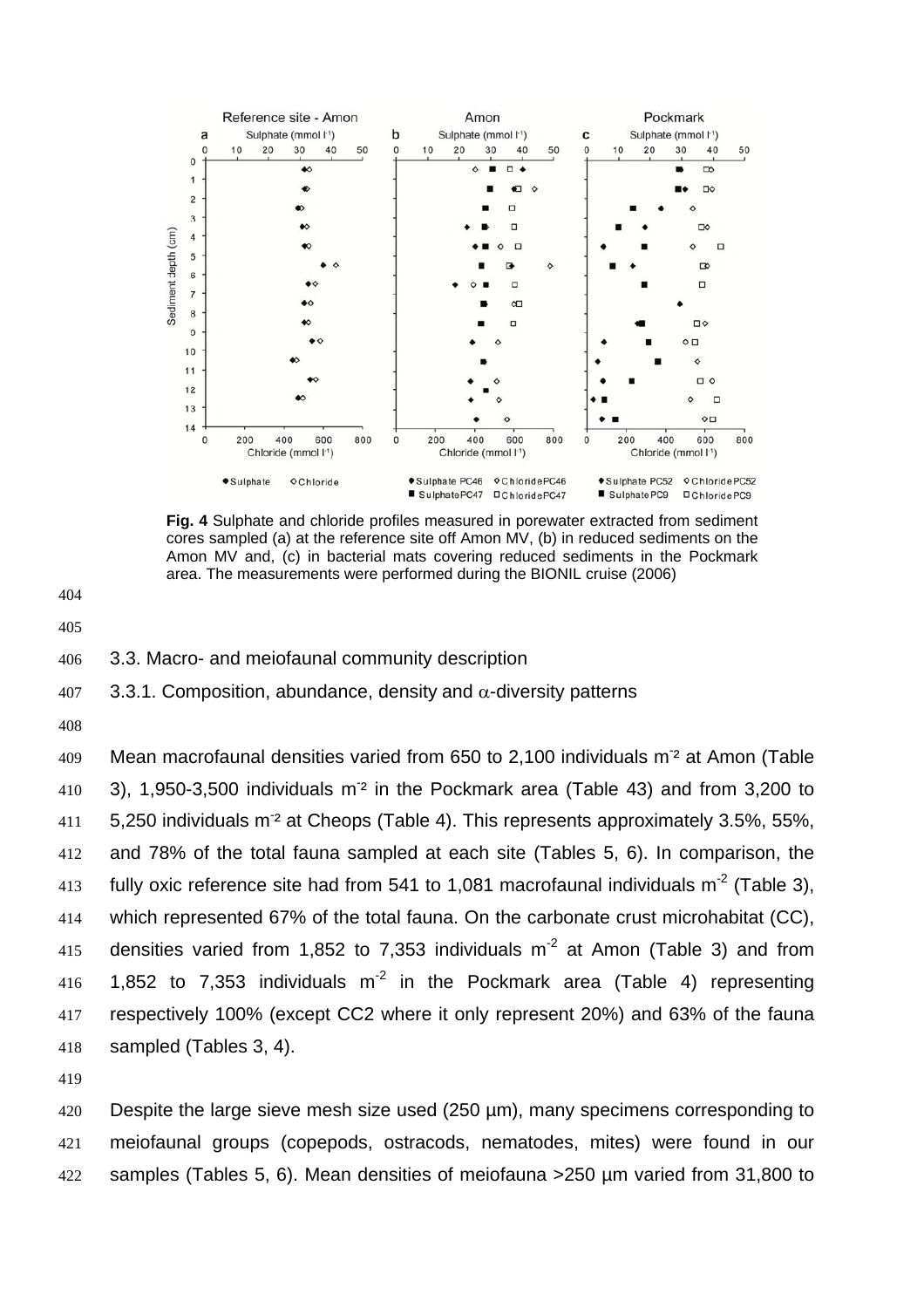423 75,550 individuals  $m^2$  at Amon (Table 5), 1,450 to 3,950 individuals  $m^2$  in the 424 Pockmark area (Table 6) and reached 600 to 2,850 individuals  $m^2$  at Cheops (Table 6). At Amon, meiofaunal mean density was higher in reduced sediments compared to carbonate crusts (Table 5). Overall, nematodes dominated the meiofauna >250µm 427 samples, varying from 95 to 100% of total abundances on the reduced sediments from the Amon and Cheops (Tables 5, 6). However, in the reduced sediments of the Pockmark area, nematodes represented only 36% of the meiofauna (Table 6). Here, harpacticoid copepods reached up to 37.5% of the meiofaunal abundance, followed by ostracods (~16%). Surprisingly, besides four nematodes, no meiofauna was sampled from the CC microhabitat of Amon, compared to a relatively high number of nematodes found at the CC of the Pockmark area (Tables 5, 6).

Relative faunal abundances varied between microhabitats and between replicate samples of the same microhabitat, especially on carbonate crusts. Overall, the 437 steady increase of the individual-based rarefaction curves suggests that the sampling effort was not sufficient (Figure 5a). Only the curves of the reduced microhabitats of Cheops and the Pockmark area showed that we attained a relatively good estimation of their taxonomic richness. These curves also showed that the taxonomic richness between the different reduced sediment microhabitats was highest on Amon, followed by the Pockmark area and finally Cheops. The opposite trend was observed for the CC microhabitats, where the diversity was higher in the Pockmark area (Figure 5a). Since the ranking of the curves would probably remain the same with additional macrofaunal samples, we can conclude with confidence that the total family richness (S) on Amon was highest on reduced sediments, intermediate on the Reference site and lowest on CC, while the CC microhabitat in the Pockmark area was richer than the reduced sediments (Figure 5a; Tables 7, 8).

In terms of evenness (Pielou's index J', Table 8), the reference sample harbored the most even distribution followed by CC from the Pockmark area and reduced sediments from Amon (also shown in Figure 5b). Finally, Red from Cheops was the poorest microhabitat sampled in the NDSF. It was amongst the least even of all microhabitats along with CC from Amon and Red from Pockmark (Tables 7, 8). At Amon, polychaetes were the dominant taxa in the reduced habitats and reference samples, constituting respectively ~82% and 71% of total faunal abundance. A total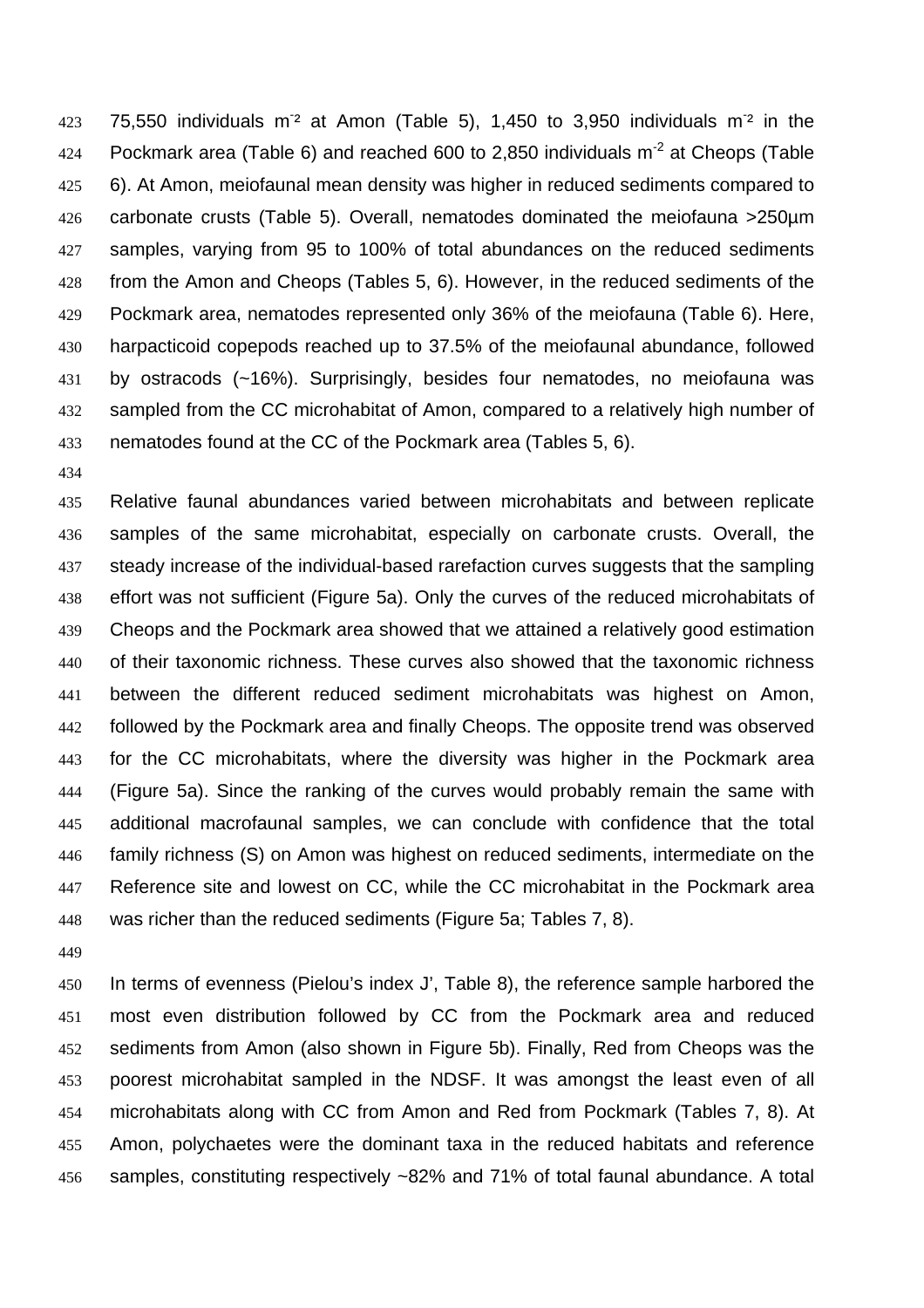of 8 polychaete families or orders (since the Terebellida were not identified at the family level) were represented in the reduced sediments (Tables 3, 7). With ~11.5% of the total macrofaunal abundance, bivalves were the second dominant taxon in the reduced sediments of Amon, whereas cnidarians (~18%) ranked second in the reference sample. Gastropods and crustaceans were present in low abundance (<6%) in reduced sediments while on the reference samples, low abundances were for the crustaceans and sipunculians. On CC from Amon, cnidarians represented 72% of the total abundance, distantly followed by polychaetes (~17%; Table 8). Some gastropods and sipunculians were also present in low abundance (<6%; Table 3a). In the Pockmark area, reduced sediments were dominated by 8 polychaete taxa, reaching ~84% of the total macrofaunal abundance, followed by bivalves and gastropods (Tables 4, 7). Contrary to Amon, the fauna from CC in the Pockmark area was more evenly distributed with gastropods and polychaetes representing respectively ~51% and 40% of the total abundance (Table 4). Bivalves and crustaceans were also present, representing less than 8% of the total macrofaunal abundance (Table 4). The rarefaction curves and the Pielou's index confirm the higher evenness of the CC from the Pockmark area compared to CC from Amon (Figure 5a; Tables 7, 8), the highest evenness being observed on the reference site (Table 8). Finally, on Cheops, polychaetes largely dominated reduced sediments, with a mean of 96% of the faunal abundance, followed by low proportions of crustaceans and gastropods (Tables 4, 7).



**Fig. 5** (a) Rarefaction curves (b) and right tail-sum intrinsic diversity profiles for the pooled macrofaunal abundance data at the family level and at each microhabitat from the Amon MV (3 microhabitats including the reference sample), the Pockmark area (2 microhabitats) and the Cheops MV (1 microhabitat)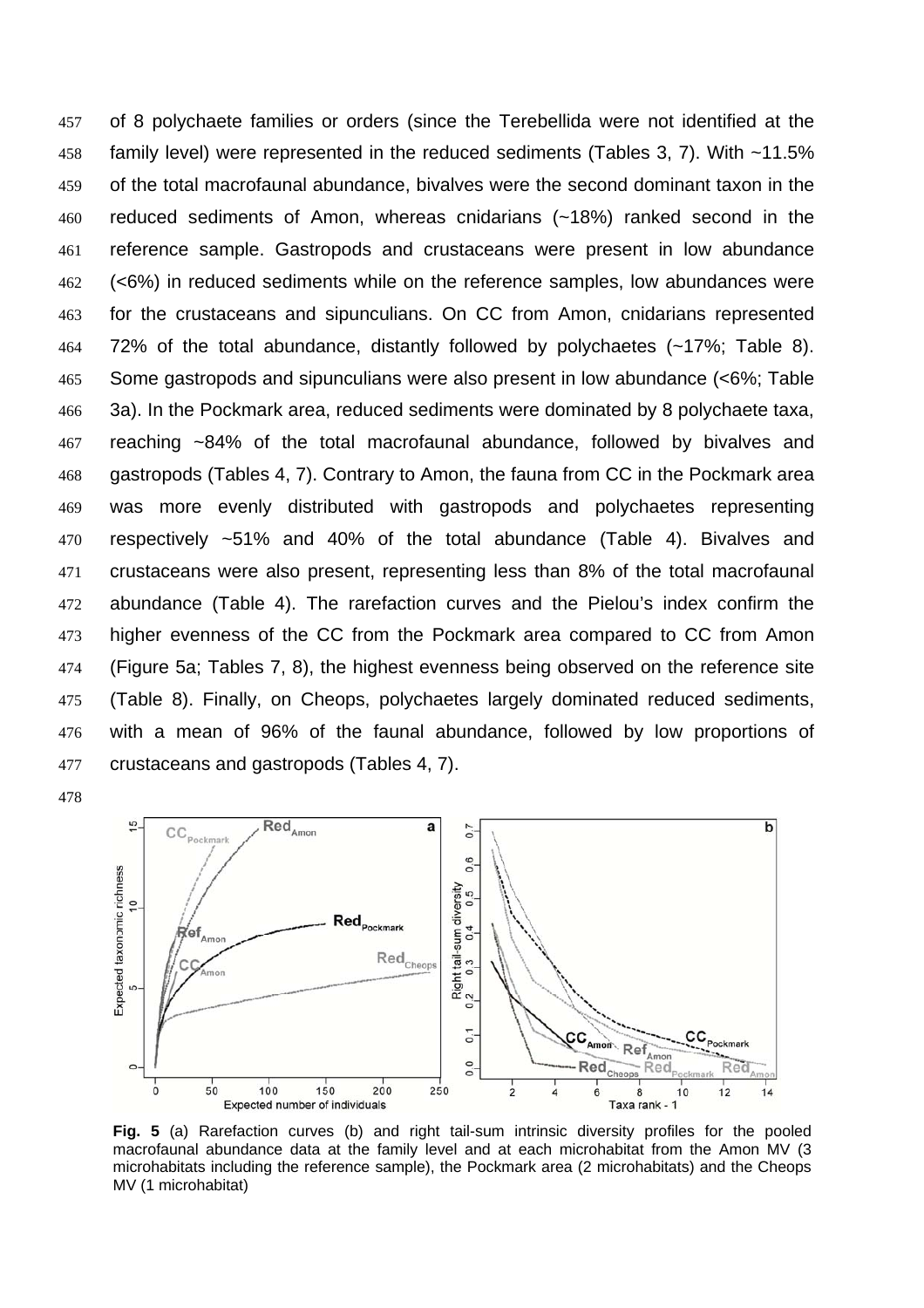The RTS performed with the same dataset is difficult to interpret due to the crossing of the curves (Figure 5b). Using this analysis, Amon reduced sediments were the richest and most even microhabitat among the three reduced sediments. In contrast, the CC from the Pockmark area was more diverse than that from Amon (Figure 5b). 

Finally, we pooled the data obtained for the different microhabitats to determine the diversity of each site, including the reference samples from Amon. For Amon and the Pockmark area, the sample-based rarefaction curves did not level-off, suggesting that sampling was insufficient to accurately estimate taxonomic richness (Figure 6a). At Cheops, despite the low sample number (n=3), the curve leveled-off, suggesting that its macrofaunal diversity was well described (Figure 6a). Our data indicate that diversity was higher at microhabitats sampled on Amon, followed by the Pockmark area, the reference samples from Amon and lastly, by Cheops (Figure 6a). Overall, the distribution of macrofauna was relatively even on Amon, since the most abundant taxon only reached ~30% for both active and reference sites, whereas the most abundant taxon represented ~45% and ~55% on the Pockmark area and Cheops respectively (Figure 6b).

- 
- 



**Fig. 6** (a) Rarefaction curves and (b) right tail-sum intrinsic diversity profiles for the pooled macrofaunal abundance data at the family level, according to the three study sites after pooling active microhabitats. Amon MV, n=6, Pockmark area n=3, and Cheops MV, n=3. The reference sample from Amon is reported separately, n=3 (Ref)

- 
-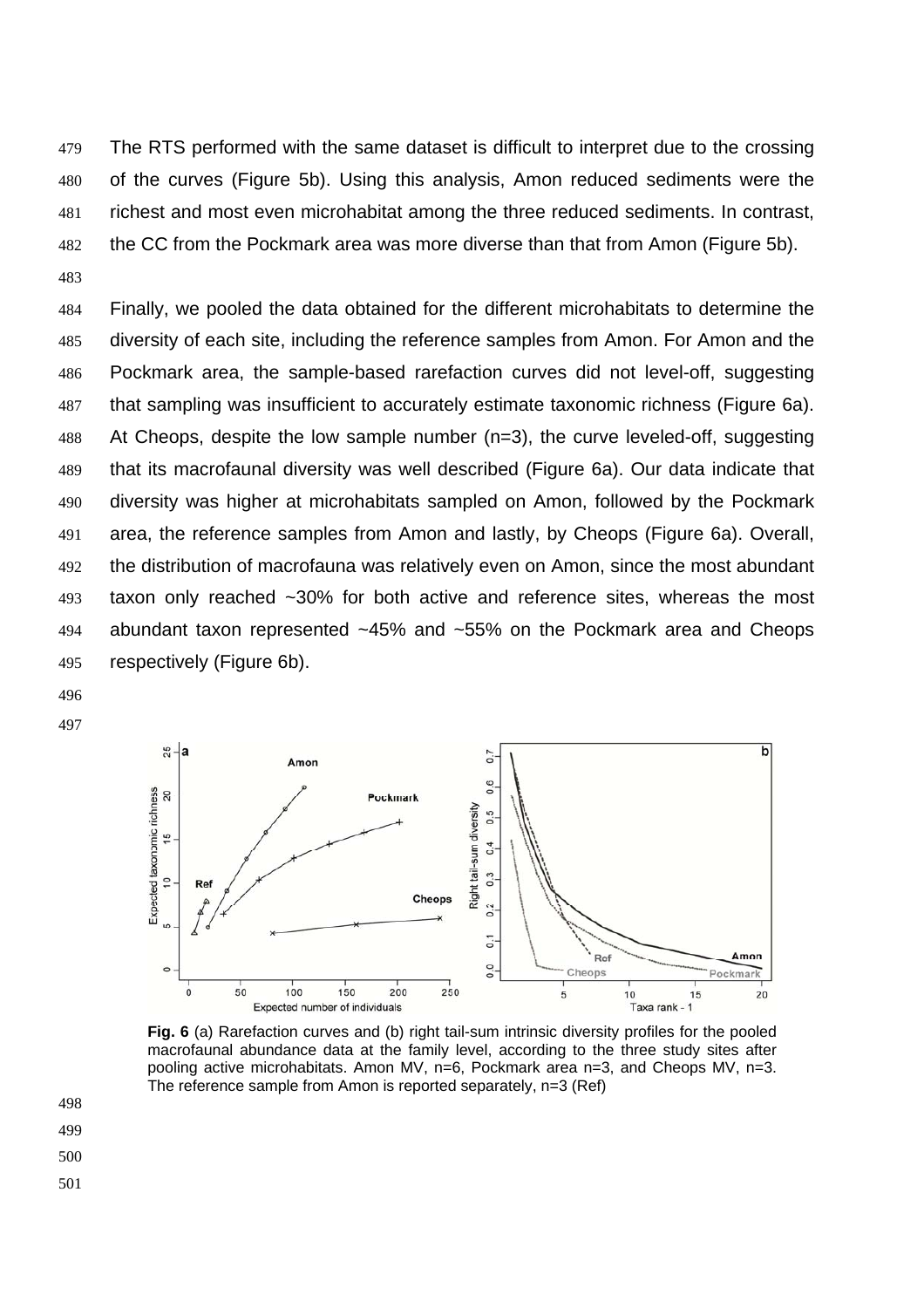3.3.2. Symbiont-bearing fauna versus heterotrophic fauna

The symbiont-bearing fauna (for types of symbioses see Olu-Le Roy et al. 2004) represented 17 to 36% of the total faunal abundance in the reduced sediments from Amon, while the CC and the reference sample did not harbour any (Tables 7, 8). The symbiont-bearing fauna was represented by Frenulata polychaetes as well as by four bivalve species (*Lucinoma kazani*, *Idas modiolaeformis*, *Thyasira striata* and *Isorropodon perplex*; Table 3). The Pockmark area had between 10 and 16% of symbiont-bearing fauna both in the sediment and CC microhabitats, respectively (Tables 5, 7, 8). This fauna was represented by two known bivalve species (*L. kazani* and *I. perplexum*) and one unknown Lucinidae in the sediments. Only one bivalve species was present in the CC microhabitat (*I. modiolaeformis*; Table 4). No symbiont-bearing fauna was sampled at Cheops (Tables 7, 8) or at the reference site.

#### 3.3.3. Vertical distributions within the sediments

The distribution within the sediment layers down to 10 cm below the seafloor of the macrofaunal relative abundances differed between the three reduced sediment microhabitats (Figure 7a). At all reduced sediment sites, oxygen did not penetrate deeper than a few mm, and sulfide concentration increased with sediment depth 521 below 2 cm to 1-2 mmol  $I^1$  at Amon and to 10-20 mmol  $I^1$  in sediments of the Pockmark area. Hence, in the Pockmark area, the macrofauna was concentrated at the uppermost layer [0-1 cm] with about 85% of the total abundance (Figure 7a). However, some capitellid polychaetes and undetermined bivalves – that may be vesicomyids and lucinids – were found in the [5-10 cm] layers. In the Cheops area, the macrofauna was almost evenly distributed between the [0-1 cm] and [1-3 cm] layers and only few spionid polychaetes were found in the [5-10 cm] layer. The profile obtained for the reduced sediments of Amon was different, with a more homogeneous distribution within the 10 cm layer and a relatively high abundance at [5-10 cm] (Figure 7a) especially of frenulate, capitellid and dorvilleid polychaetes. At the reference site, most macrofauna was concentrated in almost equal proportions in the two first layers [0-1 cm] and [1-3 cm]. There, the distribution showed a clear decrease with depth, as no organism was found at the [5-10 cm] layer (Figure 7a). The meiofauna >250 µm also decreased with depth at the reference site, with up to 60% of the total meiofaunal abundance found in the two first layers (Figure 7b). The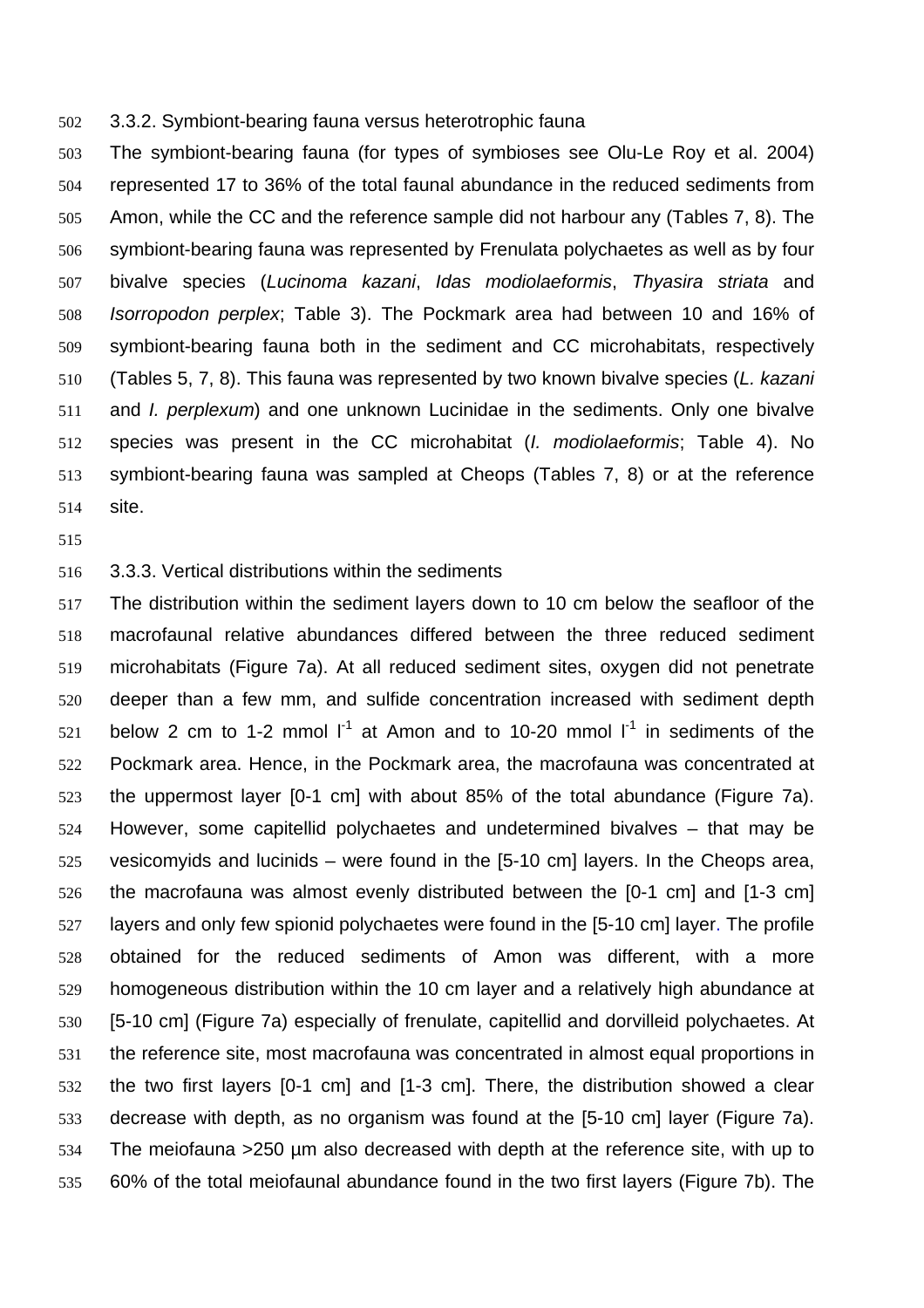same trend was observed in reduced sediments from Amon with this time almost 60% concentrated in the first layer. This pattern was different at the Pockmark area, where the meiofaunal abundance was highest in the [3-5 cm] layer followed by the [1- 3 cm] and [5-10 cm] layers (Figure 7b). However, the few organisms found in the [5- 10 cm] layer consisted of nematodes at Amon, and of harpacticoid copepods at the Pockmark area.



**Fig. 7** Vertical distribution of (a) macrofaunal and (b) meiofaunal (>250 µm) relative abundances and (c) macrofaunal relative biomass with depth after summing the three replicates (n=3) for each sediment layer of the reduced sediment microhabitats from Amon MV, Pockmark area and Cheops MV. The reference site from Amon is also included

In general, all soft sediments showed a low macrofaunal biomass, except the reduced sediments of Amon where the mean biomass reached  $0.12\pm0.1$  kg pww m<sup>-2</sup> (Table 7). Here, the vertical distribution showed an increase with depth from 1 to 10 cm with about 40% of the total macrofaunal biomass remaining in the [5-10 cm] layer (Figure 7c) due to the presence of few lucinid and thyasirid bivalves. In the reduced sediments of the Pockmark area, most of the macrofaunal biomass (93%) was observed within the top layer [0-1 cm] and mainly consisted of dorvilleid polychaetes. Reduced sediments at Cheops hosted a similar biomass in the top two layers [0-1]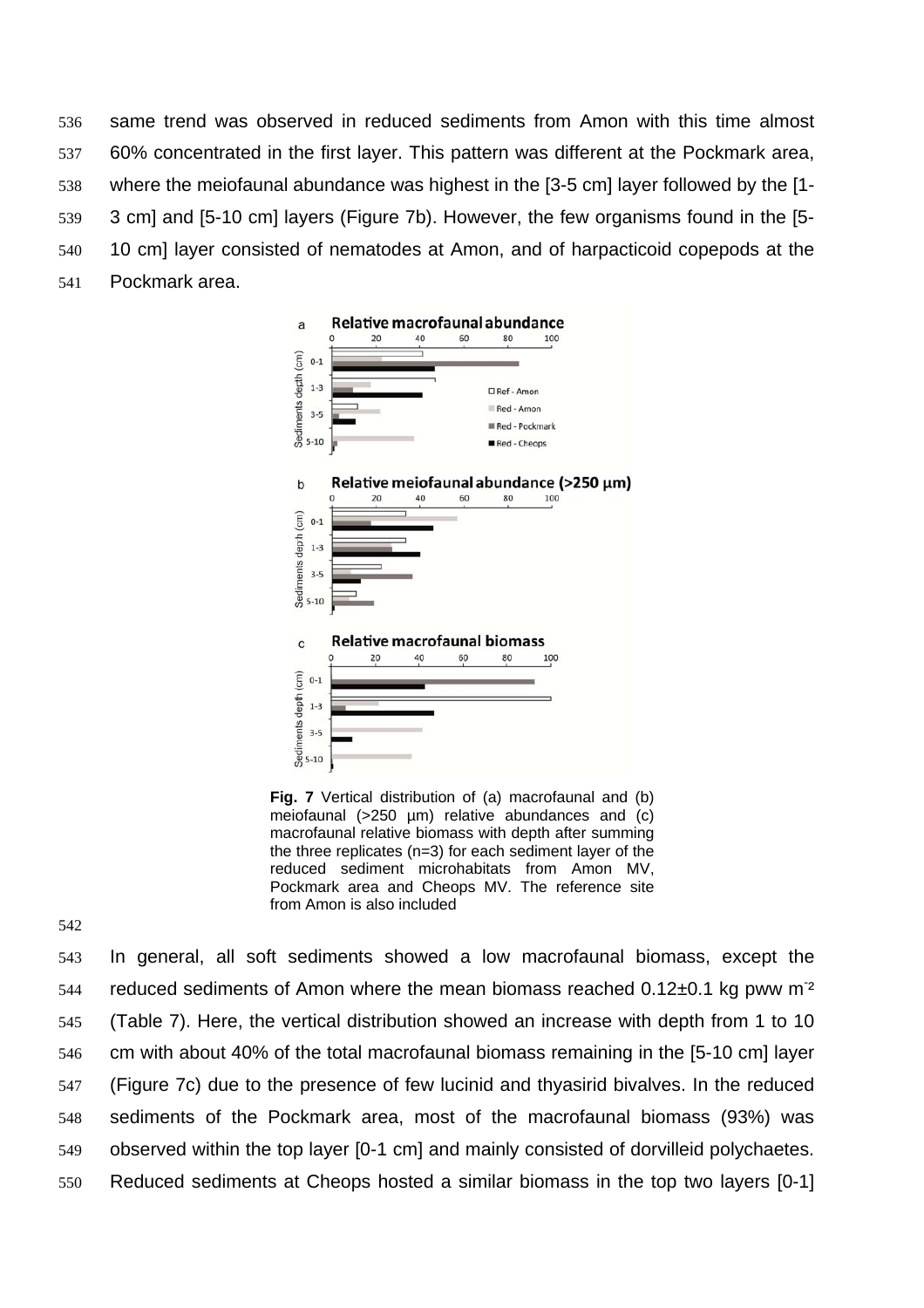and [1-3 cm], with 43 and 47% of the total biomass respectively mainly represented by hesionid, spionid, terebellid polychates and Leptostraca crustaceans. Next, a sharp decrease was observed with depth (Figure 7c). At the reference site, mean biomass was very low (Table 8), and integrally located within the [1-3 cm] layer (Figure 7c) due to the presence of one sipunculian and few spionid polychaetes.

### 3.3.4. Beta diversity patterns

The first two components of the principal component analysis (PCA) on macrofaunal data accounted for 41.7% of the variance in macrofaunal distribution (Figure 8a). Three clusters appear in reduced space: the carbonate crust samples; the reduced sediment samples except those from Cheops; and the Amon reference site and Cheops reduced sediments samples. Thus the variability between microhabitats was higher than that within the microhabitats, but lower than that among the geostructures (Figure 8). Polychaete taxa (Spionidae, Terebellida, Dorvilleidae, Capitellidae) and gastropods (Orbitestellidae) had the greatest impact on the variation in community structure. Focusing on these taxa, they appeared to be indicative of different groups, representing different types of microhabitats rather than different sampling locations. In the first group, Spionidae and Terebellida highly contributed to the positioning of the reduced sediments from Cheops and reference samples from Amon. In the second group, Orbitestellidae highly contributed to the positioning of both carbonate crust microhabitats (Pockmark and Amon). Finally Capitellidae and Dorvilleidae presented high contributions in reduced sediments from Amon and Pockmark area (Figure 8a). These three groups were also distinguished on the Ward's cluster (Figure 8b). According to the datasets, the pooling of both carbonate crust microhabitats seemed to be due to their low number of individuals (n=18 and 53) rather than to the presence of shared taxa (Tables 3a, b). When regarding the similarity level defined by the dotted line, the Ward's cluster also showed that the reduced sediments from Cheops had higher similarities with the carbonate crust microhabitats than with the other reduced sediment "soft" microhabitats (Figure 8b).

A PCA with Hellinger-transformed meiofaunal >250 µm data only (not shown) exhibited the same general distance patterns as the one with macrofauna *sensu stricto* (Procruste test stat=0.53, *p*=0.013, 1000 permutations). However, meiofaunal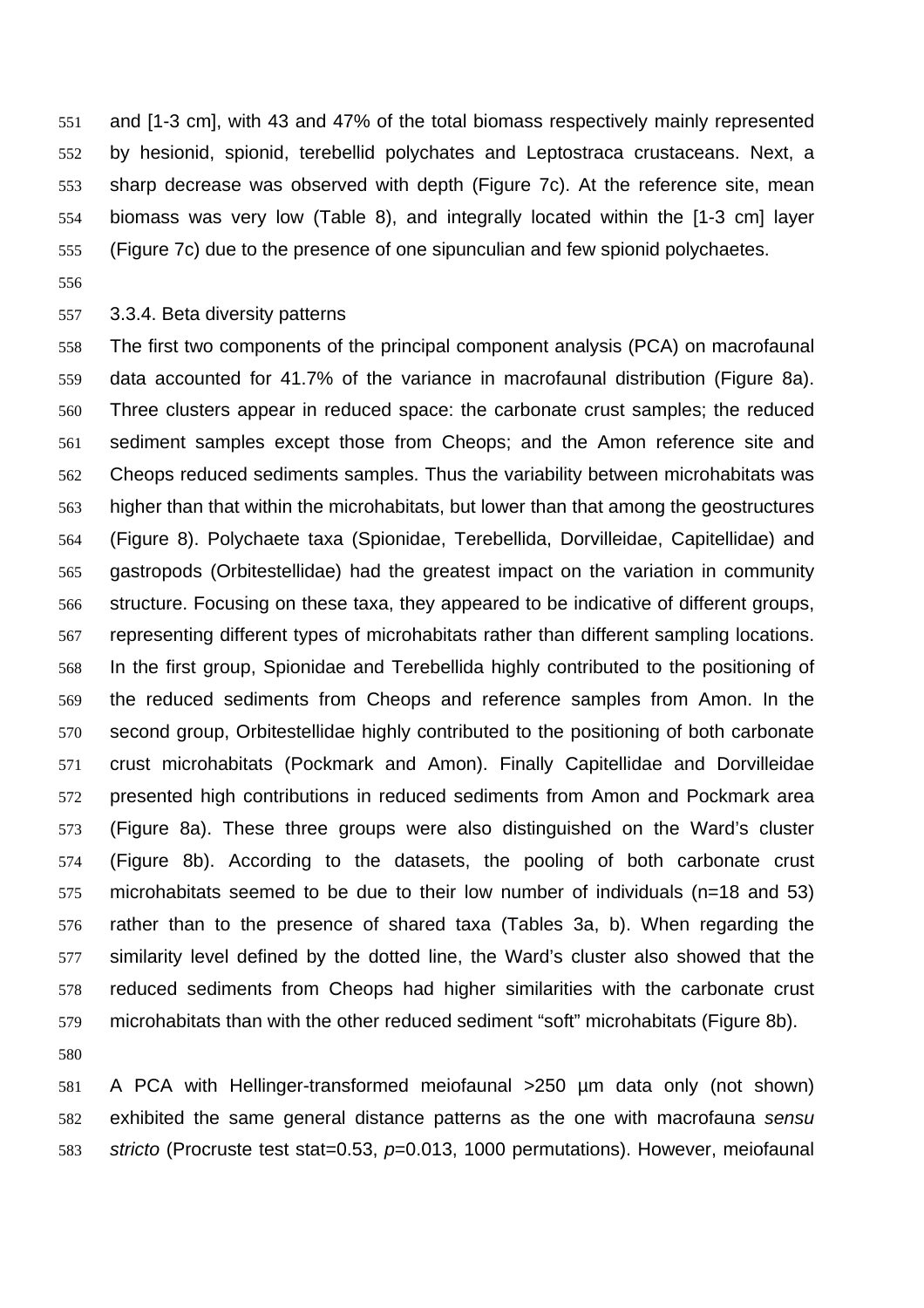sampling was very incomplete, especially on hard substratum, and these results might reflect this paucity of observations.





**Fig. 8** (a) Principal Component Analysis (PCA, scaling type 1) of Hellinger-transformed macrofaunal abundances on the Amon MV (A), Pockmark area (P) and the Cheops MV (C). The first two axes represent 41.7% of the total variance in macrofaunal abundance. The circle of equilibrium indicates the significant contribution of five taxa (radius=0.65). Vectors shorter than 0.34 were removed. (b) Ward's hierarchical clustering was performed with Hellinger-transformed macrofaunal abundances for each microhabitat types. Red: reduced sediments, CC: carbonate crusts, and Ref: reference sample

 

# 4. Discussion

This study investigated the differences in faunal diversity in relation to different habitats and their biogeochemical conditions at three cold seep sites of the NDSF. Due to inevitably limited submersible time, sampling effort was relatively low given the high heterogeneity of cold seeps sites. Nevertheless, our results provide the first insights on seep faunal composition and diversity and their relationships with environmental conditions in the NDSF area.

4.1. Difference between the reference site and cold seep habitats at Amon MV

The reference site did not show any evidence of seepage whether direct (i.e. no detection of methane and sulphide fluxes) or indirect (i.e. absence of symbiont-bearing fauna). The fauna found at the reference site was different from that of the reduced habitats and carbonate crusts from Amon. Densities of macro- and meiofauna were two-fold lower than in reduced sediments, and total benthic oxygen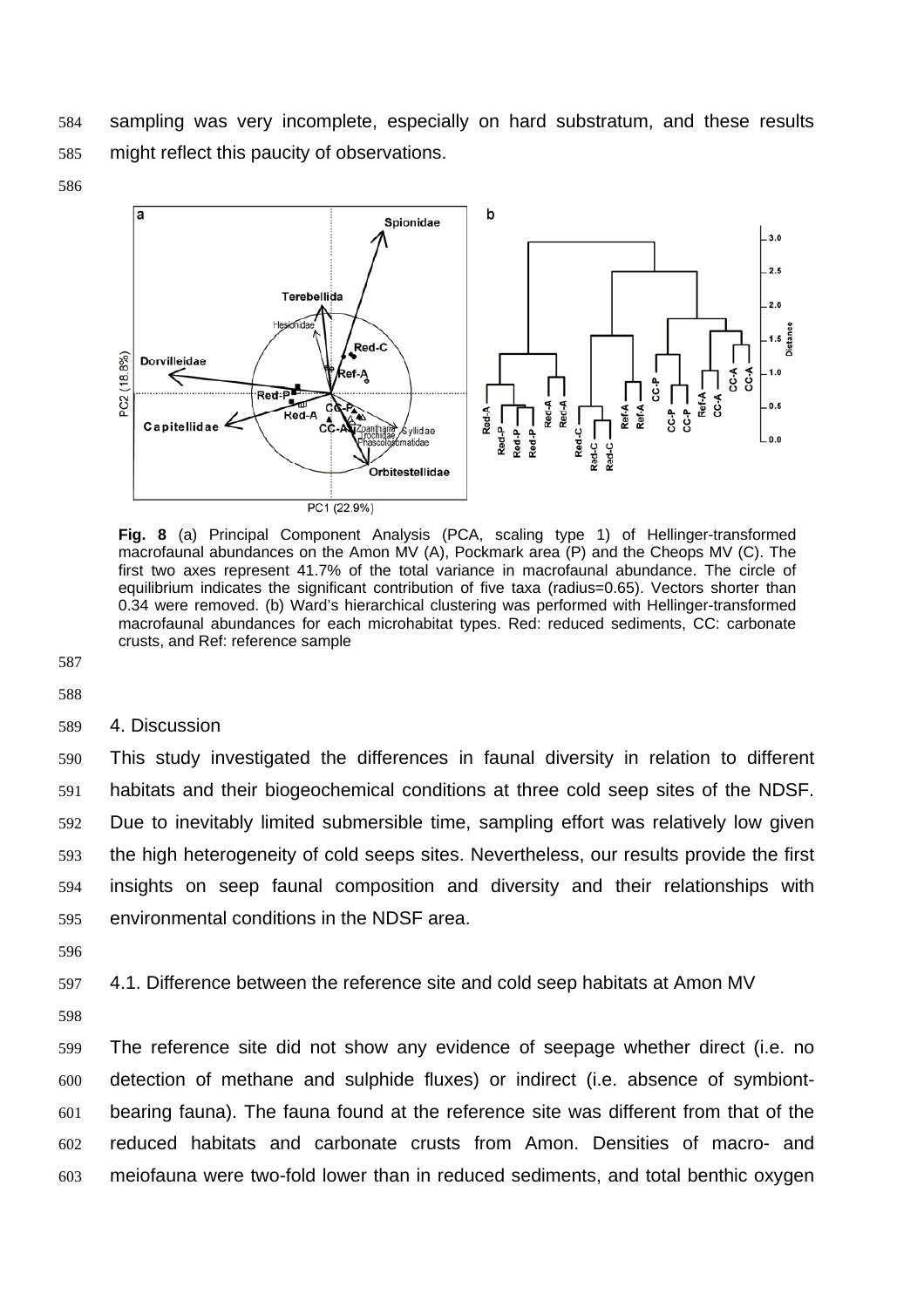consumption was an order of magnitude lower. Accordingly, biomass was 1-4 orders of magnitude lower than at all other active sites from Amon. The reference site showed a relatively high evenness, but a lower diversity than the reduced sediment sites of Amon, therefore refuting our initial hypothesis. The reduced sediment microhabitats sampled within the present study support an overall higher faunal diversity compared to close-by oxygenated habitats. This pattern has already been observed on Eel River at about 500 m depth where diversity on clam beds was similar or higher than on non-seep sites (Levin et al. 2003; Levin et al. 2010). However, this is in contradiction with other studies from 770 to 3200 m depth were diversity appears to be lower at active seep sites (Sahling et al. 2002; Levin et al. 2010; Menot et al. 2010)

Comparing among sites, the relationship between seepage activity and diversity could best explained by a hump-shaped curve. We suggest that at the relatively low sulphide concentrations encountered at Amon the reduced sediments could be considered as an "ecotone" enhancing diversity by presenting a high variability of chemical environment and ecological niches, favoring the establishment of symbiont-bearing fauna but not limiting heterotrophic fauna by toxic concentrations of sulphide (Cordes et al. 2010). In contrast, the Pockmark area or similarily active seeps such as Hydrate ridge (Sahling et al. 2002) appear to show declined diversity, despite the high abundances/biomasses observed, potentially selecting for specialists able to withstand high sulfide concentrations and fluxes.

### 4.2. Reduced sediment microhabitats

The reduced sediment microhabitats were influenced by fluid emissions as attested by biogeochemical conditions. Sulphide concentrations at 12 cm below the seafloor in the Pockmark area were 10 times higher than what was observed on Amon for the same sediment depth. This flux was associated with a higher oxygen uptake and faster consumption at the water-sediment interface, suggesting higher microbial activity within reduced sediments of the Pockmark area compared to all other sites. According to a previous study (Girnth et al. 2010), some evidences of brine overflowing the sediments were recorded at Amon reduced sediments. However, the homogeneity of the chloride profiles at both sites does not support the presence of upward seepage of saline fluids as observed in some areas of Cheops.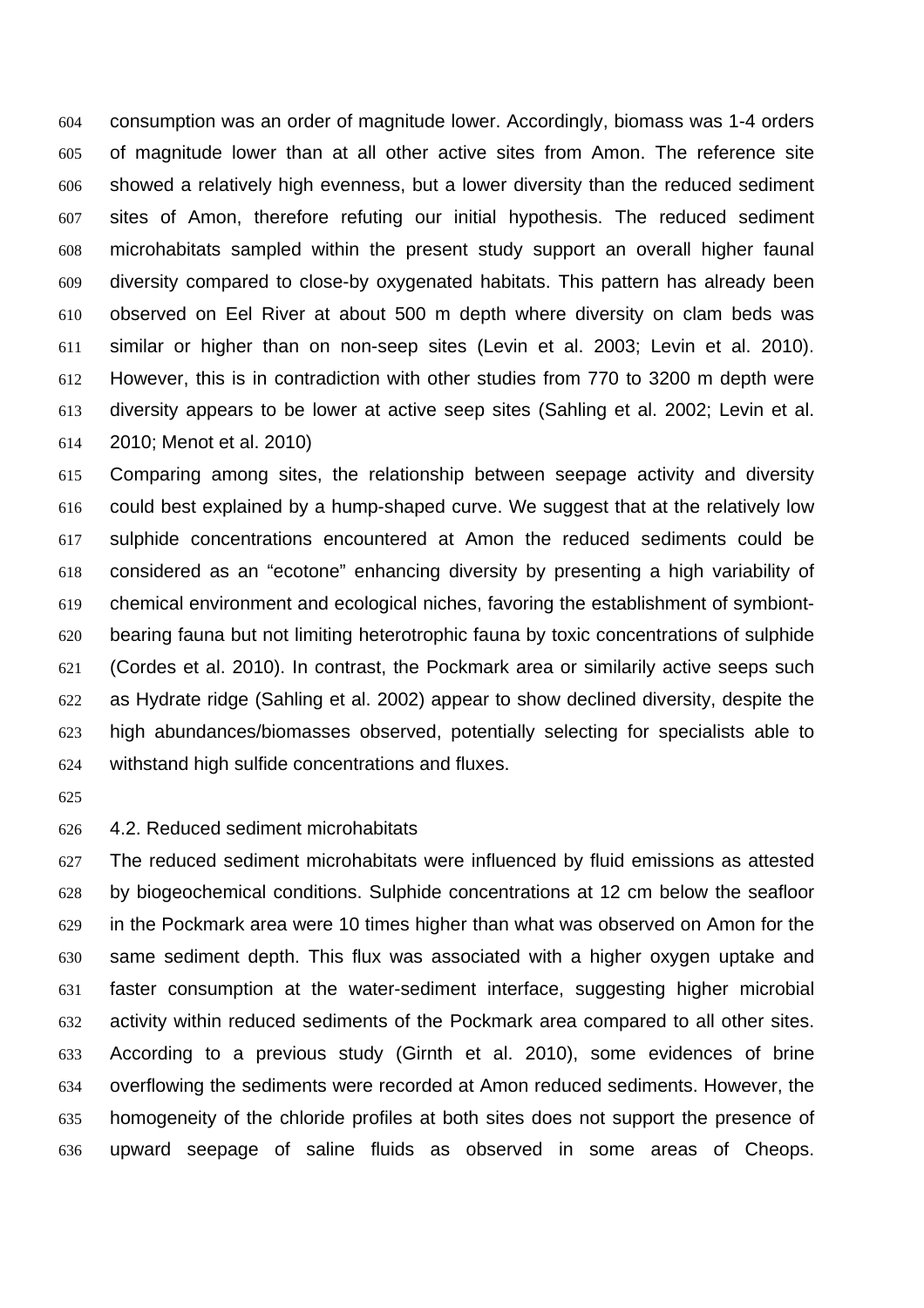Biogeochemical measurements indicate a ranking of activity with the Pockmark reduced sediments as the most sulphidic habitat, followed by Amon and Cheops.

Accordingly, the reduced sediment microhabitats at Amon and the Pockmark area were colonized by symbiont-bearing species, including siboglinid polychaetes and bivalves (Vesicomyidae, Lucinidae, Mytilidae and Thyasiridae) as well as by dorvilleid and capitellid polychaetes. The presence of these two families provides direct evidence for fluid emissions as they are usually associated with areas rich in organic matter and with sulphidic environments (Rouse and Fauchald 1997). Dorvilleid polychaetes also dominate reduced sediment microhabitats from other seep sites at 1100 m depth in the Marmara Sea (Ritt et al. 2010), at 2020 m depth in the Mediterranean Sea (Amsterdam MV, Ritt et al., in prep.) and at 500 m depth at the Eel River off California (Levin et al. 2003). Large nematodes were abundant in the reduced sediments of Amon, as previously observed on other mud volcanoes at 1220 (Van Gaever et al. 2006) and 5000 m depth (Olu et al. 1997).

The fauna in the reduced sediment microhabitat from Amon hosted the highest abundance of symbiont-bearing species, and its macrofaunal taxonomic richness was two times higher than in the Pockmark area. The bivalve species observed in the Pockmark area either harbored sulphide-oxidizing endosymbionts such as *Lucinoma kazani* and *Isorropodon perplexum* (Salas and Woodside 2002; Olu-Le Roy et al. 2004) or different types of symbionts as in the undetermined species *Idas sp.* Med, (Duperron et al. 2008).

On Cheops, the reduced sediments sampled were located about 250 m away from a brine lake which features extreme physico-chemical conditions. Methane 663 concentrations at the surface of the lake varied from 2.4 to 3.7 mmol  $I<sup>-1</sup>$  with temperatures of 20-40°C and salinities 210 to 244 g  $I^1$  (Mastalerz, Harmegnies, pers. com.). Sediment cores revealed a dark layer covering a layer of brown hemipelagic sediments, suggesting the occurrence of a relatively recent sulphidic mud flow. Sulfate reduction rates and oxygen consumption rates were considerably lower than at the other sites, indicating a low sulphide flux, as confirmed by pore water measurements. Accordingly, despite the detection of elevated methane concentrations in the bottom waters of Cheops above the reduced sediments, no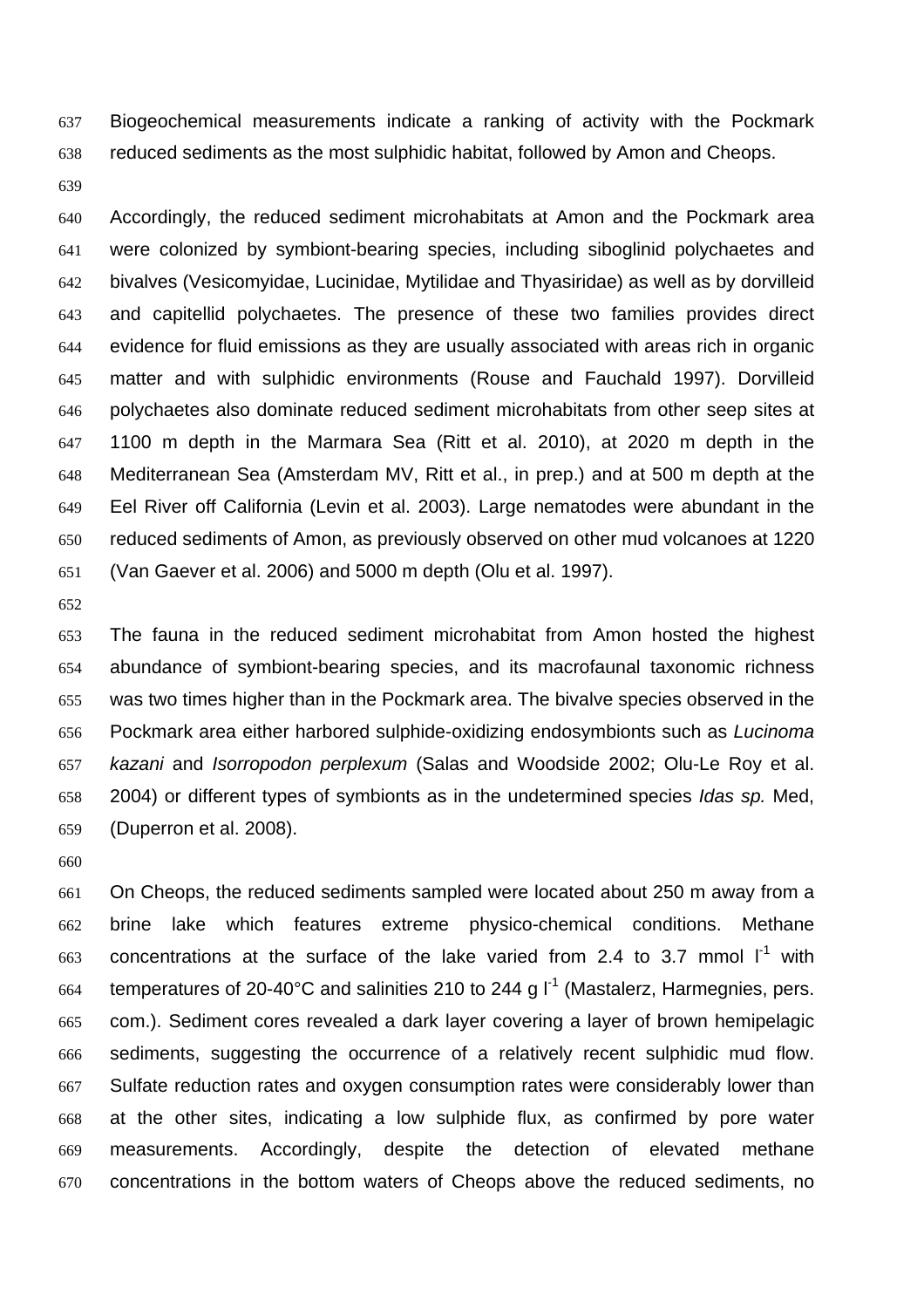symbiont-bearing fauna was observed. This microhabitat was dominated by spionid (~2200 individuals m<sup>-2</sup>) or terebellid (~660 individuals m<sup>-2</sup>) polychaetes, commonly found in sandy or muddy environments, from intertidal habitats to abyssal depths (Rouse and Pleijel 2001). Dense Terebellida beds, especially the Ampharetidae family have been observed at about 1100 m depth on the New Zealand margin (Sommer et al. 2009) and in the Marmara Sea (Ritt et al. 2010), as well as at 770 m at Hydrate Ridge off Oregon (Levin et al. 2010) where methane concentrations in the 678 bottom water reach up to 2 mmol  $I^1$  and 0.7 µmol  $I^1$ , respectively for the first two first. At Cheops, methane concentrations varied between 4 and 8  $\mu$ mol  $I^1$ . This suggests that terebellids are able to inhabit a wide range of environmental conditions. Further chemical measurements are needed to have a better understanding of the intriguing processes occurring within reduced sediments on Cheops.

#### 4.3. Carbonate crust microhabitats

As expected, the difference in substratum between the soft sediment and carbonate crust microhabitats appears to influence the composition and distribution of the seep fauna in the NDSF. Nevertheless, the clustering of the CC microhabitats from Amon and the Pockmark area appears to be due to the low number of sampled individuals rather than the presence of common taxa. Sampling efficiency on hard substrata does not appear to be ideal as suggested by the high heterogeneity between replicates and the low Jaccard's similarity coefficients obtained. However these results may reflect the real heterogeneity of this habitat in terms of faunal composition and spatial distribution. Visual observations showed that the carbonate crusts sampled in the Pockmark area were associated with reduced sediments whereas those from Amon did not appear to be located in the vicinity of an active area. In addition, the crusts showed different facies and colour that may reflect different fluid intensities and stages of evolution (Bayon et al. 2009a). For example, the carbonates from the south-western part of Amon are thick, dark and cemented, and can reach 1 m of thickness. They may have been formed in the distant past, during a period of intense fluid emissions (Dupré et al. 2007). The absence of symbiont-bearing fauna and the dark color of crusts — due to their exposure to oxygen-rich bottom water and their iron and manganese oxide cover — corroborate the hypothesis that these carbonates may be relatively old. Fluid emissions may be very low on this part of Amon, explaining the absence of symbiont-bearing fauna. The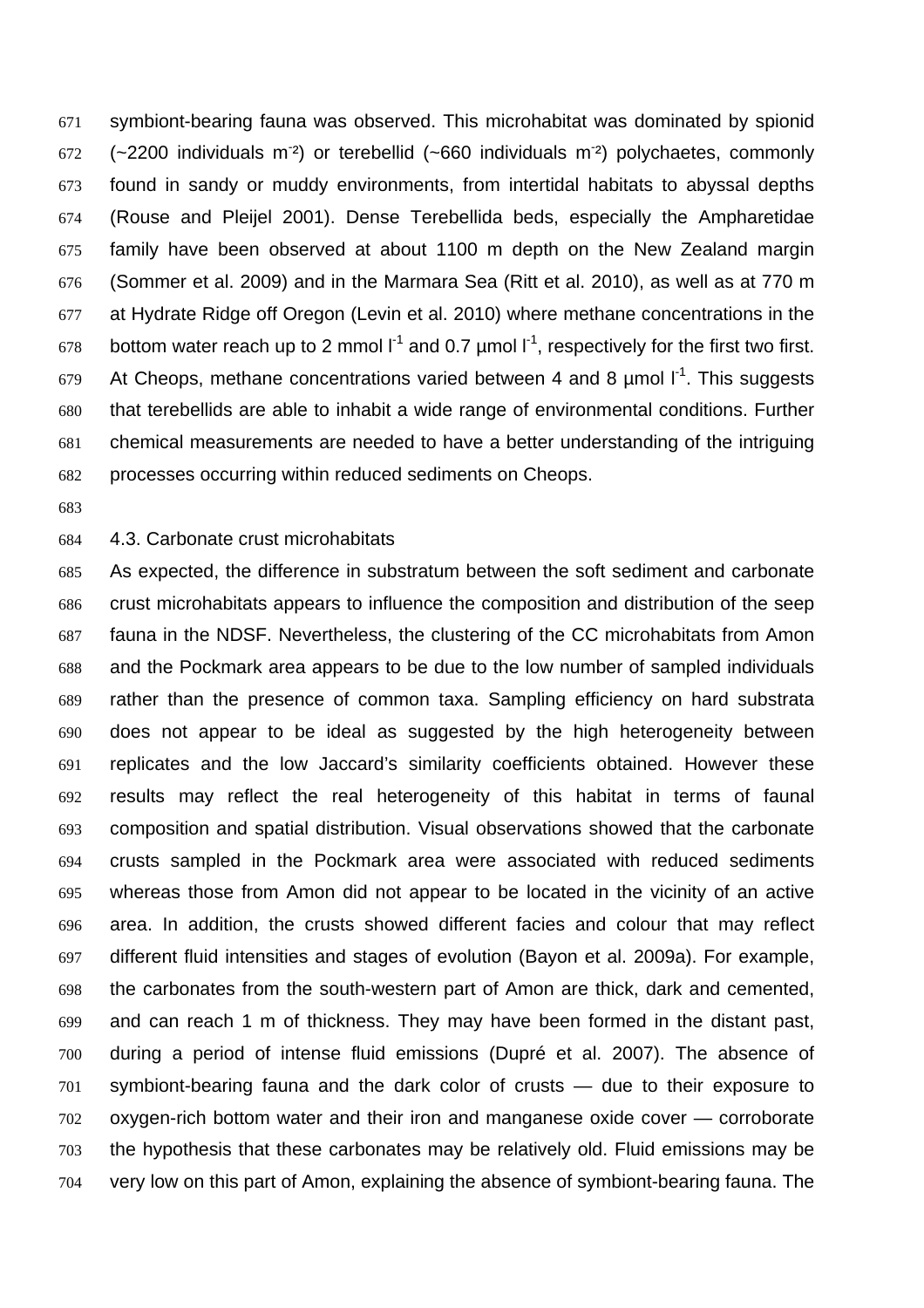low faunal densities and biomass further support the fact that this environment is not favorable, neither to symbiont-bearing fauna, nor to heterotrophic fauna.

The light-colored and crumbly carbonates from the Pockmark area differed morphologically from the "inactive" crusts found on Amon as they seem to be relatively young. The precipitation of authigenic carbonates is controlled by high alkalinity of pore waters (Aloisi et al. 2002; Michaelis et al. 2002) due to the activity of consortia of archaea and bacteria involved in the anaerobic oxidation of methane (AOM) coupled to sulphate reduction (Boetius et al. 2000). Another by-product of AOM is sulphide which may support sulphide-oxidizing symbionts of chemosynthetic fauna such as the siboglinid polychaetes found beneath the crusts. In addition, the 716 methane concentrations were high, reaching  $>5$  µmol  $I<sup>-1</sup>$ . Siboglinids may contribute to bio-irrigation and favor advection and diffusion processes that play a significant role in carbonate precipitation (Bayon et al. 2009a).

4.4. Comparison between Amon, the Pockmark area and Cheops

The reduced sediment microhabitats appeared to be distributed along a gradient related to seepage intensity and thus, to methane, oxygen and sulphide fluxes; with the Pockmark area as the most intense seepage site. The fauna from the reduced sediment microhabitats of the Pockmark area and Amon were rather similar and highly influenced by the presence of symbiotic organisms as well as dorvilleid and capitellid polychaetes, usually associated with organically enriched, reduced environments (Rouse and Pleijel 2001). Both communities showed relatively similar oxygen consumption rates. The taxonomic diversity was higher on Amon followed by the Pockmark area and Cheops. However, the reduced sediments, associated with the debris-flow of the Pockmark area, were more sulphidic and probably also more stable than the fresh Amon mud flow. The lower diversity and biomass observed in the reduced sediments of the Pockmark could be due to the high level of sulphide flux limiting the survival of most benthic species.

At the time of sampling, the mud flow at Cheops was probably recent as only a very thin sulphidic horizon was observed on top of hemipelagic sediments. These conditions may explain the lower diversity and the lack of symbiont-bearing fauna on the sampling site located 250 m away from the central brine lake. According to video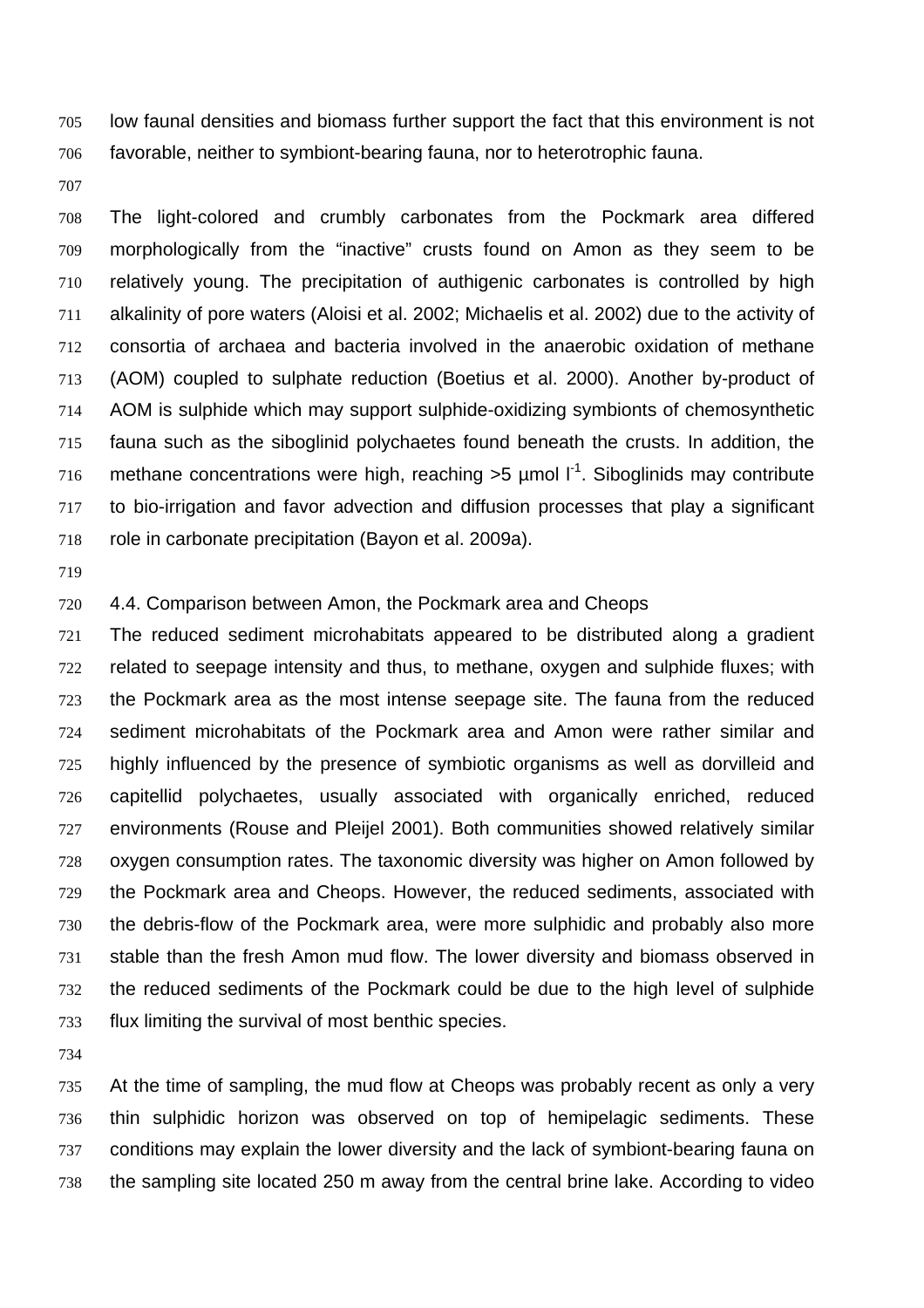observations, instability seems to decrease from the summit toward the periphery as suggested by the presence of carbonate crusts with symbiont-bearing mytilids at about 700 m away from the lake.

4.5. Comparison at a larger scale

In terms of seepage activity, Amon is comparable to the Håkon Mosby MV (1200 m depth) from the Norwegian margin and the Amsterdam MV (2020 m depth) located on the Mediterranean Ridge. These MVs discharge mud, fluids and gases from their summits, which undergo episodic mud eruptions (Zitter et al. 2005; Dupré et al. 2007; Feseker et al. 2008). This activity induces instability and chemical gradients that influence the distribution of fauna, which is concentrically distributed around a chaotic summit (Zitter et al. 2005; Jerosch et al. 2007). The reduced site sampled at Amon was located on the base of the mud volcano, and influenced by lateral brine and mud flows (Girnth et al. 2011). Interestingly, the dimensions of the reduced sediment site was rather small (ca. 250 m) and the next larger reduced sediment patches were >2 km away.

#### 

The carbonate crusts and reduced sediments of the Pockmark area from the NDSF showed similarities with a more recently discovered site, the giant REGAB pockmark in the Gulf of Guinea at 3160 m depth. There, carbonate crusts are colonized by dense mussel beds and siboglinid assemblages (Olu-Le Roy et al. 2007). Pockmark and carbonate crust areas have also been observed at 740 m depth on the Storegga slide and the Nyegga area located on the north-west of the Norway margin which have undergone slide events. There, benthic fauna is represented by Siboglinidae, Crinoidae, Pycnogonidae and microbial mats (Hovland et al. 2005; Hovland and Svensen 2006; Paull et al. 2008). However, these features are taller than those observed in the central province of the NDSF as they reach 190 m long and 40 m wide, while pockmarks do not exceed a few meters in diameter at the NDSF study site.

The Cheops MV share similarities with the Napoli MV located on the Mediterranean Ridge at 1900 m depth, as they both harbor brine seepages (Charlou et al. 2003). However, faunal density and taxonomic richness on Cheops are lower than those observed on Napoli (Ritt et al., in prep). Faunal composition and distribution may be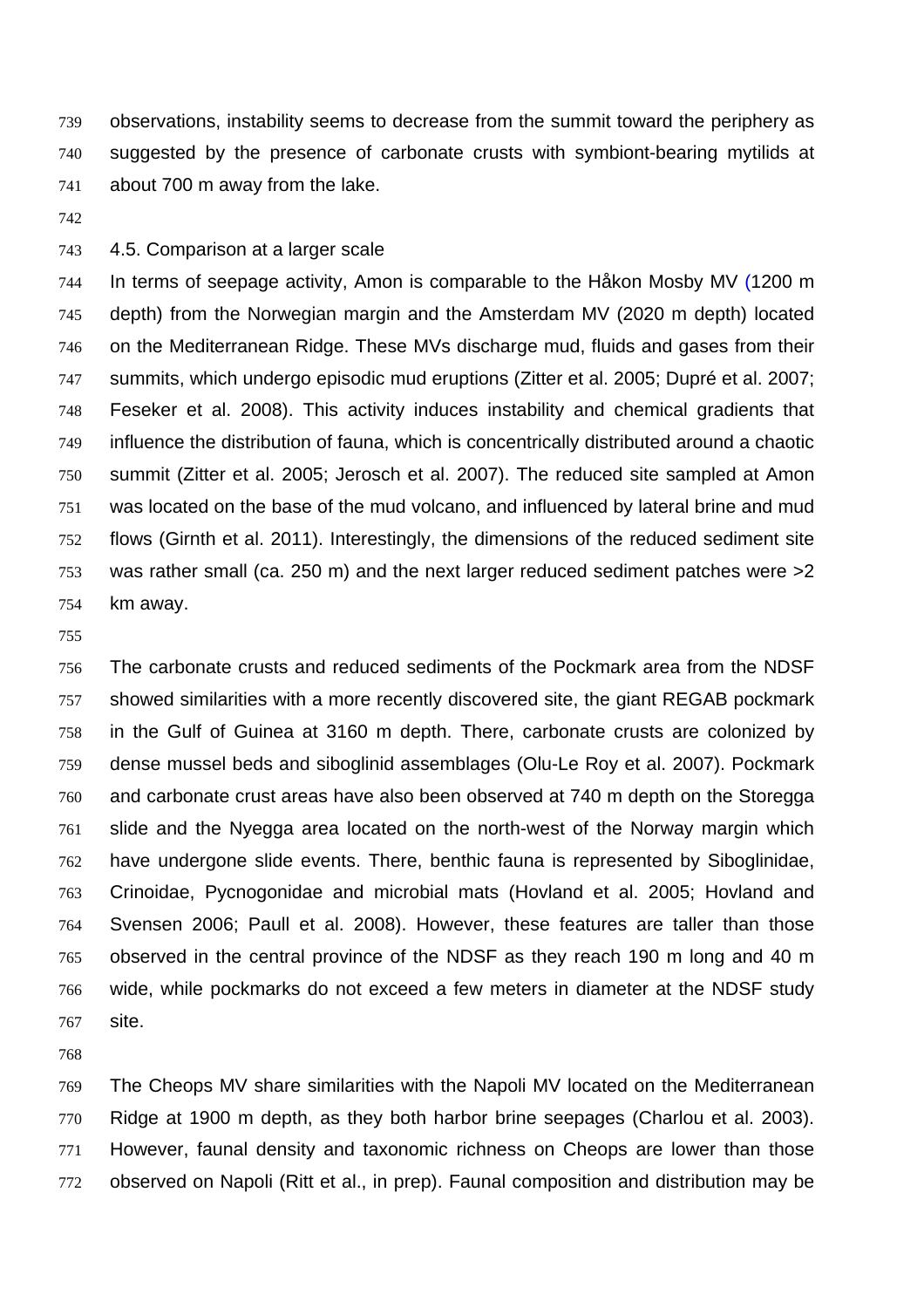strongly linked to the activity of the MV. Mud flows may initiate higher sedimentary and chemical instabilities on Cheops, limiting the colonization of benthic species. Although considered as an extreme habitat, the vicinity of brine lakes can be colonized by dense colonies of Porifera as observed on Napoli (Ritt, pers obs) or by 777 dense mussel communities, such as those found on the shoreline of brine pools in the Gulf of Mexico at 650 m depth (Macdonald et al. 1990; Smith et al. 2000). The absence of dense assemblages of symbiont-bearing fauna close to the brines on Cheops was thus unexpected and may be explained by the effect of recent disturbances.

#### 

In conclusion, our comparative investigation of active cold seeps on the NDSF suggested that seepage activity substantially enhanced benthic activity, biomass and diversity compared to the surrounding oxygenated and oligotrophic deep-sea environments. The biomass and biogeochemical activity of seep associated communities is 1-2 orders of magnitude higher than the surrounding and diversity was increased by a factor of 1.5. Reduced sediment microhabitats exhibited highest biomasses and diversity in comparison with surrounding oxygenated areas (reference site). As expected, reduced sediments and carbonate crusts were characterized by distinct faunal composition and faunal similarities were observed within each microhabitat type regardless of the site and geological structure (i.e. mud volcano, pockmark). However, our heterogeneous results on carbonate crusts require more investigation and emphasize the importance of developing a specific sampling tool dedicated to hard substratum in the deep sea. No simple relationship was detected between chemical conditions, sediment instability, fluid intensity and community structure although there seems to be a gradient related to seepage intensity between the different sites (Pockmark>Amon>Cheops). Further investigations with an appropriate sampling strategy, especially regarding the meiofauna, may help in highlighting the links between faunal distribution and environmental conditions in the NDSF. Most likely, temporal dynamics in such active geological systems may be very important in structuring community diversity. It could be studied in the future by deploying autonomous video cameras and sensors as well as by regularly monitoring a same site. Time-series data would help determine the response of the fauna to instabilities and disturbances induced by the occurrence of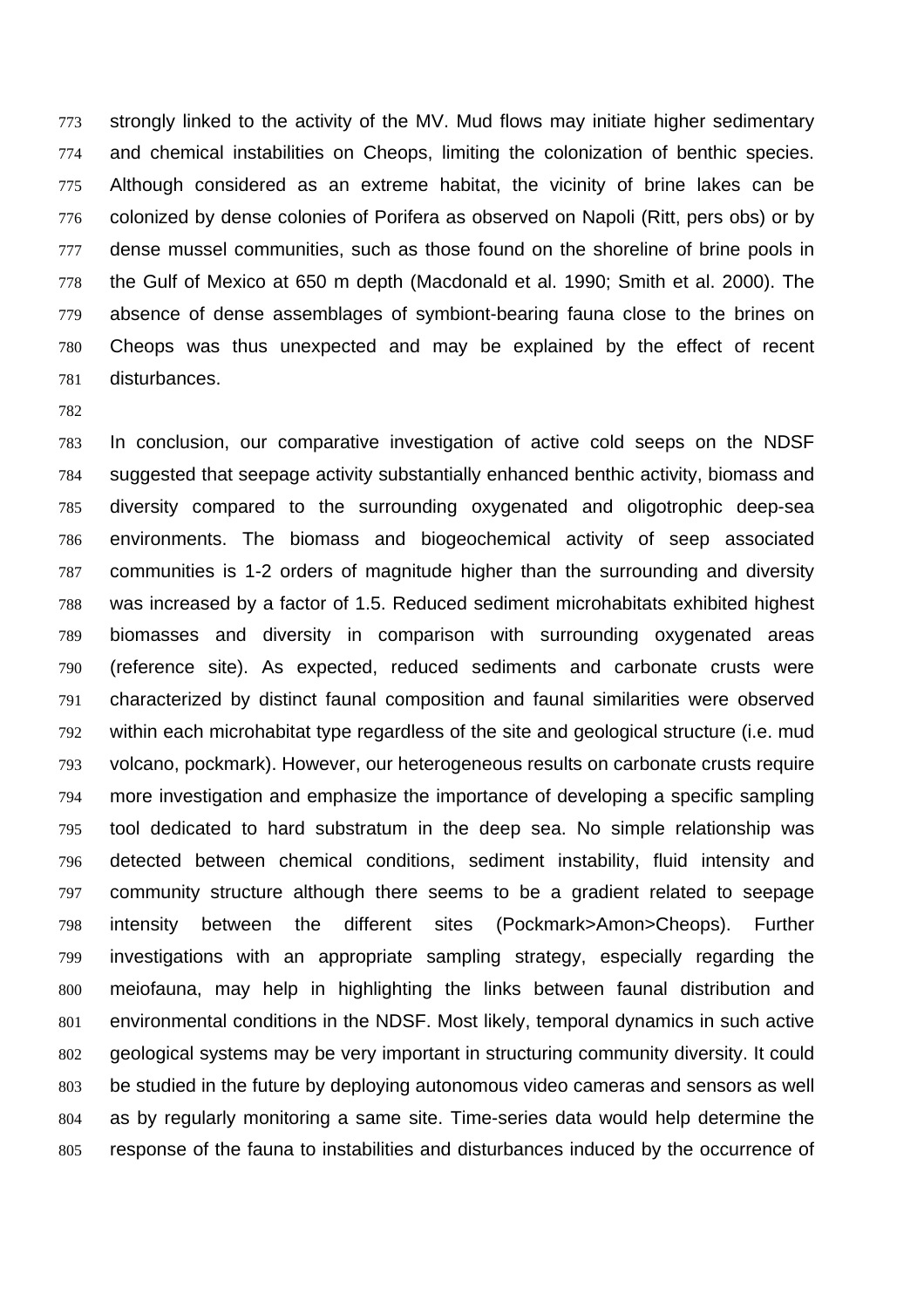mud flows or brine seepage, and in which ways local diversity is related to temporal fluctuations and stability of habitats.

## **Acknowledgments**

The captains and crews of the R/V *Meteor* and R/V *Pourquoi pas?* as well as the pilots of the ROV *Quest4000* and *Victor6000* are warmly acknowledged for their dedicated assistance and for contributing to the success of the two cruises. The chief scientists of the two cruises were A Boetius (BIONIL, 2006) and C. Pierre (MEDECO leg 2). The faunal samples were identified by a network of taxonomists from the Muséum National d'Histoire Naturelle de Paris (France), the German Centre for Marine Biodiversity Research (Germany), the University of Lodz (Poland), the Russian Academy of Sciences of Moscow, the Kamchatka Branch of the Pacific Institute of Geography of Petropavlovsk-Kamchatsky and the Institute of Marine Biology of Vladivostok (Russia). Biogeochemical analyses were supported by Viola Beier, Tomas Wilkop, Janine Felden, Anna Lichtschlag, and Dirk de Beer (MPI for Marine Microbiology). The bathymetric maps were made with the data acquired and processed by Jean Mascle (Géosciences Azur) and Stéphanie Dupré (Ifremer). The first version of the manuscript was professionally edited by Carolyn Engel-Gautier. 824 BR's thesis was entirely funded by the French Institute for the Exploitation of the Sea (Ifremer). This research project benefited from funds from the HERMES and HERMIONE European projects (contract # 511234 and #226354) as well as from the ANR DEEP-OASES (ANR06BDV005) and support from the GDR ECCHIS. Additional funds were available from the DFG (METEOR expedition M70-2), and from the Max Planck Society.

# **References**

- Aloisi G, Bouloubassi I, Heijs SK, Pancost RD, Pierre C, Sinninghe Damste JS, Gottschal JC, Forney LJ, Rouchy JM (2002) CH4-consuming microorganisms and the formation of carbonate crusts at cold seeps. Earth and Planetary Science Letters 203: 195-203
- Baker MC, Ramirez-Llodra EZ, Tyler P, German CR, Boetius A, Cordes EE, Dubilier N, Fisher CR, Levin LA, Metaxas A, Rowden AA, Santos RS, Shank TM, Van Dover CL, Young CM, Warén A (2010) Biogeography, Ecology, and Vulnerability of Chemosynthetic Ecosystems in the Deep Sea. In: McIntyre A (ed) Life in the World's Oceans: Diversity, Distribution, and Abundance. Wiley-Blackwell, pp 384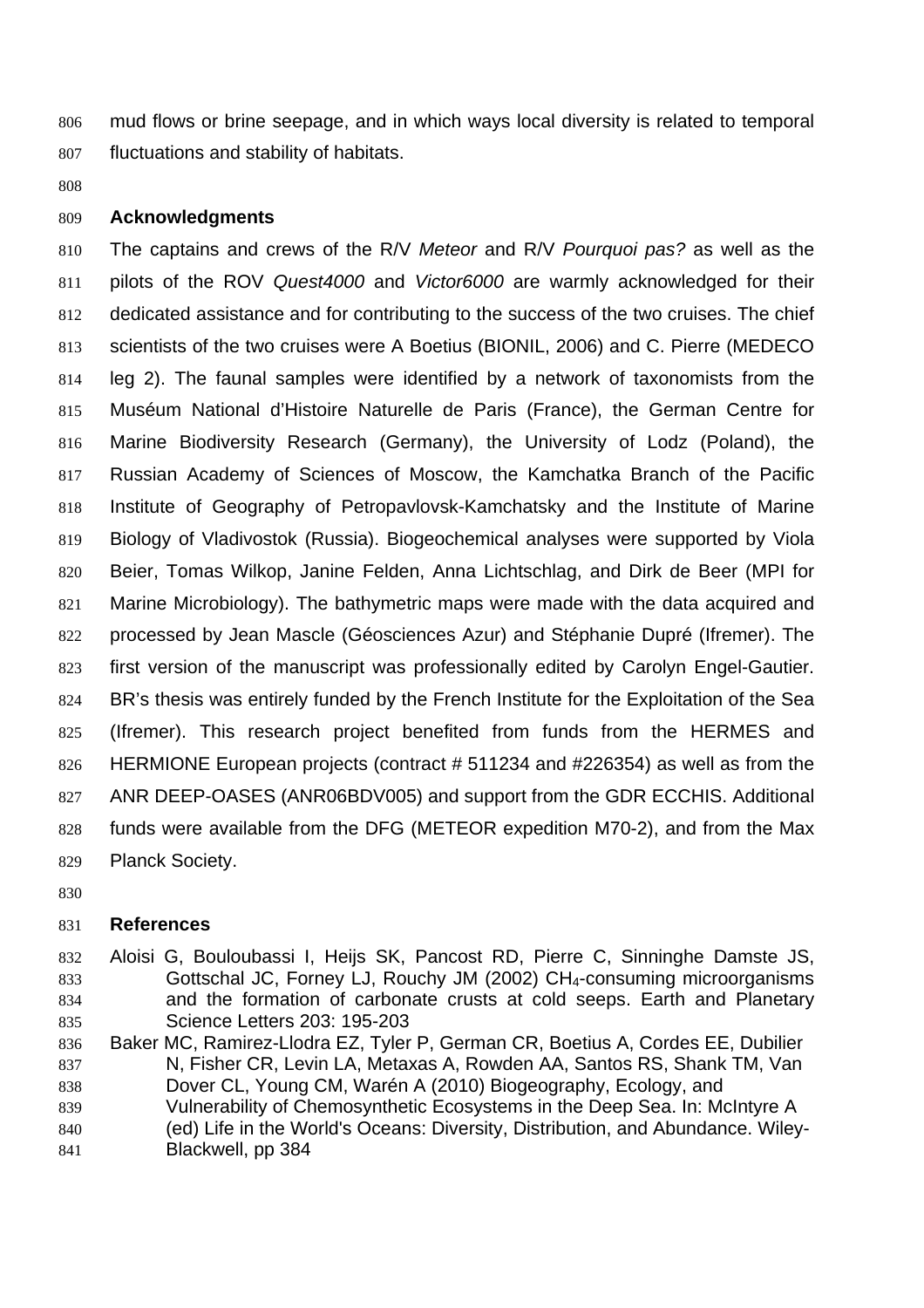- Bayon G, Henderson GM, Bohn M (2009a) U-Th stratigraphy of a cold seep carbonate crust. Chemical Geology 260: 47-56
- Bayon G, Loncke L, dupre S, ducassou E, Duperron S, Etoubleau J, Foucher JP, Fouquet Y, Gontharet S, Huguen C, Klaucke I, Mascle J, Olu-Le Roy K, Ondreas H, Pierre C, Sibuet M, Stadnitskaia A, Woodside J (2009b) Multi-discinplinary investigations of fluid seepage on an unstable margin: The case of the Central Nile deep sea fan. Marine Geology 261: 92.104
- Bellaiche G, Loncke L, Gaullier V, Mascle J, Courp T, Moreau A, Radan S, Sardou O (2001) The Nile Cone and its channel system: new results after the Fanil cruise. Comptes Rendus De L'Academie Des Sciences Série II Fascicule a-Sciences De La Terre Et Des Planètes 333: 399-404
- Boetius A, Ravenschlag K, Schubert CJ, Rickert D, Widdel F, Gieseke A, Amann R, Jorgensen BB, Witte U, Pfannkuche O (2000) A marine microbial consortium apparently mediating anaerobic oxidation of methane. Nature 407: 623-626
- Campbell KA (2006) Hydrocarbon seep and hydrothermal vent paleoenvironments and paleontology: Past developments and future research directions. Palaeogeography Palaeoclimatology Palaeoecology 232: 362-407
- Charlou JL, Donval JP, Zitter T, Roy N, Jean-Baptiste P, Foucher JP, Woodside J (2003) Evidence of methane venting and geochemistry of brines on mud volcanoes of the eastern Mediterranean Sea. Deep Sea Research Part I: Oceanographic Research Papers 50: 941-958
- Cita MB, Ryan WBF, Paggi L (1981) Prometheus mud breccia. An example of shale diapirism in the western Mediterranean Ridge. Ann. geol. Des Pays Hell. 13: 37-49
- Cline JD, (1969) Spectrophotometric Determination of Hydrogen Sulfide in Natural Waters. Limnology and Oceanography 14: 454-458
- Cordes EE, Becker EL, Hourdez S, Fisher CR (2010) Influence of foundation species, depth, and location on diversity and community composition at Gulf of Mexico lower-slope cold seeps. Deep Sea Research Part II: Topical Studies in Oceanography 57: 1870-1881
- Dando PR, Austen MC, Burke RA, Kendall MA, Kennicutt MC, Judd AG, Moore DC, Ohara SCM, Schmaljohann R, Southward AJ (1991) Ecology of a North-Sea Pockmark with an active methane seep. Marine Ecology-Progress Series 70: 49-63
- de Beer D, Sauter E, Niemann H, Kaul N, Foucher JP, Witte U, Schlüter M, Boetius A (2006) In situ fluxes and zonation of microbial activity in surface sediments of the Hâkon Mosby mud volcano. Limnology and Oceanography 51: 1315-1331
- Dimitrov LI (2002) Mud volcanoes the most important pathway for degassing deeply buried sediments. Earth-Science Reviews 59: 49-76
- Duperron S, Halary S, Lorion J, Sibuet M, Gaill F (2008) Unexpected co-occurrence of six bacterial symbionts in the gills of the cold seep mussel Idas sp (Bivalvia : Mytilidae). Environmental Microbiology 10: 433-445
- Dupré S, Buffet G, Mascle J, Foucher JP, Gauger S, Boetius A, Marfia C (2008) High-resolution mapping of large gas emitting mud volcanoes on the Egyptian continental margin (Nile Deep Sea Fan) by AUV surveys. Marine Geophysical Researches 29: 275-290
- 888 Dupré S, Woodside J, Foucher JP, de Lange G, Mascle J, Boetius A, Mastalerz V, Stadnitskaia A, Ondreas H, Huguen C, Harmegnies FO, Gontharet S, Loncke L, Deville E, Niemann H, Omoregie E, Roy KOL, Fiala-Medioni A, Dahlmann A, Caprais JC, Prinzhofer A, Sibuet M, Pierre C, Sinninghe Damste JS (2007)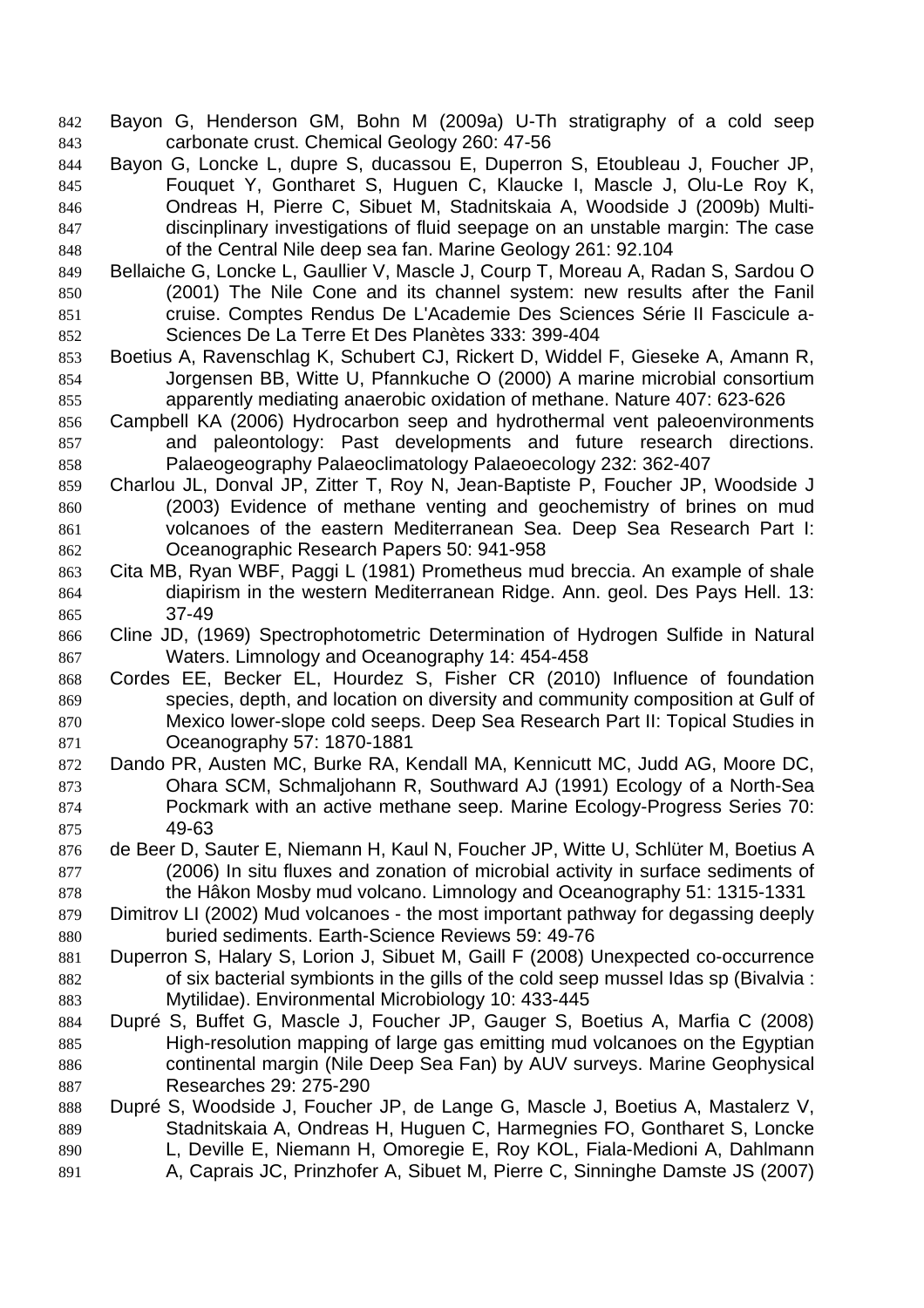- Seafloor geological studies above active gas chimneys off Egypt (Central nile deep sea fan). Deep-Sea Research Part I-Oceanographic Research Papers 54: 1146-1172 Feseker T, Foucher JP, Harmegnies F (2008) Fluid flow or mud eruptions? Sediment temperature distributions on Håkon Mosby mud volcano, SW Barents Sea slope. Marine Geology 247: 194-207
- Foucher JP, Westbrook GK, Boetius A, Ceramicola S, Dupre S, Mascle J, Mienert J, Pfannkuche O, Pierre C, Praeg D (2009) Structure and Drivers of Cold Seep Ecosystems. Oceanography 22: 92-109
- Gauthier O, Sarrazin J, Desbruyères D (2010) Measure and mis-measure of species diversity in deep-sea chemosynthetic communities. Marine Ecology Progress Series 402: 285-302
- Gini C (1912) Variabilità e Mutabilità. Tipographia di Paolo Cuppini, Bologna
- Gontharet S, Pierre C, Blanc-Valleron MM, Rouchy JM, Fouquet Y, Bayon G, Foucher JP, Woodside J, Mascle J (2007) Nature and origin of diagenetic carbonate crusts and concretions from mud volcanoes and pockmarks of the Nile deep-sea fan (eastern Mediterranean Sea). Deep-Sea Research Part II-Topical Studies In Oceanography 54: 1292-1311
- Gotelli NJ, Colwell RK (2001) Quantifying biodiversity: procedures and pitfalls in the measurement and comparison of species richness. Ecology Letters 4: 379-391
- Gray JS (2000) The measurement of marine species diversity, with an application to the benthic fauna of the Norwegian continental shelf. Journal Of Experimental Marine Biology And Ecology 250: 23-49
- Girnth A-C, Grünke S, Lichtschlag A, Felden J, Knittel K, Wenzhöfer F, de Beer D, Boetius A (2011) A novel, mat-forming Thiomargarita population associated with a sulfidic fluid flow from a deep-sea mud volcano. Environmental Microbiology 13: 495-505
- Grünke S, Felden J, Lichtschlag A, Girnth A-C, Wenzhöfer F, de Beer D, Boetius A (in press) Niche differentiation among mat-forming, sulfide-oxidizing bacteria at cold-seeps of the Nile Deep Sea Fan (Eastern Mediterranean Sea). Geobiology 9
- Hessler RR, Jumars PA (1974) Abyssal community analysis from replicate box cores in the central North Pacific. Deep Sea Research 21: 185-209
- Hill MO (1973) Diversity and Evenness: A unifying notation and its consequences. Ecology 54: 427-432
- Hovland M, Gardner JV, Judd AG (2002) The significance of pockmarks to understanding fluid flow processes and geohazards. Geofluids 2: 127-136
- Hovland M, Svensen H (2006) Submarine pingoes: Indicators of shallow gas hydrates in a pockmark at Nyegga, Norwegian Sea. Marine Geology 228: 15- 23
- Hovland M, Svensen H, Forsberg CF, Johansen H, Fichler C, Fossa JH, Jonsson R, Rueslatten H (2005) Complex pockmarks with carbonate-ridges off mid-Norway: Products of sediment degassing. Marine Geology 218: 191-206
- Hsu KJ, Montadert L, Bernoulli D, Cita MB, Erickson A, Garrison RE, Kidd RB, Melieres F, Muller C, Wright R (1977) History Of Mediterranean Salinity Crisis. Nature 267: 399-403
- Huguen C, Foucher JP, Mascle J, Ondreas H, Thouement M, Stadnitskaia A, Pierre C, Bayon G, Loncke L, Boetius A, Bouloubassi I, De Lange G, Caprais JC, Fouquet Y, Woodside J, Dupre S, and the NAUTINIL Scientific Party (2009) Menes Caldera, a highly active site of brine seepage in the Eastern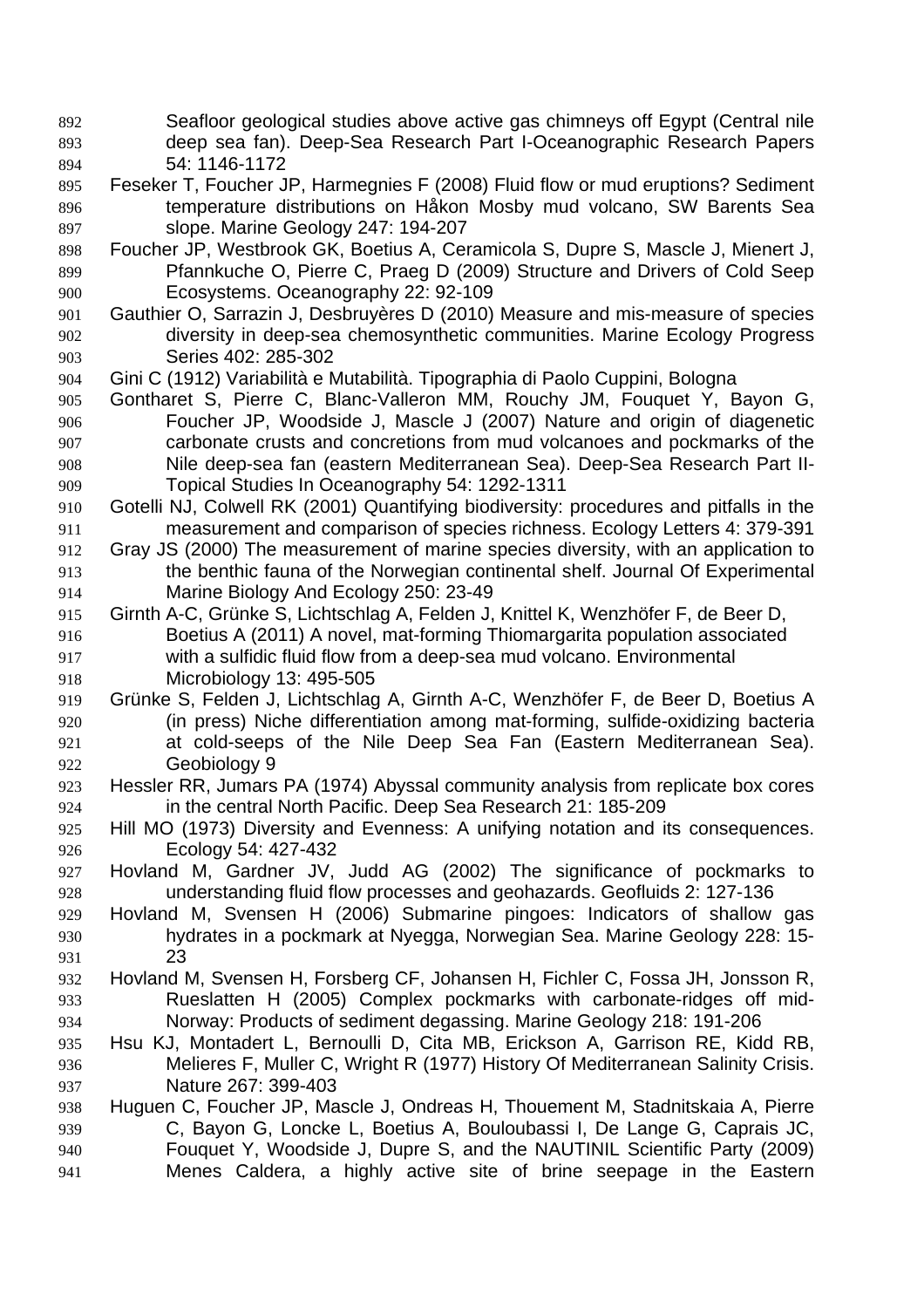- Mediterranean Sea: "In situ" observations from the NAUTINIL expedition (2003) Marine Geology 261: 138-152
- Huguen C, Mascle J, Woodside J, Zitter T, Foucher JP (2005) Mud volcanoes and mud domes of the Central Mediterranean Ridge: Near-bottom and in situ observations. Deep Sea Research Part I: Oceanographic Research Papers 52: 1911
- Hurlbert SH (1971) The nonconcept of species diversity: A Critique and Alternative Parameters. Ecology 52: 577-586
- Jaccard P (1901) Distribution de la flore alpine dans le Bassin des Dranses et dans quelques régions voisines. Bulletin de la société vaudoise des sciences naturelles
- Jackson DA (1995) PORTEST: a PROcustean randomization TEST of community environment concordance. Ecosciences 2: 297-303
- Jerosch K, Schluter M, Foucher JP, Allais AG, Klages M, Edy C (2007) Spatial distribution of mud flows, chemoautotrophic communities, and biogeochemical habitats at Hakon Mosby Mud Volcano. Marine Geology 243: 1-17
- Jost G (2007) Partitioning diversity into independant alpha and beta components. Ecology 88: 2427-2439
- Jost L (2006) Entropy and diversity. Oikos 113: 363-375
- Judd AG, Hovland M (2007) Seabed fuid flow The impact on geology, biology and the marine environment
- Kindt R, Coe R (2005) Tree diversity analysis. A manual and software for common statistical methods for ecological and biodiversity studies. World Agroforestry Centre (ICRAF), Nairobi
- Kopf AJ (2002) Significance of mud volcanism. Reviews of Geophysics 40: 52
- Legendre P, Gallagher ED (2001) Ecologically meaningful transformations for ordination of species data. Oecologia 129: 271-280
- Legendre P, Legendre L (1998) Numerical ecology, 2nd English ed.
- Levin LA, Mendoza GF, Gonzalez JP, Thurber AR, Cordes EE (2010) Diversity of bathyal macrofauna on the northeastern Pacific margin: the influence of methane seeps and oxygen minimum zones. Marine Ecology 31: 94-110
- Levin LA (2005) Ecology of cold seep sediments: Interactions of fauna with flow, chemistry and microbes Oceanography And Marine Biology - An Annual Review, Vol. 43. Crc Press-Taylor & Francis Group, Boca Raton, pp 1-46
- Levin LA, Mendoza GF (2007) Community structure and nutrition of deep methane-seep macrobenthos from the North Pacific (Aleutian) Margin and the Gulf of Mexico (Florida Escarpment). Marine Ecology-An Evolutionary Perspective 28: 131-151
- Levin LA, Ziebis W, Mendoza GF, Growney VA, Tryon MD, Mahn C, Gieskes JM, Rathburn AE (2003) Spatial heterogeneity of macrofauna at northern California methane seeps: influence of sulfide concentration and fluid flow. MEPS 265: 123-139
- Liu C, Whittaker RJ, Ma K, Malcolm JR (2007) Unifying and distinguishing diversity ordering methods for comparing communities. Population Ecology 49: 89-100
- Loncke L, Mascle J, and the Fanil Scientific Party (2004) Mud volcanoes, gas chimneys, pockmarks and mounds in the Nile deep-sea fan (Eastern Mediterranean): geophysical evidences. Marine and Petroleum Geology 21: 669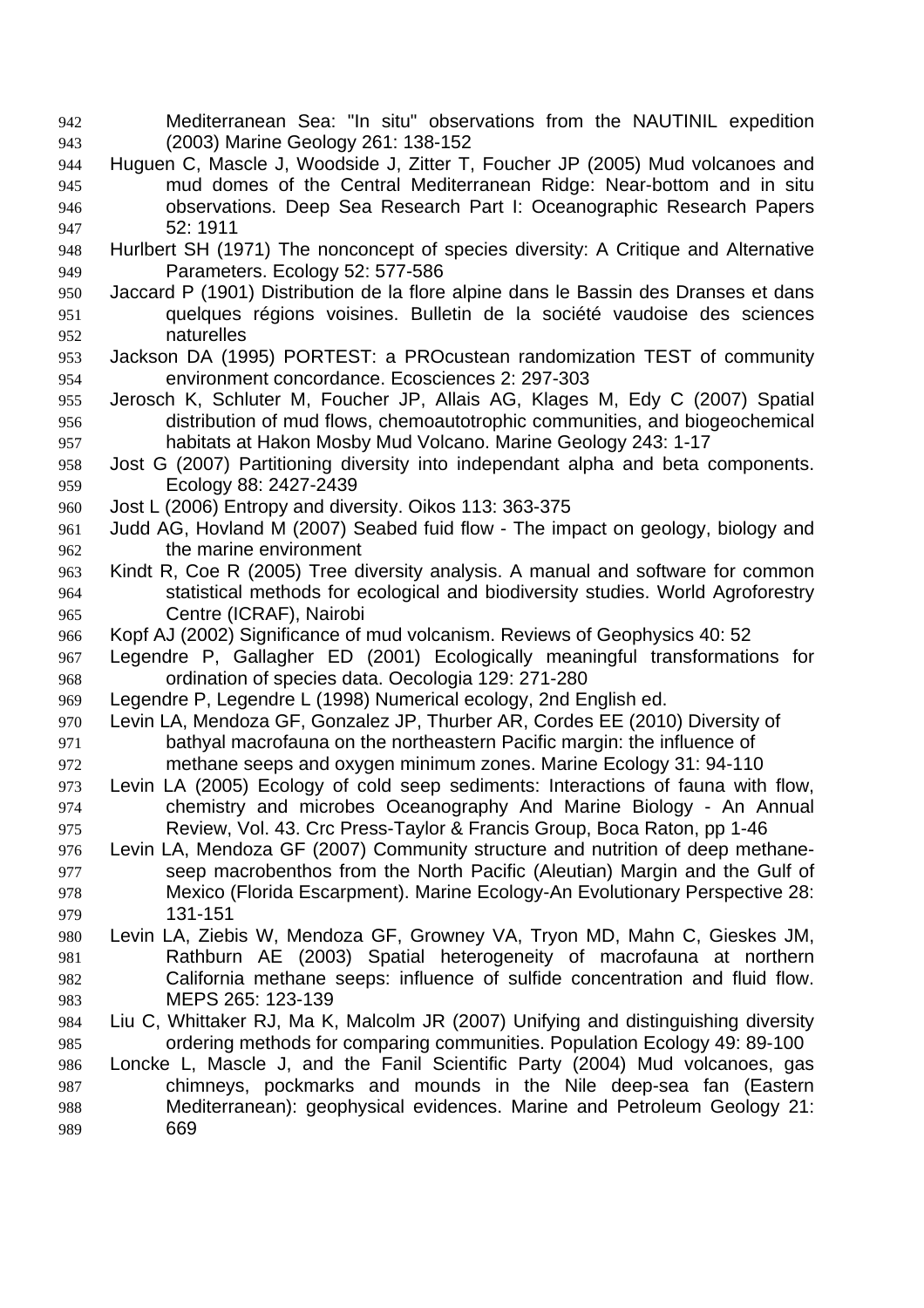- Macdonald IR, Reilly JF, Guinasso NL, Brooks JM, Carney RS, Bryant WA, Bright TJ (1990) Chemosynthetic mussels at a brine-filled pockmark in the Northern Gulf of Mexico. Science 248: 1096-1099
- Mascle J, Sardou O, Loncke L, Migeon S, Camera L, Gaullier V (2006) Morphostructure of the Egyptian continental margin: Insights from swath bathymetry surveys. Marine Geophysical Researches 27: 49-59
- Mascle J, Zitter T, Bellaiche G, Droz L, Gaullier V, Loncke L (2001) The Nile deep sea fan: preliminary results from a swath bathymetry survey. Marine and Petroleum Geology 18: 471-477
- Menot L, Galéron J, Olu K, Caprais JC, Crassous P, Khripounoff A, Sibuet M (2010) Spatial heterogeneity of macrofaunal communities in and near a giant pockmark area in the deep Gulf of Guinea. Marine Ecology 31:78-93
- Michaelis W, Seifert R, Nauhaus K, Treude T, Thiel V, Blumenberg M, Knittel K, Gieseke A, Peterknecht K, Pape T, Boetius A, Amann R, Jorgensen BB, Widdel F, Peckmann JR, Pimenov NV, Gulin MB (2002) Microbial reefs in the Black Sea fueled by anaerobic oxidation of methane. Science 297: 1013-1015
- Milkov AV (2000) Worldwide distribution of submarine mud volcanoes and associated gas hydrates. Marine Geology 167: 29-42
- Niemann H, Losekann T, de Beer D, Elvert M, Nadalig T, Knittel K, Amann R, Sauter EJ, Schluter M, Klages M, Foucher JP, Boetius A (2006) Novel microbial communities of the Haakon Mosby mud volcano and their role as a methane sink. Nature 443: 854-858
- Oksanen J, Kindt R, Legendre P, O'Hara B, Simpson GL, Solymos P, Henry M, Stevens H, Wagner H (2008) Vegan: Community Ecology Package. R package version 1.15-1., pp http://cran.r-project.org/, http://vegan.r-forge.r-project.org/
- Olu-Le Roy K, Caprais JC, Fifis A, Fabri MC, Galeron J, Budzinsky H, Le Menach K, Khripounoff A, Ondreas H, Sibuet M (2007) Cold-seep assemblages on a giant pockmark off West Africa: spatial patterns and environmental control. Marine Ecology-an Evolutionary Perspective 28: 115-130
- Olu-Le Roy K, Sibuet M, Fiala-Medioni A, Gofas S, Salas C, Mariotti A, Foucher J-P, Woodside J (2004) Cold seep communities in the deep eastern Mediterranean Sea: composition, symbiosis and spatial distribution on mud volcanoes. Deep Sea Research Part I: Oceanographic Research Papers 51: 1915
- Olu K, Lance S, Sibuet M, Henry P, Fiala-Medioni A, Dinet A (1997) Cold seep communities as indicators of fluid expulsion patterns through mud volcanoes seaward of the Barbados accretionary prism. Deep Sea Research Part I: Oceanographic Research Papers 44: 811
- Omoregie EO, Mastalerz V, de Lange G, Straub KL, Kappler A, Roy H, Stadnitskaia A, Foucher JP, Boetius A (2008) Biogeochemistry and community composition of iron- and sulfur-precipitating microbial mats at the Chefren mud volcano (Nile Deep Sea fan, Eastern Mediterranean). Applied And Environmental Microbiology 74: 3198-3215
- Patil GP, Taillie C (1982) Diversity as a Concept and its Measurement. Journal of the American Statistical Association 77: 548-561
- Paull CK, Hecker B, Commeau R, Freeman-Lynde RP, Neumann C, Corso WP, Golubic S, Hook JE, Sikes E, Curray J (1984) Biological communities at the Florida Escarpment resemble hydrothermal vent taxa. Science 226: 965-967
- Paull CK, Ussler W, Holbrook WS, Hill TM, Keaten R, Mienert J, Haflidason H, Johnson JE, Winters WJ, Lorenson TD (2008) Origin of pockmarks and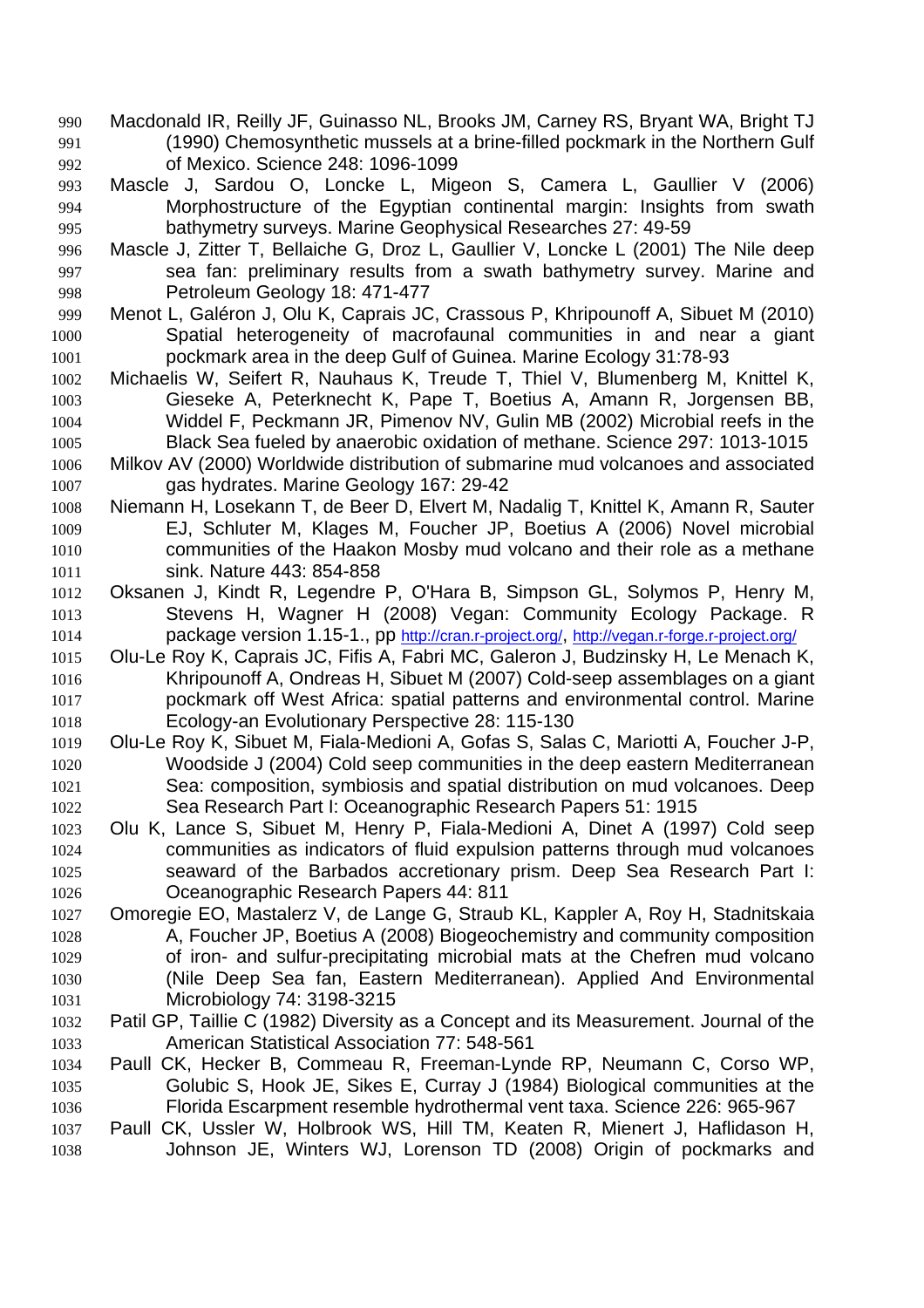- chimney structures on the flanks of the Storegga Slide, offshore Norway. Geo-Marine Letters 28: 43-51
- Pielou EC (1969) An introduction to mathematical ecology, New York
- R Development Core Team (2009). R: A language and environment for statistical computing. R Foundation for Statistical Computing, Vienna, Austria
- Ritt B, Desbruyeres D, Caprais JC, Khripounoff A, Le Gall C, Gauthier O, Buscail R, Olu K, Sarrazin J (in prep.) Cold seep communities in the deep eastern Mediterranean Sea: Composition, spatial patters and environmental control on the Mediterranean Ridge mud volcanoes
- Ritt B, Sarrazin J, Caprais J-C, Noël P, Gauthier O, Pierre C, Henry P, Desbruyères D (2010) First insights into the structure and environmental setting of cold-seep communities in the Marmara Sea. Deep Sea Research Part I: Oceanographic Research Papers 57: 1120-1136
- Rouse GW, Fauchald K (1997) Cladistics and polychaetes. Zoologica Scripta 26: 139-204
- Rouse GW, Pleijel F (2001) Polychaetes. Oxford University Press
- Sahling H, Rickert D, Lee RW, Linke P, Suess E (2002) Macrofaunal community structure and sulfide flux at gas hydrate deposits from the Cascadia convergent margin, NE Pacific. Marine Ecology Progress Series 231:121-138
- Salas C, Woodside J (2002) *Lucinoma kazan*i n. sp. (Mollusca: Bivalvia): evidence of a living benthic community associated with a cold seep in the Eastern Mediterranean Sea. Deep Sea Research Part I: Oceanographic Research Papers 49: 991-1005
- Sanders HL (1968) Marine benthic diversity: a comparative study. The American Naturalist 102: 243-282
- Sarradin PM, Waeles M, Bernagout S, Le Gall C, Sarrazin J, Riso R (2009) Speciation of dissolved copper within an active hydrothermal edifice on the Lucky Strike vent field (MAR, 37° N). Science of the Total Environment 407: 869-878
- Sarradin PM, Caprais JC (1996) Analysis of dissolved gases by headspace sampling gas chromatography with column and detector switching. Preliminary results. Analytical Communications 33: 371-373
- Sarrazin J, Juniper SK (1999) Biological characteristics of a hydrothermal edifice mosaic community. Marine Ecology-Progress Series 185: 1-19
- Shannon CE (1948) A mathematical theory of communication. Bell System Technical Journal 27: 379-423
- Sibuet M, Olu K (1998) Biogeography, biodiversity and fluid dependence of deep-sea cold-seep communities at active and passive margins. Deep Sea Research Part II: Topical Studies in Oceanography 45: 517
- Simpson EH (1949) Measurement of diversity. Nature 163: 688
- Smith EB, Scott KM, Nix ER, Korte C, Fisher CR (2000) Growth and condition of seep mussels (Bathymodiolus childressi) at a Gulf of Mexico Brine Pool. Ecology 81: 2392-2403
- Sommer S, Linke P, Pfannkuche O, Niemann H, Treude T (2009) Benthic respiration in a seep habitat dominated by dense beds of ampharetid polychaetes at the Hikurangi Maring (new Zealand). Marine Geology doi: 10.1016/j.margo.2009.06.003
- Southward EC, Andersen AC, Hourdez S (in press) *Lamellibrachia anaximandri* n. sp., a new vestimentifera tubeworm from the Mediterranean (Annelida). Zoosystema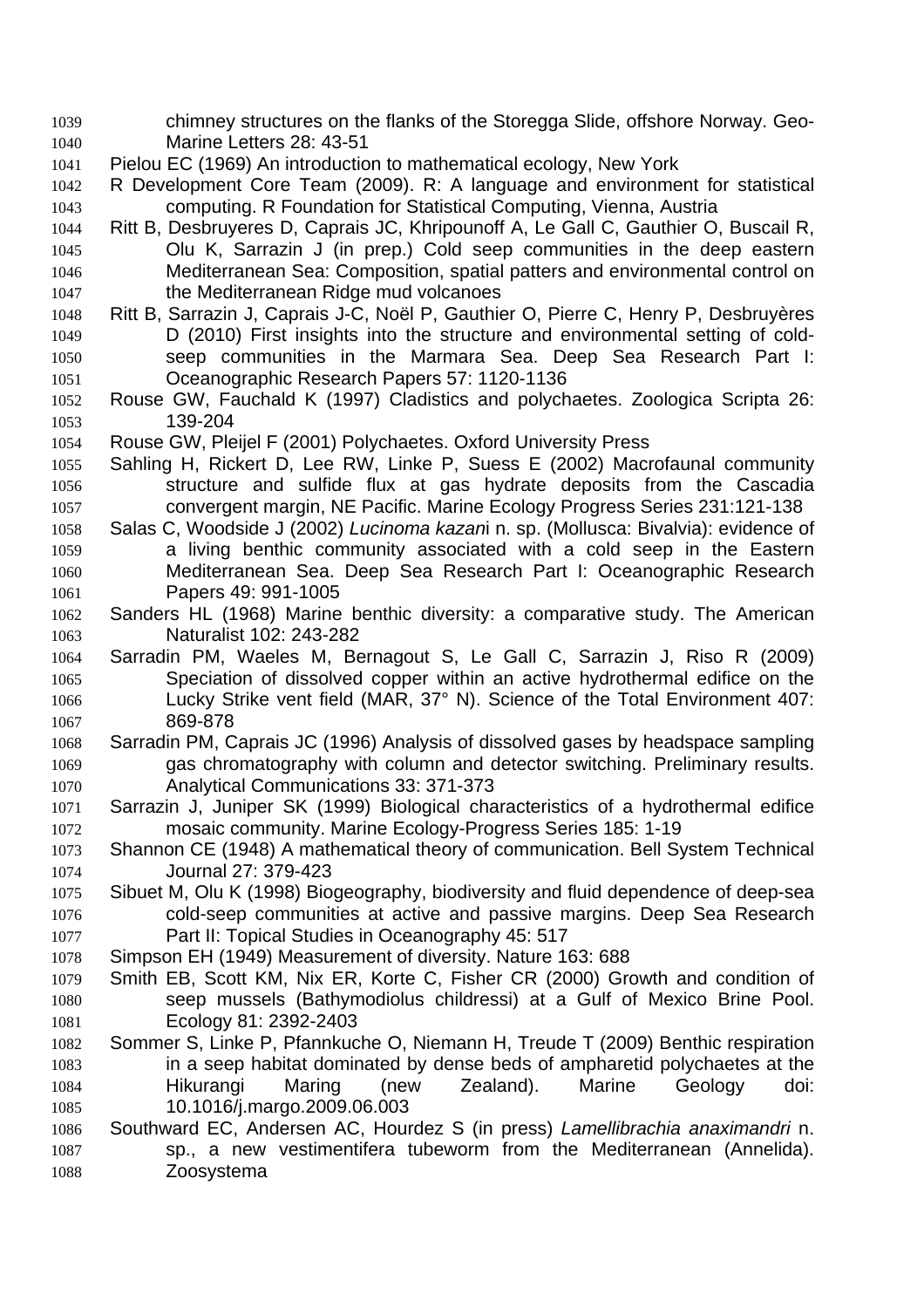- Thistle D (2003) The deep-sea floor: an overview Ecosystems Of The Deep Ocean. Elsevier Science Bv, pp 5-37
- Tothmérész B (1998) On the characterization of scale-dependant diversity. Abstracta Bonatica 22: 149-156
- Treude T, Smith CR, Wenzhöfer F, Carney E, Bernardino AF, Hannides AK, Krüger M, Boetius A (2009) Biogeochemistry of a deep-sea whale-fall: sulfate reduction, sulfide efflux and methanogenesis. Marine Ecology Progess Series 382: 1-21
- Van Gaever S, Moodley L, de Beer D, Vanreusel A (2006) Meiobenthos at the Arctic Håkon Mosby Mud Volcano, with a parental-caring nematode thriving in sulphide-rich sediments. Marine Ecology-Progress Series 321: 143-155
- Werne JP, Haese RR, Zitter T, Aloisi G, Bouloubassi I, Heijs S, Fiala-Medioni A, Pancost RD, Sinninghe Damste JS, de Lange G (2004) Life at cold seeps: a synthesis of biogeochemical and ecological data from Kazan mud volcano, eastern Mediterranean Sea. Chemical Geology 205: 367
- Whittaker RH (1960) Vegetation of the Siskiyou Mountains, Oregon and California. Ecological Monographs 30: 279
- Zitter TAC, Huguen C, Woodside JM (2005) Geology of mud volcanoes in the eastern Mediterranean from combined sidescan sonar and submersible surveys. Deep-Sea Research Part I-Oceanographic Research Papers 52: 457- 475
- Zitter TAC, Woodside JM, Mascle J (2003) The Anaximander Mountains: a clue to the tectonics of southwest Anatolia. Geological Journal 38: 375-394
- 
- 
- 
- 
- 
- 
- 
- 
- 
- 
- 
- 
- 
- 
- 
- 
- 
- 
- 
-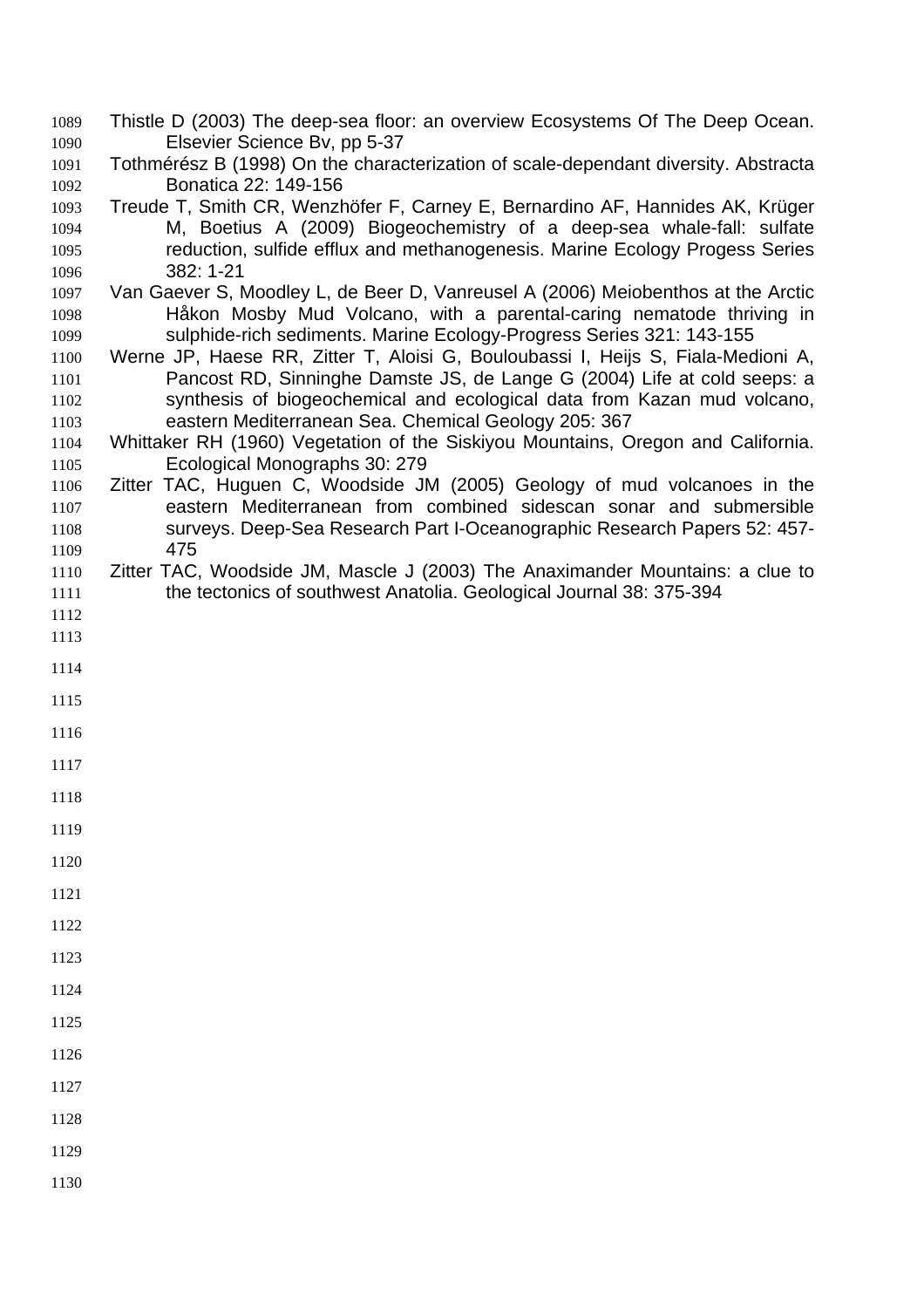**Table 1**. Location, depth, and tools used to perform physico-chemical and faunal sampling at each microhabitat from the different sampling sites of the Nile Deep-Sea Fan explored during the BIONIL (2006) and MEDECO (2007) cruises. Sampling effort, length of each sediment cores and estimated surface of each piece of carbonate crusts are also reported. Further details of samples are archived in http://www.pangaea.de/PHP/CruiseReports.php?b=HERMES

| <b>Microhabitat types</b>                                   | Latitude<br>(°N) | Longitude<br>$(^{\circ}E)$ | Depth<br>(m) | <b>Physico-chemical</b><br>measurements                                                                  | <b>Faunal sampling</b>                                                                                                             |
|-------------------------------------------------------------|------------------|----------------------------|--------------|----------------------------------------------------------------------------------------------------------|------------------------------------------------------------------------------------------------------------------------------------|
| Reference site [ca. 15 km away from Amon MV (BIONIL, 2006)] |                  |                            |              |                                                                                                          |                                                                                                                                    |
| Reference site<br>(Ref)                                     | 32°21.42'        | 31°32.50'                  | 1000         | 3 tubes (multicorer)<br>M70/2b 785                                                                       | 3 tubes (74 cm <sup>2</sup> each)<br>Ref1 (20 cm)<br>Ref2 (20 cm)<br>Ref3 (20 cm)                                                  |
| Eastern Province - Amon MV (BIONIL, 2006)                   |                  |                            |              |                                                                                                          |                                                                                                                                    |
|                                                             |                  |                            |              |                                                                                                          |                                                                                                                                    |
| Reduced sediments<br>(Red)                                  | 32°22.05'        | 31°42.27'                  | 1154         | Microsensor, chamber and<br>porewater samples<br>PC15, 46, 47<br>M70/2b 765 (D115)<br>M70/2b _790 (D121) | 3 blade cores (200 cm <sup>2</sup> each)<br>Red1 (BCROV-2, 10 cm)<br>Red2 (BCROV-3, 10 cm)<br>Red3 (BCROV-8, 10 cm)                |
| Carbonate crusts<br>(CC)                                    | 32°22.05'        | 31°42.27'                  | 1153         | None                                                                                                     | 3 pieces of crust<br>CC1 (SFS-11, 84 cm <sup>2</sup> )<br>CC2 (SFS-111, 103 cm <sup>2</sup> )<br>CC3 (SFS-2, 139 cm <sup>2</sup> ) |
| Central Province - Pockmark area, site 2A (BIONIL 2006)     |                  |                            |              |                                                                                                          |                                                                                                                                    |
| Reduced sediments<br>(Red)                                  | 32°32.01'        | 30°21.13'                  | 1697         | Microsensor, chamber and<br>porewater samples<br>PC9, 52<br>M70/2b _784 (D120)<br>M70/2b 841 (D127)      | 3 blade cores (200 cm <sup>2</sup> each)<br>Red1 (BCROV-3, 20 cm)<br>Red2 (BCROV-7, 17 cm)<br>Red3 (BCROV-8, 20 cm)                |
| Carbonate crusts<br>(CC)                                    | 32°32.00'        | 30°21.18'                  | 1696         | None                                                                                                     | 3 pieces of crust<br>CC1 (SFS-5, 48 cm <sup>2</sup> )<br>CC2 (SFS-7, 81 cm <sup>2</sup> )<br>CC3 (SFS-8, 34 cm <sup>2</sup> )      |
| Western Province - Cheops MV (MEDECO, 2007)                 |                  |                            |              |                                                                                                          |                                                                                                                                    |
| Reduced sediments<br>(Red)                                  | 32°08.05'        | 28°09.67'                  | 3007         | 3x2 water samples: $CH4$<br>MEDECO2 D343-PEPITO A-1<br>and PEPITO A-2, A-2, B-1, B-<br>2, C-1 and C-2    | 3 blade cores (200 cm <sup>2</sup> each)<br>Red1 (BL-2, 20 cm)<br>Red2 (BL-4, 19 cm)<br>Red3 (BL-6, 17 cm)                         |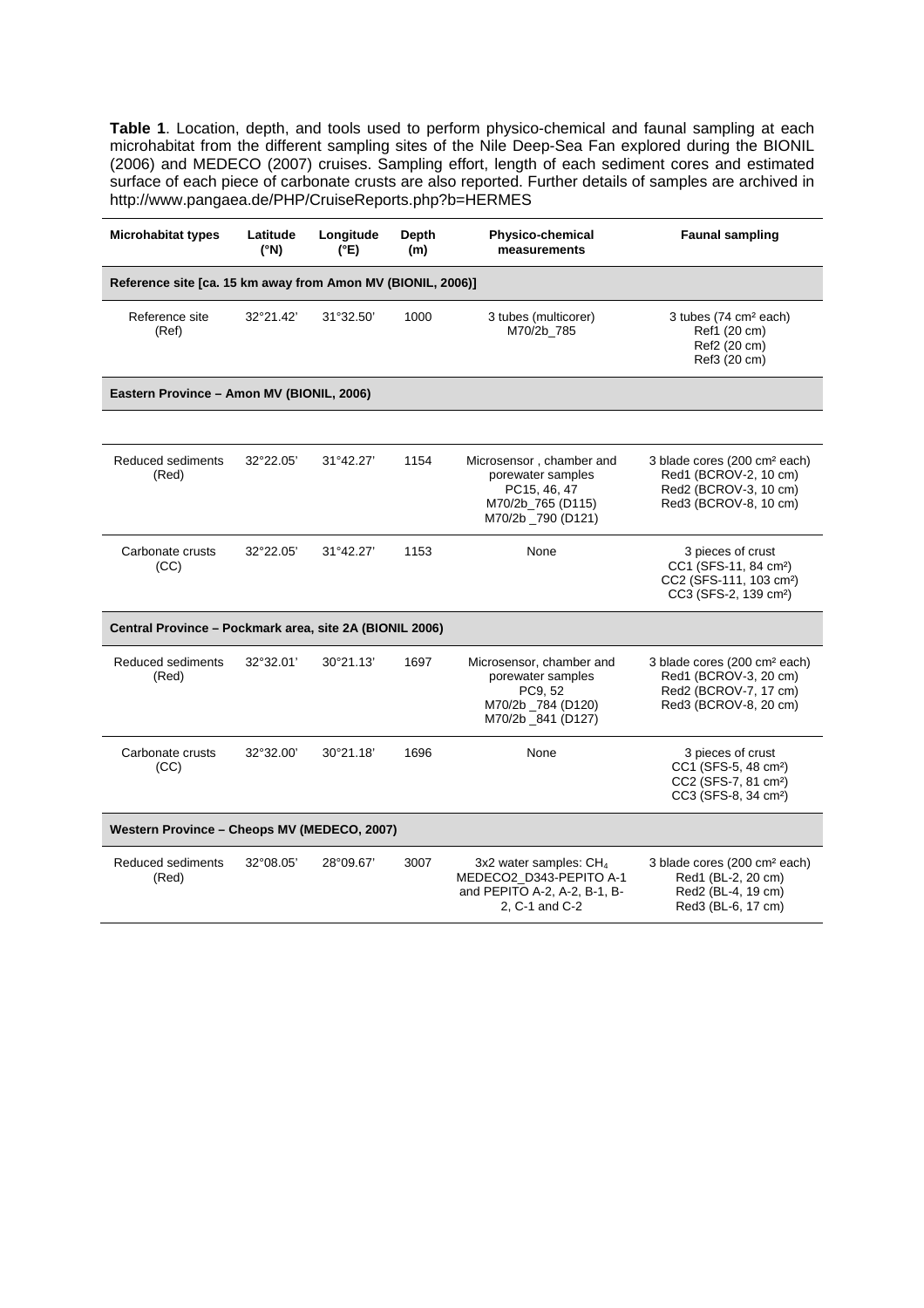Table 2. Physico-chemical characterization of the bottom water environment at the three study areas. Only the methane data from the Cheops MV were obtained directly above the organisms in this study. Amon data were provided by Girnth et al. (2011), Pockmark data by Grünke et al. (in press). ΣS = Total dissolved sulphides (H<sub>2</sub>S+HS+S<sup>2</sup>), SR = Sulphate reduction rate. The reference site was ca. 15 km away from the active centre of the Amon MV.

|                                             | pH                       | [O <sub>2</sub> ]<br><b>Bottom</b><br>water<br>(µmol $\Gamma^1$ ) | [O <sub>2</sub> ]<br><b>Penetration</b><br>depth<br>(cm) | [O <sub>2</sub> ]<br><b>Total benthic</b><br>consumption<br>(mmol $m^{-2} d^{-1}$ ) | $[SO_4^2]$<br>Porewater<br>(mmol $\mathbf{I}^1$ ) | [CI]<br>Porewater<br>(mmol $\mathsf{I}^1$ ) | [CH <sub>4</sub> ]<br><b>Bottom water</b><br>(µmol $\mathsf{I}^1$ ) | [ΣS]<br>Porewater<br>(mmol $\mathbf{I}^1$ ) | [ΣS]<br><b>Porewater top</b><br>5 cm/peak conc.<br>$(mmol I-1)$ | <b>SR</b><br><b>Sediments</b><br>(mmol $m^{-2} d^{-1}$ ) |
|---------------------------------------------|--------------------------|-------------------------------------------------------------------|----------------------------------------------------------|-------------------------------------------------------------------------------------|---------------------------------------------------|---------------------------------------------|---------------------------------------------------------------------|---------------------------------------------|-----------------------------------------------------------------|----------------------------------------------------------|
| <b>Amon MV</b><br>Reference site (Ref)      | 8.20 <sup>a</sup>        | 230 <sup>a</sup>                                                  | $>4^a$                                                   | $\leq 1^{\circ}$                                                                    | $31.4^{\circ}$                                    | 529 <sup>8</sup>                            | 0.0 <sup>a</sup>                                                    | $0^{\mathrm{a}}$                            | $\overline{\phantom{a}}$                                        | < 0.2 <sup>a</sup>                                       |
| Reduced sediments (Red)                     | 7.88 <sup>h</sup>        | 150-200 <sup>b</sup>                                              | $0.0 - 0.25$                                             | 10-46 $^{\circ}$                                                                    | 30.7-40.3 $^{\circ}$                              | 404-580 $^{\circ}$                          | 0.0 <sup>d</sup>                                                    | $< 0.7^{\circ}$                             | $0.8/2.5^{\circ}$                                               | $0.5 \pm 0.2$ (n=3) <sup>d</sup>                         |
| Pockmark area<br>Reduced sediments (Red)    | $8.11^{b}$               | 230 <sup>°</sup>                                                  | $0.1 - 0.2^{b}$                                          | 156-174 <sup>c</sup>                                                                | $29.1 - 29.8$ <sup>d</sup>                        | 606-630 <sup>d</sup>                        | $0.2 - 0.3$ <sup>e</sup>                                            | 0.2<br>0.7                                  | $0.8/25$ <sup>d</sup>                                           | $22 - 41$ <sup>d</sup>                                   |
| <b>Cheops MV</b><br>Reduced sediments (Red) | $\overline{\phantom{a}}$ | 220 <sup>e</sup>                                                  | $\sim$                                                   | 111-130 $^{\circ}$                                                                  |                                                   | $\overline{\phantom{a}}$                    | 3.60-9.34                                                           |                                             | $\overline{\phantom{a}}$                                        | $5 - 14^{d}$                                             |

Devices used to acquire the data: (a) multicorer, (b) microprofiler, (c) benthic chamber, (d) PCs, (e) KIPS bottle, (f) PEPITO, (-) no available data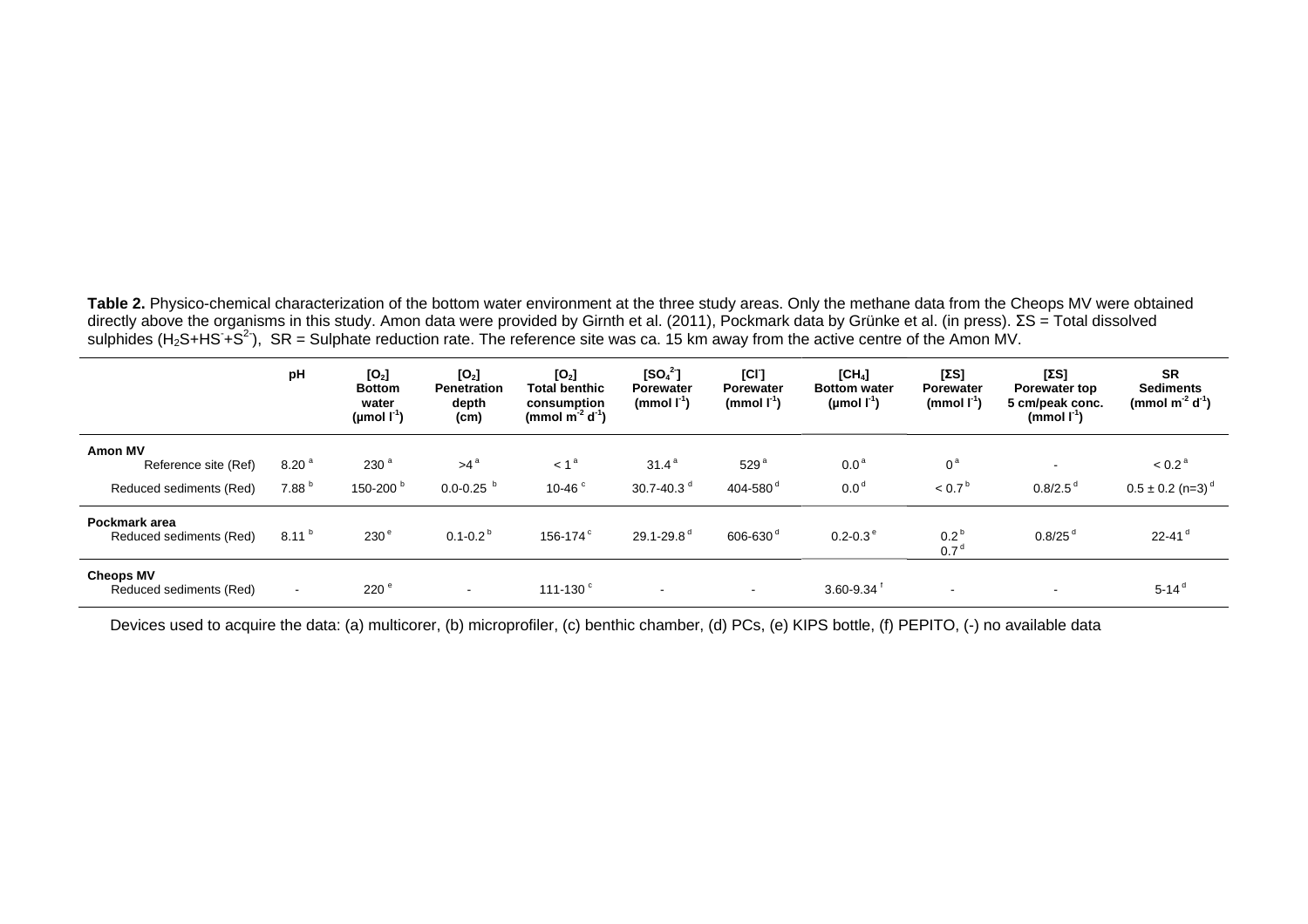Table 3. AMON - Macrofaunal (>250 µm) densities (individuals m<sup>-2</sup>) per replicate and relative abundance (%) of each taxa in the microhabitats studied on the Amon mud volcano: reduced sediments (Red, n=3), carbonate crusts (CC, n=3) and the reference site (Ref, n=3). Total densities and relative abundances from each taxonomic group are highlighted in bold. Und. = undetermined individuals. (\*) Taxonomic level used for alpha-diversity analyses, here mostly family level. All sampling was performed during the BIONIL cruise (2006).

| Taxonomic groups             |              |                     | <b>Reduced sediments</b> |              |                 |                 | <b>Carbonate crusts</b> |           | Reference samples |                     |                     |           |
|------------------------------|--------------|---------------------|--------------------------|--------------|-----------------|-----------------|-------------------------|-----------|-------------------|---------------------|---------------------|-----------|
|                              | Red1         | Red <sub>2</sub>    | Red3                     | $\%$         | CC <sub>1</sub> | CC <sub>2</sub> | CC <sub>3</sub>         | %         | Ref1              | Ref <sub>2</sub>    | Ref3                | %         |
| Cnidaria (Total)             | $\bf{0}$     | $\bf{0}$            | $\bf{0}$                 | $\bf{0}$     | 0               | 0               | 935                     | 72.21     | 0                 | 270                 | 135                 | 17.65     |
| Anthozoa - Zoantharia*       | $\mathbf{0}$ | $\mathbf 0$         | 0                        | $\mathbf{0}$ | 0               | 0               | 935                     | 72.21     | 0                 | 0                   | 0                   | 0         |
| Medusozoa - Scyphozoa*       | $\mathbf{0}$ | $\pmb{0}$           | 0                        | $\mathbf 0$  | 0               | 0               | 0                       | 0         | 0                 | 270                 | 135                 | 17.65     |
| Polychaeta (Total)           | 1900         | 400                 | 1650                     | 82.29        | 119             | 0               | 144                     | 16.67     | 541               | 405                 | 676                 | 70.59     |
| Capitellidae*                | 1100         | 100                 | 50                       | 26.04        | 0               | 0               | 0                       | 0         | 0                 | 0                   | 0                   | 0         |
| Dorvilleidae*                | 300          | 50                  | 1250                     | 33.33        | 0               | 0               | 0                       | 0         | 135               | 135                 | 0                   | 11.76     |
| Hesionidae*                  | $\mathbf 0$  | $\pmb{0}$           | 50                       | 1.04         | $\mathbf 0$     | 0               | 0                       | 0         | $\mathbf 0$       | 0                   | 0                   | 0         |
| Paraonidae*                  | $\mathbf 0$  | $\mathbf 0$         | 0                        | $\mathbf 0$  | 0               | 0               | 0                       | 0         | 135               | 0                   | 0                   | 5.88      |
| Pholoidae*                   | $\mathbf{0}$ | $\mathbf 0$         | 0                        | $\mathbf{0}$ | 0               | 0               | 144                     | 11.11     | 0                 | 0                   | 0                   | 0         |
| Phyllodocidae*               | 100          | $\mathbf 0$         | 0                        | 2.08         | $\mathbf 0$     | 0               | 0                       | 0         | 0                 | 0                   | $\mathbf 0$         | 0         |
| Spionidae*                   | 100          | $\mathbf 0$         | 50                       | 3.13         | 0               | 0               | 0                       | 0         | 135               | 135                 | 405                 | 29.41     |
| Siboglinidae, Frenulata*     | 300          | 50                  | 200                      | 11.46        | 0               | $\mathbf 0$     | 0                       | 0         | $\mathbf 0$       | 0                   | $\mathbf 0$         | 0         |
| Syllidae*                    | $\mathbf 0$  | $\mathbf 0$         | 0                        | $\mathbf 0$  | 119             | 0               | 0                       | 5.56      | 0                 | 0                   | 270                 | 11.76     |
| Terebellida*                 | $\mathbf 0$  | 150                 | 50                       | 4.17         | 0               | 0               | 0                       | 0         | 135               | 135                 | 0                   | 11.76     |
| Larvae                       | $\mathbf 0$  | 50                  | 0                        | 1.04         | 0               | 0               | 0                       | 0         | 0                 | 0                   | 0                   | 0         |
| <b>Bivalvia (Total)</b>      | 100          | 150                 | 300                      | 11.46        | 0               | 0               | 0                       | 0         | 0                 | 0                   | $\bf{0}$            | 0         |
| Lucinidae*                   |              |                     |                          |              |                 |                 |                         |           |                   |                     |                     |           |
| Lucinoma kazani              | $\mathbf 0$  | 150                 | 50                       | 4.17         | 0               | 0               | 0                       | 0         | 0                 | 0                   | $\mathbf 0$         | 0         |
| Mytilidae*                   |              |                     |                          |              |                 |                 |                         |           |                   |                     |                     |           |
| Idas modiolaeformis          | 50           | $\pmb{0}$           | 0                        | 1.04         | 0               | 0               | 0                       | 0         | 0                 | 0                   | $\mathbf 0$         | 0         |
| Thyasiridae*                 |              |                     |                          |              |                 |                 |                         |           |                   |                     |                     |           |
| Thyasira striata             | $\mathbf 0$  | $\pmb{0}$           | 100                      | 2.08         | 0               | $\mathsf 0$     | 0                       | 0         | 0                 | 0                   | $\mathbf 0$         | 0         |
| Vesicomyidae*                |              |                     |                          |              |                 |                 |                         |           |                   |                     |                     |           |
| Isorropodon perplexum        | $\mathbf 0$  | $\pmb{0}$           | 150                      | 3.13         | 0               | 0               | 0                       | 0         | 0                 | 0                   | $\pmb{0}$           | 0         |
| Sareptidae*                  |              |                     |                          |              |                 |                 |                         |           |                   |                     |                     |           |
| Und. Sareptidae              | 50           | $\pmb{0}$           | 0                        | 1.04         | 0               | 0               | 0                       | 0         | 0                 | 0                   | 0                   | 0         |
| Gastropoda (Total)           | $\bf{0}$     | 50                  | 0                        | 1.04         | 0               | $\mathbf 0$     | 72                      | 5.56      | 0                 | 0                   | 0                   | $\bf{0}$  |
| Calliotropidae*              |              |                     |                          |              |                 |                 |                         |           |                   |                     |                     |           |
| Putzeysia wiseri             | $\mathbf 0$  | $\mathbf 0$         | 0                        | $\mathbf 0$  | $\mathbf 0$     | 0               | 72                      | 5.56      | 0                 | 0                   | $\mathbf 0$         | 0         |
| Und. Gastropoda*             | $\pmb{0}$    | 50                  | $\mathsf{O}\xspace$      | 1.04         | $\pmb{0}$       | $\mathsf 0$     | 0                       | $\pmb{0}$ | $\mathsf 0$       | $\mathsf{O}\xspace$ | $\mathsf{O}\xspace$ | $\pmb{0}$ |
|                              |              |                     |                          |              |                 |                 |                         |           |                   |                     |                     |           |
| Sipuncula (Total)            | $\bf{0}$     | $\bf{0}$            | 0                        | $\bf{0}$     | $\pmb{0}$       | 97              | 0                       | 5.56      | $\pmb{0}$         | 0                   | 135                 | 5.88      |
| Phascolosomatidae*           |              |                     |                          |              |                 |                 |                         |           |                   |                     |                     |           |
| Phascolosoma aff. granulatum | $\pmb{0}$    | $\mathsf{O}\xspace$ | 0                        | $\mathbf 0$  | $\pmb{0}$       | 97              | 0                       | 5.56      | $\mathsf 0$       | 0                   | $\mathsf 0$         | 0         |
| Golfingiidae*                |              |                     |                          |              |                 |                 |                         |           |                   |                     |                     |           |
| Nephasoma minutum            | $\pmb{0}$    | $\pmb{0}$           | $\pmb{0}$                | $\mathbf 0$  | $\pmb{0}$       | 0               | 0                       | 0         | $\mathbf 0$       | $\mathbf 0$         | 135                 | 5.88      |
| Crustacea (Total)            | 50           | 50                  | 150                      | 5.21         | $\mathbf 0$     | $\mathbf 0$     | 0                       | 0         | 0                 | 0                   | 135                 | 5.88      |
| Decapoda-Thalassinidae*      | $\pmb{0}$    | $\pmb{0}$           | 50                       | 1.04         | $\pmb{0}$       | 0               | 0                       | 0         | 0                 | 0                   | $\pmb{0}$           | 0         |
| Cumacea-Nannastacidae*       |              |                     |                          |              |                 |                 |                         |           |                   |                     |                     |           |
| Cumella pygmaea              | $\mathbf 0$  | $\pmb{0}$           | 50                       | 1.04         | 0               | 0               | 0                       | 0         | 0                 | 0                   | 0                   | 0         |
| Isopoda*                     | $\mathbf 0$  | $\pmb{0}$           | 0                        | $\mathbf 0$  | 0               | 0               | 0                       | 0         | 0                 | 0                   | 135                 | 5.88      |
| Leptostraca*                 | 50           | $\pmb{0}$           | 0                        | 1.04         | $\pmb{0}$       | $\pmb{0}$       | 0                       | 0         | $\pmb{0}$         | 0                   | 0                   | 0         |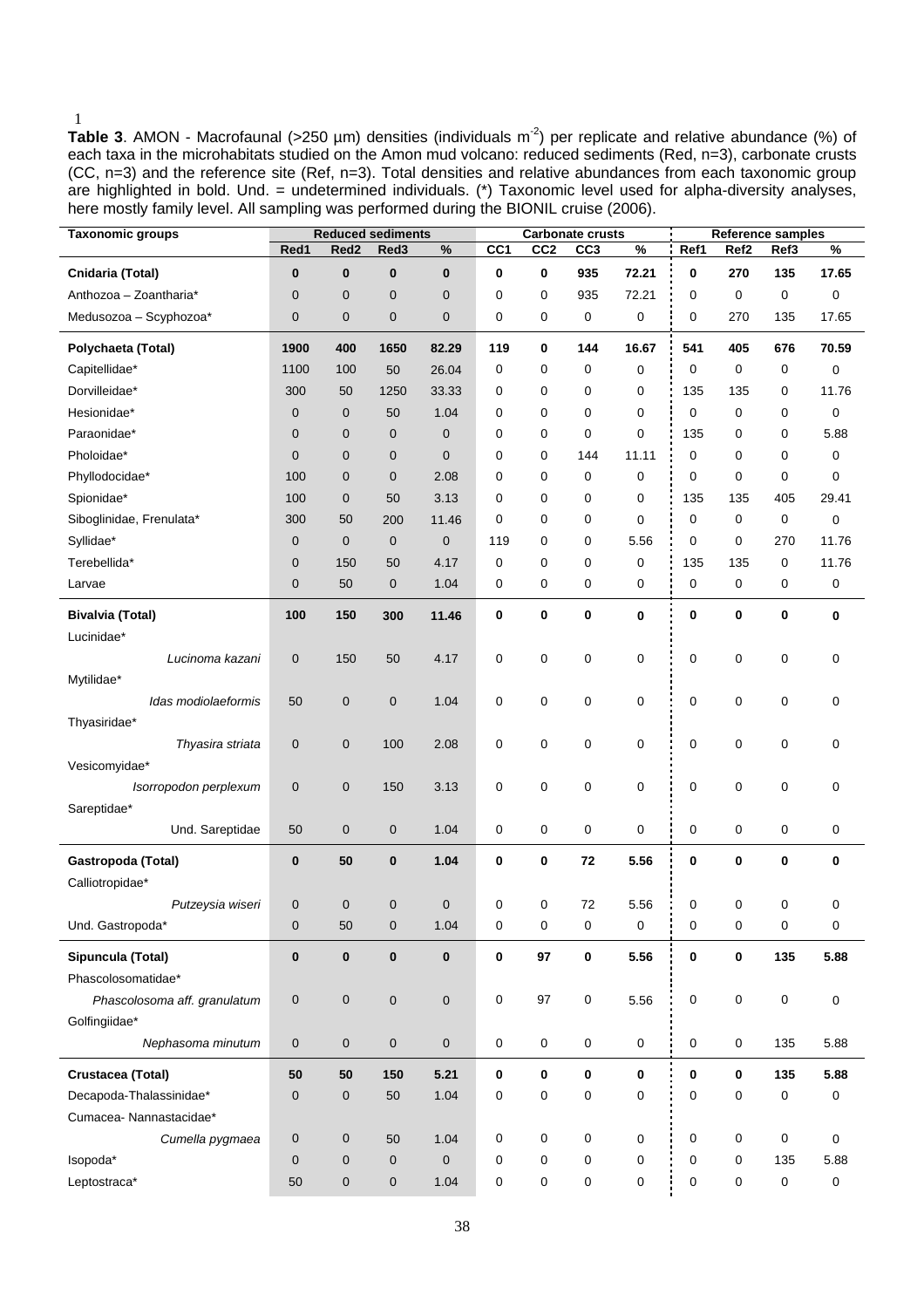| Larvae<br>$\equiv$                              | $\pmb{0}$ | $50\,$ | $50\,$ | 2.09 | $\mathbf 0$ | $\pmb{0}$ | $\mathsf{O}\xspace$ | $\pmb{0}$ | ÷<br>$\mathbf 0$ | $\mathbf 0$ | $\mathsf{O}\xspace$ | $\pmb{0}$ |
|-------------------------------------------------|-----------|--------|--------|------|-------------|-----------|---------------------|-----------|------------------|-------------|---------------------|-----------|
| Total densitiy (ind. m <sup>-2</sup> )          | 2050      | 650    | 2100   |      | 119         | $97\,$    | 1151                |           | 541              | 676         | 1081                |           |
| $\frac{2}{3}$<br>$\frac{4}{5}$<br>$\frac{6}{7}$ |           |        |        |      |             |           |                     |           |                  |             |                     |           |
|                                                 |           |        |        |      |             |           |                     |           |                  |             |                     |           |
|                                                 |           |        |        |      |             |           |                     |           |                  |             |                     |           |
|                                                 |           |        |        |      |             |           |                     |           |                  |             |                     |           |
| $\,$ 8 $\,$                                     |           |        |        |      |             |           |                     |           |                  |             |                     |           |
| $\overline{9}$                                  |           |        |        |      |             |           |                     |           |                  |             |                     |           |
| $10\,$                                          |           |        |        |      |             |           |                     |           |                  |             |                     |           |
| $11\,$                                          |           |        |        |      |             |           |                     |           |                  |             |                     |           |
| $12\,$<br>13                                    |           |        |        |      |             |           |                     |           |                  |             |                     |           |
| $14\,$                                          |           |        |        |      |             |           |                     |           |                  |             |                     |           |
| $15\,$                                          |           |        |        |      |             |           |                     |           |                  |             |                     |           |
| $16\,$                                          |           |        |        |      |             |           |                     |           |                  |             |                     |           |
| $17\,$<br>$18\,$                                |           |        |        |      |             |           |                     |           |                  |             |                     |           |
| 19                                              |           |        |        |      |             |           |                     |           |                  |             |                     |           |
| $20\,$                                          |           |        |        |      |             |           |                     |           |                  |             |                     |           |
| $21\,$<br>$22\,$                                |           |        |        |      |             |           |                     |           |                  |             |                     |           |
| $23\,$                                          |           |        |        |      |             |           |                     |           |                  |             |                     |           |
| $24\,$                                          |           |        |        |      |             |           |                     |           |                  |             |                     |           |
| 25                                              |           |        |        |      |             |           |                     |           |                  |             |                     |           |
| $26\,$<br>$27\,$                                |           |        |        |      |             |           |                     |           |                  |             |                     |           |
| $28\,$                                          |           |        |        |      |             |           |                     |           |                  |             |                     |           |
| $29\,$                                          |           |        |        |      |             |           |                     |           |                  |             |                     |           |
| $30\,$                                          |           |        |        |      |             |           |                     |           |                  |             |                     |           |
| $31\,$<br>$32\,$                                |           |        |        |      |             |           |                     |           |                  |             |                     |           |
| 33                                              |           |        |        |      |             |           |                     |           |                  |             |                     |           |
| 34                                              |           |        |        |      |             |           |                     |           |                  |             |                     |           |
| 35<br>36                                        |           |        |        |      |             |           |                     |           |                  |             |                     |           |
| $37\,$                                          |           |        |        |      |             |           |                     |           |                  |             |                     |           |
| $38\,$                                          |           |        |        |      |             |           |                     |           |                  |             |                     |           |
| 39                                              |           |        |        |      |             |           |                     |           |                  |             |                     |           |
| $40\,$<br>$41\,$                                |           |        |        |      |             |           |                     |           |                  |             |                     |           |
| $42\,$                                          |           |        |        |      |             |           |                     |           |                  |             |                     |           |
| $43\,$                                          |           |        |        |      |             |           |                     |           |                  |             |                     |           |
| $\sqrt{44}$                                     |           |        |        |      |             |           |                     |           |                  |             |                     |           |
| $45\,$<br>$46\,$                                |           |        |        |      |             |           |                     |           |                  |             |                     |           |
| $47\,$                                          |           |        |        |      |             |           |                     |           |                  |             |                     |           |
| $\sqrt{48}$                                     |           |        |        |      |             |           |                     |           |                  |             |                     |           |
| $49\,$                                          |           |        |        |      |             |           |                     |           |                  |             |                     |           |
| $50\,$<br>51                                    |           |        |        |      |             |           |                     |           |                  |             |                     |           |
| $52\,$                                          |           |        |        |      |             |           |                     |           |                  |             |                     |           |
| 53                                              |           |        |        |      |             |           |                     |           |                  |             |                     |           |
| 54<br>55                                        |           |        |        |      |             |           |                     |           |                  |             |                     |           |
| 56                                              |           |        |        |      |             |           |                     |           |                  |             |                     |           |
| 57                                              |           |        |        |      |             |           |                     |           |                  |             |                     |           |
| 58                                              |           |        |        |      |             |           |                     |           |                  |             |                     |           |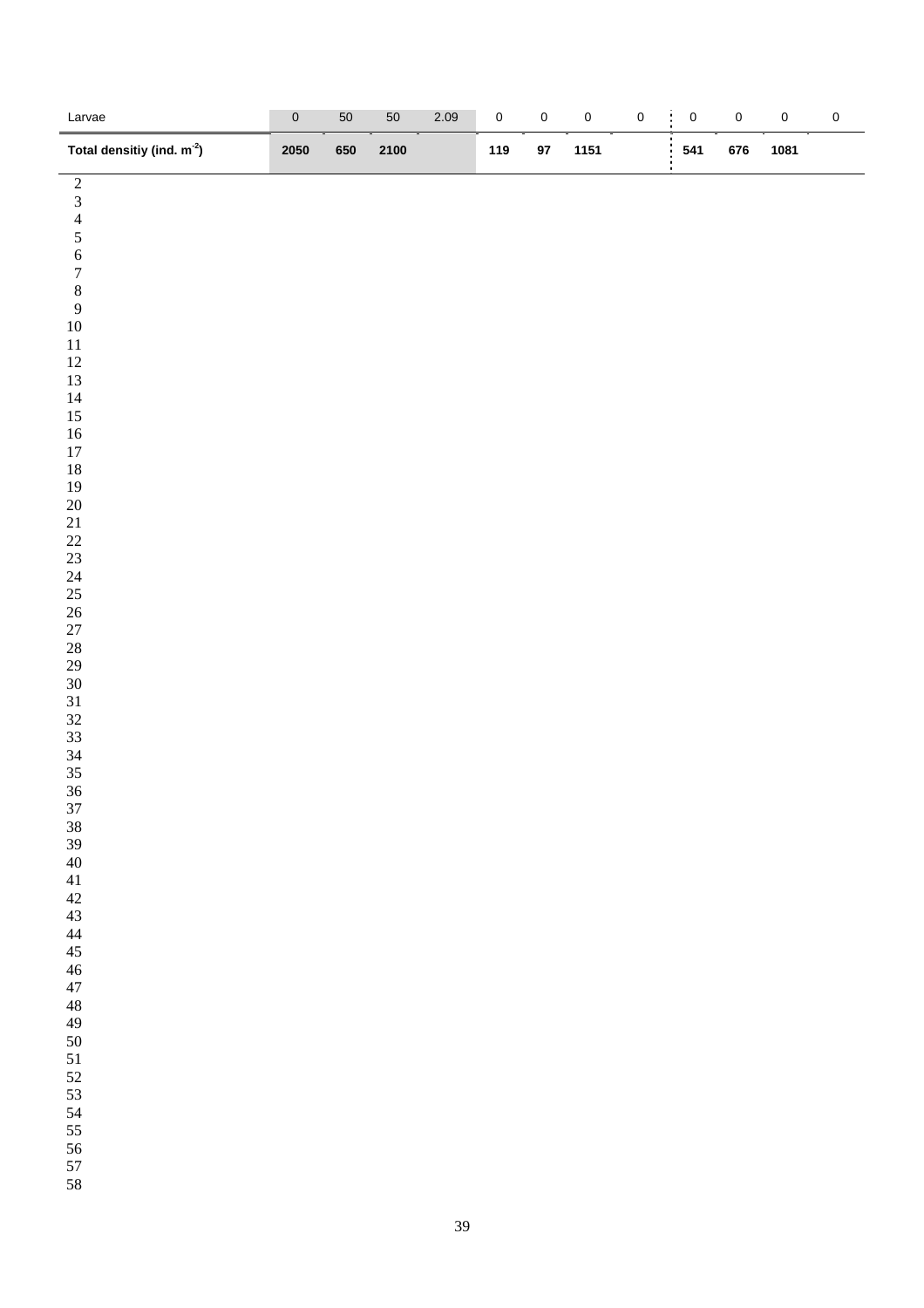Table 4. POCKMARK area and CHEOPS - Macrofaunal (>250 µm) densities (individuals m<sup>-2</sup>) per replicate and relative abundance (%) of each taxa in the microhabitats studied in the Pockmark area: reduced sediments (Red, n=3), carbonate crusts (CC, n=3) and on the Cheops MV: reduced sediments (Red, n=3). Total densities and relative abundances from each taxonomic group are highlighted in bold. Und. = undetermined individuals. (\*) Taxonomic level used for alpha-diversity analyses, here mostly family level. All sampling was performed during the BIONIL (2006) and MEDECO (2007) cruises.

| <b>Taxonomic groups</b>     | Pockmark area |                          |                |             |                 |                 |                         |       | <b>Cheops MV</b> |                          |                  |                  |
|-----------------------------|---------------|--------------------------|----------------|-------------|-----------------|-----------------|-------------------------|-------|------------------|--------------------------|------------------|------------------|
|                             |               | <b>Reduced sediments</b> |                |             |                 |                 | <b>Carbonate crusts</b> |       |                  | <b>Reduced sediments</b> |                  |                  |
|                             | Red1          | Red <sub>2</sub>         | Red3           | %           | CC <sub>1</sub> | CC <sub>2</sub> | CC <sub>3</sub>         | %     | Red1             | Red <sub>2</sub>         | Red <sub>3</sub> | %                |
| Polychaeta (Total)          | 2550          | 2650                     | 1800           | 83.83       | 1042            | 123             | 4412                    | 39.62 | 3800             | 5100                     | 3000             | 95.58            |
| Capitellidae*               | 450           | 650                      | 250            | 16.16       | 208             | $\mathbf 0$     | $\mathbf 0$             | 1.89  | $\mathbf 0$      | 0                        | 0                | $\mathbf 0$      |
| Cirratulidae*               | $\mathbf 0$   | $\mathbf 0$              | $\mathbf 0$    | $\mathbf 0$ | 208             | 0               | 0                       | 1.89  | $\overline{0}$   | 0                        | 0                | $\mathbf 0$      |
| Dorvilleidae*               | 1350          | 1500                     | 1350           | 50.30       | 208             | 0               | 0                       | 1.89  | $\mathbf{0}$     | $\overline{0}$           | 50               | 0.40             |
| Glyceridae*                 | 50            | $\mathbf 0$              | $\mathbf 0$    | 0.60        | $\mathbf 0$     | 0               | 0                       | 0     | $\mathbf 0$      | $\overline{0}$           | 0                | $\mathbf{0}$     |
| Hesionidae*                 | 500           | 350                      | 200            | 12.57       | 417             | 0               | 588                     | 7.55  | 950              | 1050                     | 1050             | 24.50            |
| Sabellidae*                 | $\mathbf 0$   | $\mathbf{0}$             | $\mathbf 0$    | $\mathbf 0$ | 0               | 0               | 2941                    | 18.87 | $\mathbf 0$      | 0                        | $\mathbf 0$      | $\mathbf 0$      |
| Spionidae*                  | 100           | 100                      | $\mathbf 0$    | 2.40        | 0               | 123             | 0                       | 1.89  | 2750             | 2750                     | 1300             | 54.62            |
| Syllidae*                   | $\mathbf 0$   | $\mathbf 0$              | $\mathbf 0$    | $\mathbf 0$ | 0               | 0               | 294                     | 1.89  | $\mathbf 0$      | $\mathbf 0$              | $\mathbf 0$      | $\mathbf 0$      |
| Terebellida*                | 100           | 50                       | 0              | 1.80        | 0               | 0               | 588                     | 3.77  | 100              | 1300                     | 600              | 16.06            |
| <b>Bivalvia (Total)</b>     | 350           | 500                      | 50             | 10.78       | 0               | 0               | 1176                    | 7.55  | $\bf{0}$         | $\bf{0}$                 | $\bf{0}$         | $\bf{0}$         |
| Lucinidae*                  |               |                          |                |             |                 |                 |                         |       |                  |                          |                  |                  |
| Lucinoma kazani             | $\mathbf 0$   | 100                      | 0              | 1.20        | 0               | 0               | $\mathbf 0$             | 0     | $\mathbf 0$      | 0                        | 0                | $\mathbf{0}$     |
| Und. Lucinidae              | $\mathbf 0$   | 100                      | 0              | 1.20        | 0               | 0               | 0                       | 0     | $\mathbf 0$      | 0                        | 0                | $\mathbf 0$      |
| Mytilidae*                  |               |                          |                |             |                 |                 |                         |       |                  |                          |                  |                  |
| Idas modiolaeformis         | $\mathbf 0$   | $\mathbf 0$              | $\pmb{0}$      | $\mathbf 0$ | 0               | 0               | 1176                    | 7.55  | $\mathbf 0$      | 0                        | $\mathbf 0$      | $\mathbf 0$      |
| Vesicomyidae*               |               |                          |                |             |                 |                 |                         |       |                  |                          |                  |                  |
| Isorropodon perplexum       | 100           | 150                      | $\mathbf 0$    | 2.99        | 0               | 0               | 0                       | 0     | $\mathbf 0$      | 0                        | 0                | $\mathbf 0$      |
| Und. Bivalvia               | 150           | 150                      | 50             | 5.39        | 0               | 0               | 0                       | 0     | $\mathbf{0}$     | $\overline{0}$           | $\overline{0}$   | $\mathbf 0$      |
| Gastropoda (Total)          | $\bf{0}$      | 350                      | 100            | 5.39        | 1667            | 1728            | 1471                    | 50.94 | $\bf{0}$         | 50                       | 50               | 0.80             |
| Calliotropidae*             |               |                          |                |             |                 |                 |                         |       |                  |                          |                  |                  |
| Putzeysia wiseri            | 0             | $\mathbf 0$              | $\mathbf 0$    | $\mathbf 0$ | 208             | 123             | 294                     | 5.66  | $\mathbf 0$      | $\mathbf 0$              | $\mathbf 0$      | 0                |
| Trochidae*                  | 0             | $\mathbf 0$              | $\mathbf 0$    | $\mathbf 0$ | 208             | 123             | 588                     | 7.54  | $\mathbf 0$      | 0                        | $\mathbf 0$      | 0                |
| Skeneidae*                  |               |                          |                |             |                 |                 |                         |       |                  |                          |                  |                  |
| Akritogyra conspicua        | 0             | $\mathbf 0$              | $\mathbf 0$    | $\mathbf 0$ | 0               | 123             | $\mathbf 0$             | 1.9   | $\mathbf 0$      | 0                        | $\mathbf 0$      | 0                |
| Und. Skeneidae              | 0             | 100                      | $\overline{0}$ | 1.20        | 0               | $\mathbf 0$     | $\mathbf 0$             | 0     | $\overline{0}$   | $\overline{0}$           | $\overline{0}$   | $\mathbf 0$      |
| Orbitestellidae*            |               |                          |                |             |                 |                 |                         |       |                  |                          |                  |                  |
| Lurifax vitreus             | 0             | $\mathbf 0$              | $\mathbf 0$    | $\mathbf 0$ | 1250            | 1358            | 588                     | 35.85 | $\overline{0}$   | $\overline{0}$           | $\overline{0}$   | $\mathbf 0$      |
| Und. Gastropoda             | 0             | 250                      | 100            | 4.19        | 0               | 0               | 0                       | 0     | $\mathbf 0$      | 50                       | 50               | 0.80             |
| Crustacea (Total)           | $\bf{0}$      | $\pmb{0}$                | $\bf{0}$       | $\bf{0}$    | 0               | 0               | 294                     | 1.89  | 200              | 100                      | 150              | 3.61             |
| Amphipoda-Gammaridae        |               |                          |                |             |                 |                 |                         |       |                  |                          |                  |                  |
| Sebidae*                    |               |                          |                |             |                 |                 |                         |       |                  |                          |                  |                  |
| Seba sp.                    | 0             | $\pmb{0}$                | $\pmb{0}$      | $\mathbf 0$ | 0               | 0               | 294                     | 1.89  | $\mathbf 0$      | 0                        | $\boldsymbol{0}$ | $\boldsymbol{0}$ |
| Und. Gammaridae             | 0             | $\mathbf 0$              | $\pmb{0}$      | $\mathbf 0$ | 0               | $\pmb{0}$       | 0                       | 0     | 50               | 0                        | $\pmb{0}$        | 0.40             |
| Leptostraca                 |               |                          |                |             |                 |                 |                         |       |                  |                          |                  |                  |
| Nebaliidae*                 | 0             | $\pmb{0}$                | $\mathbf 0$    | $\mathbf 0$ | 0               | $\mathbf 0$     | $\pmb{0}$               | 0     | $\mathbf 0$      | $\mathbf 0$              | 50               | 0.40             |
| Und. Leptostraca            | 0             | $\mathbf 0$              | $\pmb{0}$      | $\pmb{0}$   | 0               | $\mathbf 0$     | $\pmb{0}$               | 0     | 150              | 100                      | 100              | 2.81             |
| Total density (ind. $m-2$ ) | 2900          | 3500                     | 1950           |             | 2708            | 1852            | 7353                    |       | 4000             | 5250                     | 3200             |                  |

59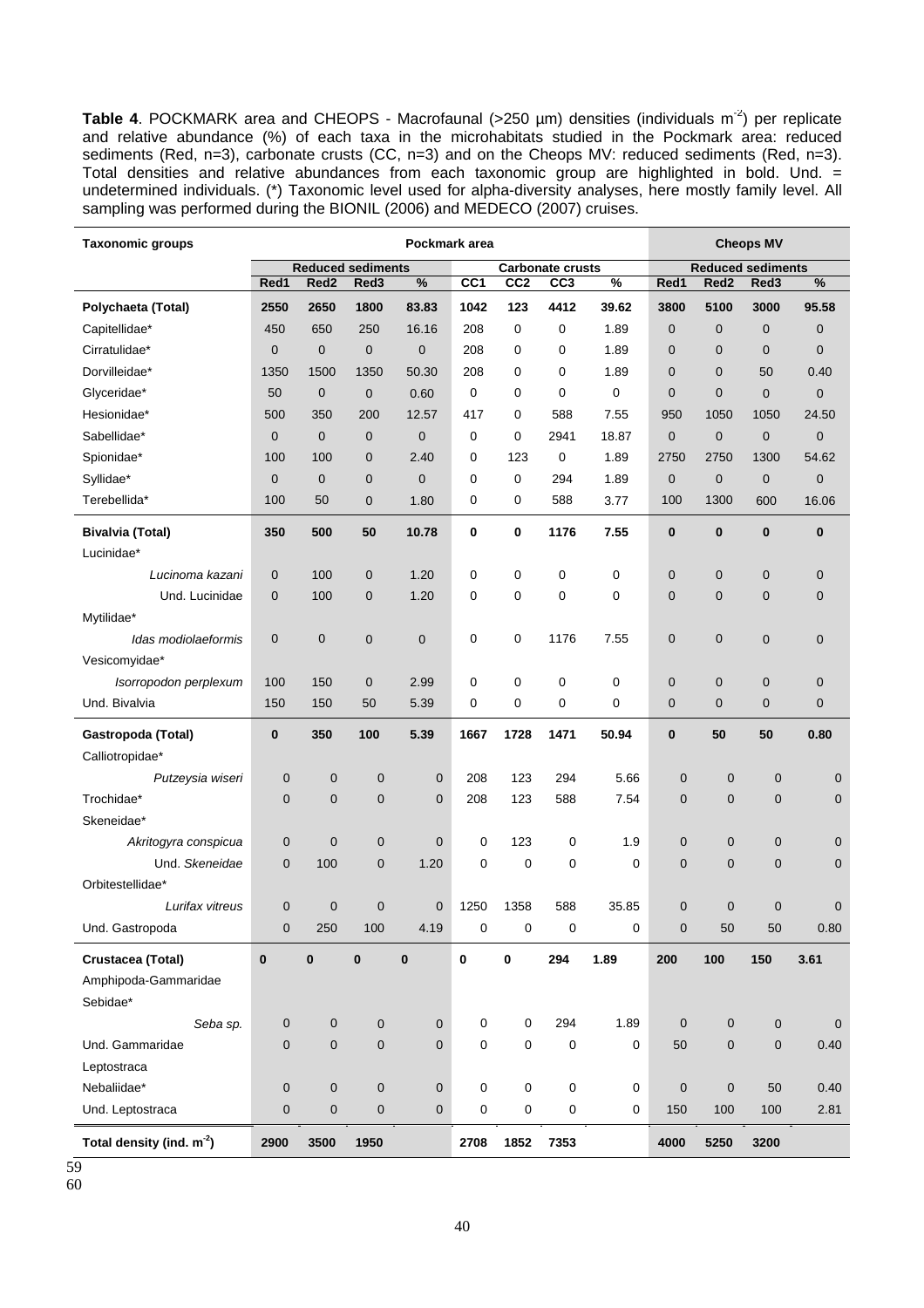Table 5. AMON - Meiofaunal (>250 µm) densities (individuals m<sup>-2</sup>) per replicate and relative abundance (%) of each taxa in the reduced sediment microhabitat (Red, n=3) studied on the Amon and in the reference samples (Ref, n=3). Total densities and relative abundances from each taxonomic group are highlighted in bold. Und. = undetermined individuals. (\*) Taxonomic level used for alpha-diversity analyses, here mostly family level. All sampling was performed during the BIONIL cruise (2006).

| <b>Taxonomic groups</b>     |             |                  | <b>Reduced sediments</b> |               |             | Carbonate crusts |     |             |             |                  | <b>Reference site</b> |               |
|-----------------------------|-------------|------------------|--------------------------|---------------|-------------|------------------|-----|-------------|-------------|------------------|-----------------------|---------------|
|                             | Red1        | Red <sub>2</sub> | Red3                     | $\frac{9}{6}$ | CC1         | CC <sub>2</sub>  | CC3 | %           | Ref1        | Ref <sub>2</sub> | Ref3                  | $\frac{9}{6}$ |
| Nematoda (Total)            | 74650       | 29900            | 28300                    | 95.15         | $\mathbf 0$ | 388              | 0   | 100         | 405         | 135              | 405                   | 77.78         |
| Crustacea (Total)           | 900         | 1900             | 4000                     | 4.85          | 0           | 0                | 0   | $\mathbf 0$ | 270         | 0                | $\bf{0}$              | 22.22         |
| Copepoda-Harpacticoida      |             |                  |                          |               |             |                  |     |             |             |                  |                       |               |
| Miraciidae*                 |             |                  |                          |               |             |                  |     |             |             |                  |                       |               |
| <b>Bulbamphiascus imus</b>  | 500         | 1050             | 200                      | 1.24          | 0           | 0                | 0   | 0           | 0           | 0                | $\mathbf 0$           | 0             |
| Bulbamphiascus sp.1         | $\mathbf 0$ | $\mathbf 0$      | $\mathbf 0$              | $\mathbf 0$   | $\mathbf 0$ | $\mathbf 0$      | 0   | $\mathbf 0$ | 0           | 0                | $\mathbf 0$           | $\mathbf 0$   |
| Thyphlamphiascus confusus   | $\pmb{0}$   | $\pmb{0}$        | 550                      | 0.39          | $\mathbf 0$ | $\mathbf 0$      | 0   | $\Omega$    | $\mathbf 0$ | 0                | $\mathbf 0$           | 0             |
| Ameiridae*                  |             |                  |                          |               |             |                  |     |             |             |                  |                       |               |
| Amphiascus sp.2             | $\mathbf 0$ | $\mathbf 0$      | $\mathbf 0$              | $\mathbf 0$   | $\mathbf 0$ | 0                | 0   | 0           | $\mathbf 0$ | 0                | $\mathbf 0$           | $\mathbf 0$   |
| Haifameira archibenthoica   | $\mathbf 0$ | 400              | 2400                     | 2.00          | $\mathbf 0$ | $\mathbf 0$      | 0   | $\mathbf 0$ | $\mathbf 0$ | 0                | $\mathbf 0$           | 0             |
| Haifameira sp.1             | 0           | $\mathbf 0$      | 200                      | 0.14          |             |                  |     |             | 0           | 0                | $\mathbf 0$           | 0             |
| Agestidae*                  |             |                  |                          |               |             |                  |     |             |             |                  |                       |               |
| Eurycletodes sp.            | 0           | $\pmb{0}$        | $\pmb{0}$                | $\pmb{0}$     | 0           | 0                | 0   | 0           | 270         | 0                | $\pmb{0}$             | 22.22         |
| Tisbidae*                   |             |                  |                          |               |             |                  |     |             |             |                  |                       |               |
| Tisbella sp.                | $\mathbf 0$ | $\mathbf 0$      | $\mathbf 0$              | $\mathbf 0$   | $\mathbf 0$ | 0                | 0   | 0           | $\pmb{0}$   | 0                | $\pmb{0}$             | 0             |
| Und. Harpacticoida          | $\mathbf 0$ | $\mathbf 0$      | 50                       | 0.07          | $\mathbf 0$ | $\mathbf 0$      | 0   | $\mathbf 0$ | $\pmb{0}$   | $\mathbf 0$      | $\mathbf 0$           | 0             |
| Copepoda-Cyclopoida         |             |                  |                          |               |             |                  |     |             |             |                  |                       |               |
| Oncaeidae*                  |             |                  |                          |               |             |                  |     |             |             |                  |                       |               |
| Oncaea sp.                  | $\pmb{0}$   | $\mathbf 0$      | 50                       | 0.04          | 0           | $\mathbf 0$      | 0   | 0           | $\pmb{0}$   | $\pmb{0}$        | $\mathbf 0$           | 0             |
| Copepoda-Calanoida*         |             |                  |                          |               |             |                  |     |             |             |                  |                       |               |
| Calanoida sp.1              | 0           | 150              | 450                      | 0.43          | 0           | 0                | 0   | 0           | 0           | 0                | $\mathbf 0$           | 0             |
| Calanoida sp.               | $\mathbf 0$ | 300              | $\mathbf 0$              | 0.21          | $\mathbf 0$ | 0                | 0   | 0           | 0           | 0                | $\mathbf 0$           | 0             |
| Und. Calanoida              | 300         | $\mathbf 0$      | $\mathbf 0$              | 0.21          | $\mathbf 0$ | 0                | 0   | $\mathbf 0$ | $\pmb{0}$   | 0                | $\mathbf 0$           | 0             |
| Ostracoda                   |             |                  |                          |               |             |                  |     |             |             |                  |                       |               |
| Polycopidae*                |             |                  |                          |               |             |                  |     |             |             |                  |                       |               |
| Polycope sp.3M              | 50          | $\pmb{0}$        | $\pmb{0}$                | 0.04          | 0           | 0                | 0   | 0           | 0           | 0                | $\pmb{0}$             | 0             |
| Pontocyprididae*            |             |                  |                          |               |             |                  |     |             |             |                  |                       |               |
| Propontocypris sp.2M        | $\pmb{0}$   | $\pmb{0}$        | $\mathbf{1}$             | 0.04          | $\mathbf 0$ | 0                | 0   | 0           | $\pmb{0}$   | 0                | $\mathbf 0$           | 0             |
| Propontocypris cf. levis    | 50          | $\pmb{0}$        | $\mathbf 0$              | 0.04          | 0           | 0                | 0   | 0           | 0           | 0                | 0                     | 0             |
| % Meiofauna / Total fauna   | 97.36       | 98.30            | 93.71                    |               | $\bf{0}$    | 80.00            | 0   |             | 55.56       | 16.67            | 27.27                 |               |
| Total density (ind. $m-2$ ) | 75500       | 31800            | 32300                    |               | 0           | 388              | 0   |             | 676         | 135              | 405                   |               |

- 61
- 62 63
- 64
- 65 66

67

68

69

70

71

72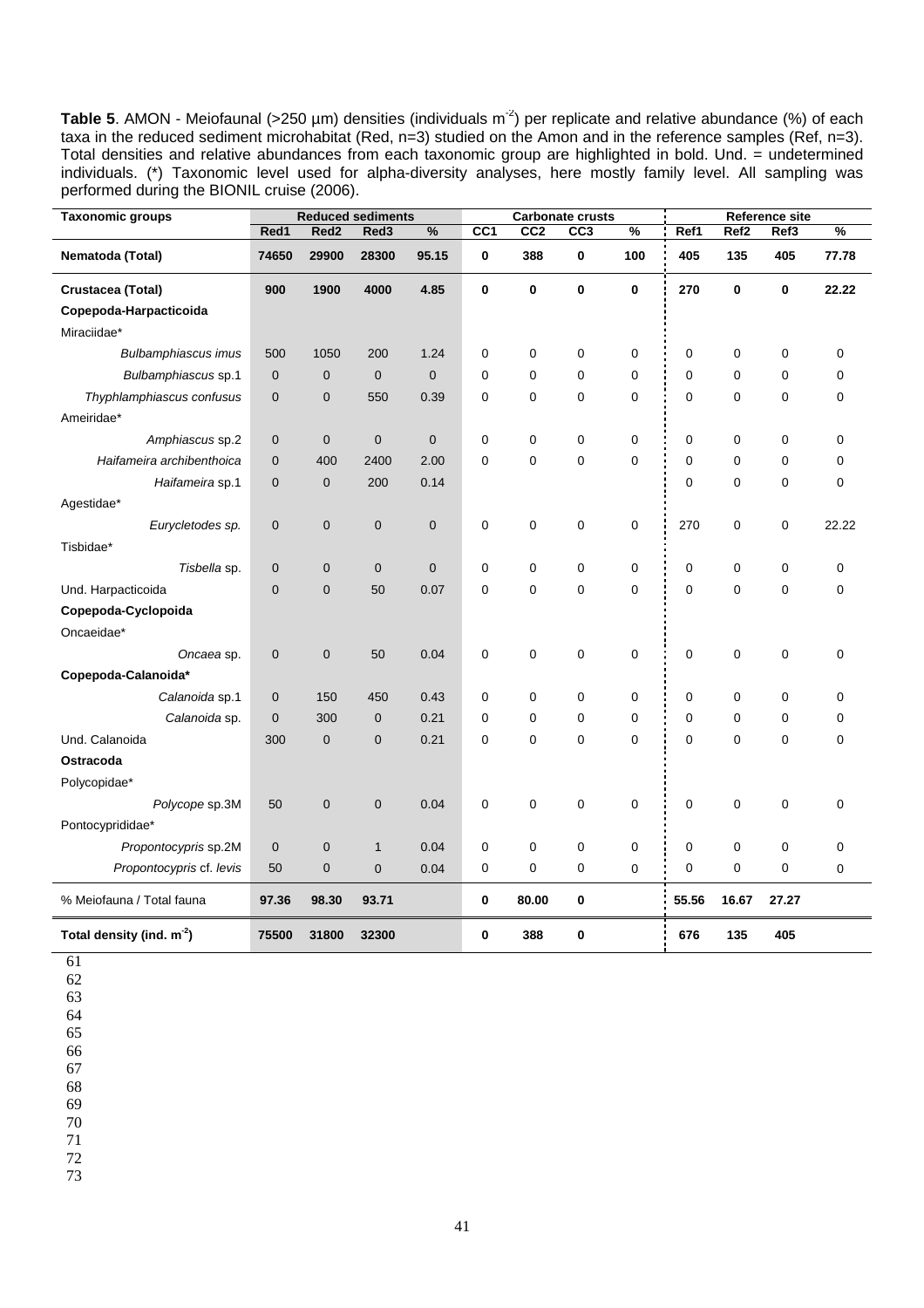Table 6. POCKMARK area and CHEOPS – Meiofaunal (>250 µm) densities (individuals m<sup>-2</sup>) per replicate and relative abundance (%) of each taxa in the microhabitats studied on the Pockmark area: reduced sediments (Red, n=3), carbonate crusts (CC, n=3) and on the Cheops mud volcano (MV): reduced sediments (Red, n=3). Total densities and relative abundances from each taxonomic group are given in bold. Und. = undetermined individuals. (\*) Taxonomic level used for alpha-diversity analyses, here mostly family level. All sampling was performed during the BIONIL (2006) and MEDECO (2007) cruises.

 $\overline{\phantom{a}}$ 

| <b>Taxonomic groups</b>     | Pockmark area |                  |                          |             |                 |                 | <b>Cheops MV</b>        |               |                |                  |                          |              |
|-----------------------------|---------------|------------------|--------------------------|-------------|-----------------|-----------------|-------------------------|---------------|----------------|------------------|--------------------------|--------------|
|                             |               |                  | <b>Reduced sediments</b> |             |                 |                 | <b>Carbonate crusts</b> |               |                |                  | <b>Reduced sediments</b> |              |
|                             | Red1          | Red <sub>2</sub> | Red <sub>3</sub>         | $\%$        | CC <sub>1</sub> | CC <sub>2</sub> | CC <sub>3</sub>         | $\frac{0}{6}$ | Red1           | Red <sub>2</sub> | Red3                     | $\%$         |
| Nematoda (Total)            | 1100          | 500              | 1000                     | 36.11       | 5417            | 247             | 2941                    | 97.44         | 750            | 2850             | 600                      | 100          |
| Crustacea (Total)           | 2850          | 1300             | 450                      | 63.89       | 0               | 123             | 0                       | 2.56          | $\bf{0}$       | $\bf{0}$         | $\bf{0}$                 | $\bf{0}$     |
| Copepoda-Harpacticoida      |               |                  |                          |             |                 |                 |                         |               |                |                  |                          |              |
| Miraciidae*                 |               |                  |                          |             |                 |                 |                         |               |                |                  |                          |              |
| Bulbamphiascus imus         | 1450          | 850              | 350                      | 36.81       | 0               | 0               | 0                       | 0             | 0              | $\pmb{0}$        | $\pmb{0}$                | $\pmb{0}$    |
| Ameiridae*                  |               |                  |                          |             |                 |                 |                         |               |                |                  |                          |              |
| Amphiascus sp.2             | $\mathbf 0$   | $\mathbf 0$      | $\mathbf 0$              | $\mathbf 0$ | 0               | 123             | 0                       | 2.56          | 0              | $\mathbf 0$      | $\mathbf 0$              | $\mathbf 0$  |
| Tisbidae*                   |               |                  |                          |             |                 |                 |                         |               |                |                  |                          |              |
| Tisbella sp.                | 50            | $\mathbf 0$      | $\mathbf 0$              | 0.69        | $\mathbf 0$     | 0               | 0                       | 0             | $\mathbf{0}$   | $\mathbf 0$      | $\mathbf 0$              | $\mathbf 0$  |
| Copepoda-Cyclopoida         |               |                  |                          |             |                 |                 |                         |               |                |                  |                          |              |
| Cyclopina sp.               | $\mathbf 0$   | 250              | $\mathbf 0$              | 3.47        |                 |                 |                         |               |                |                  |                          |              |
| Copepoda-Calaonida*         |               |                  |                          |             |                 |                 |                         |               |                |                  |                          |              |
| Calanoida sp.1              | 100           | $\mathbf 0$      | $\mathbf 0$              | 1.39        | 0               | 0               | 0                       | 0             | $\mathbf 0$    | $\mathbf 0$      | $\mathbf 0$              | $\mathbf 0$  |
| Calaonida sp.2              | 50            | $\mathbf 0$      | $\mathbf 0$              | 0.69        | $\mathbf 0$     | 0               | 0                       | $\mathbf 0$   | $\mathbf 0$    | $\mathbf 0$      | $\mathbf 0$              | $\mathbf 0$  |
| Calaonida sp.3              | 50            | $\mathbf 0$      | $\mathbf{0}$             | 0.69        | $\mathbf 0$     | 0               | 0                       | 0             | $\overline{0}$ | $\overline{0}$   | $\mathbf 0$              | $\mathbf 0$  |
| Calanoida sp.               | 250           | $\mathbf 0$      | $\mathbf{0}$             | 3.47        | $\mathbf 0$     | 0               | 0                       | 0             | $\overline{0}$ | $\overline{0}$   | $\mathbf 0$              | $\mathbf{0}$ |
| Ostracoda                   |               |                  |                          |             |                 |                 |                         |               |                |                  |                          |              |
| Pontocyprididae*            |               |                  |                          |             |                 |                 |                         |               |                |                  |                          |              |
| Propontocypris sp.1M        | 50            | $\mathbf{0}$     | $\mathbf{0}$             | 0.69        | $\mathbf 0$     | 0               | 0                       | 0             | $\overline{0}$ | $\overline{0}$   | $\overline{0}$           | $\mathbf 0$  |
| Propontocypris cf.levis     | 700           | 200              | 100                      | 13.89       | $\mathbf 0$     | 0               | 0                       | $\mathbf 0$   | $\mathbf 0$    | $\mathbf 0$      | $\mathbf 0$              | $\mathbf 0$  |
| Propontocypris cf. setosa   | 50            | $\mathbf 0$      | $\mathbf 0$              | 0.69        | 0               | 0               | 0                       | 0             | $\overline{0}$ | $\mathbf 0$      | 0                        | $\mathbf 0$  |
| Argilloecia sp.             | 50            | $\mathbf 0$      | $\mathbf 0$              | 0.69        | $\mathbf 0$     | 0               | 0                       | 0             | $\mathbf{0}$   | $\overline{0}$   | $\mathbf 0$              | $\mathbf{0}$ |
| <b>Chelicerata</b>          |               |                  |                          |             |                 |                 |                         |               |                |                  |                          |              |
| Und. Acarina*               | 50            | $\mathbf 0$      | $\mathbf 0$              | 0.69        | $\mathbf 0$     | 0               | 0                       | 0             | 0              | $\mathbf 0$      | $\mathbf 0$              | $\mathbf 0$  |
| % Meiofauna / Total fauna   | 57.66         | 33.96            | 42.65                    |             | 66.67           | 16.67           | 28.57                   |               | 15.79          | 35.19            | 15.79                    |              |
| Total density (ind. $m-2$ ) | 3950          | 1800             | 1450                     |             | 5417            | 370             | 2941                    |               | 750            | 2850             | 600                      |              |

74

75

76 77

78

79 80

81

82 83

84

85

86

87

88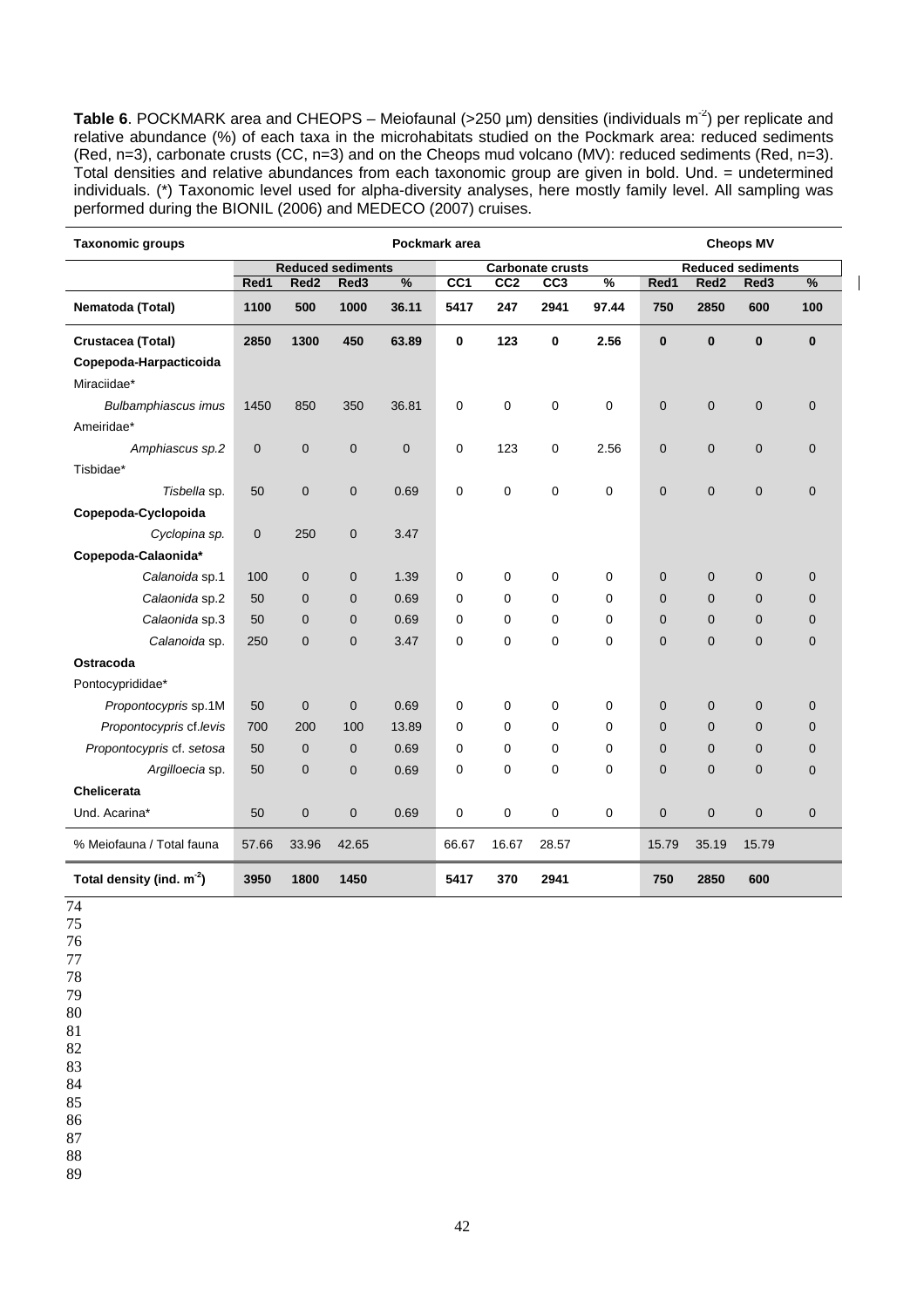**Table 7**. RED - Biological descriptors of the reduced sediment microhabitats sampled on the Amon MV, the Pockmark area and the Cheops MV in the Nile Deep-Sea Fan. The highest values are highlighted in bold. The meiofaunal data includes only the large meiofauna >250 µm. The number equivalent of Shannon and Simpson indices are given in italics

| <b>Biological descriptors</b>                                           | Amon                                                                             | Pockmark area                                                      | <b>Cheops</b>                                                                |
|-------------------------------------------------------------------------|----------------------------------------------------------------------------------|--------------------------------------------------------------------|------------------------------------------------------------------------------|
| Macrofauna -dominant                                                    | Polychaetes reaching<br>82.3% of total abundance<br>(Dorvilleidae, Capitellidae) | Polychaetes reaching 83.8%<br>of total abundance<br>(Dorvilleidae) | Polychaetes, reaching 95.6%<br>of total abundance<br>(Spionidae, Hesionidae) |
| Macrofauna -others                                                      | Bivalves, crustaceans,<br>gastropods                                             | Bivalves, gastropods                                               | Crustaceans, gastropods                                                      |
| Mean macrofaunal densities<br>(individuals m <sup>2</sup> )             | $1600 \pm 912$                                                                   | $2783 \pm 782$                                                     | $4150 \pm 1033$                                                              |
| Mean Jaccard's similarity                                               | 0.32                                                                             | 0.47                                                               | 0.77                                                                         |
| Symbiont-bearing fauna                                                  | $17.1 - 36.4%$                                                                   | $0 - 10%$                                                          | 0%                                                                           |
| Total macrofaunal biomass<br>(kg preserved wet weight m <sup>-2</sup> ) | $1.2*10^{-1} \pm 1*10^{-1}$                                                      | $1.2*10^{-3} \pm 1*10^{-3}$                                        | $6.4*10^{3} \pm 3*10^{3}$                                                    |
| <b>Macrofaunal diversity indices</b>                                    |                                                                                  |                                                                    |                                                                              |
| Total richness (S)                                                      | 15                                                                               | 9                                                                  | 6                                                                            |
| Shannon (He')<br>$Exp(H_e)$                                             | 1.93<br>6.89                                                                     | 1.35<br>3.86                                                       | 1.05<br>2.86                                                                 |
| Gini-Simpson (D <sub>GS</sub> )<br>$(1/1-D_{GS})$                       | 0.78<br>4.62                                                                     | 0.63<br>2.68                                                       | 0.59<br>2.44                                                                 |
| Evenness (J')                                                           | 0.71                                                                             | 0.61                                                               | 0.59                                                                         |
| Meiofauna (>250µm) -dominant                                            | Nematodes with 95.2% of<br>the total abundance                                   | Copepods with 63.9% of the<br>total abundance                      | 100% nematodes                                                               |
| Meiofauna (>250µm) -others                                              | Copepods, ostracods (6%)                                                         | Acarina (1.3%)                                                     |                                                                              |
| Mean meiofaunal densities<br>(individuals m <sup>-2</sup> )             | $46733 \pm 25004$                                                                | $2400 \pm 1354$                                                    | $1400 \pm 1258$                                                              |
| Mean Jaccard's similarity                                               | 0.31                                                                             | 0.41                                                               | 0.67                                                                         |
| <b>Meiofaunal diversity indices</b>                                     |                                                                                  |                                                                    |                                                                              |
| Total richness (S)*                                                     | $\overline{\mathbf{r}}$                                                          | $\overline{7}$                                                     | 1                                                                            |
| Nematoda richmess                                                       | 1                                                                                | 1                                                                  | 1                                                                            |
| Copepoda richness                                                       | 4                                                                                | 3                                                                  | $\mathbf 0$                                                                  |
| Ostracoda richness                                                      | $\sqrt{2}$                                                                       | $\overline{c}$                                                     | 0                                                                            |
| Acarina richness                                                        | $\pmb{0}$                                                                        | $\mathbf{1}$                                                       | $\mathbf 0$                                                                  |
| Shannon (He')<br>$Exp(H_e)$                                             | 0.24<br>1.27                                                                     | 1.39<br>4.01                                                       | $\mathbf 0$                                                                  |
| Gini-Simpson (D <sub>GS</sub> )<br>$(1/1-D_{GS})$                       | 0.09<br>1.10                                                                     | 0.70<br>3.37                                                       |                                                                              |
| Evenness (J')                                                           | 0.12                                                                             | 0.71                                                               |                                                                              |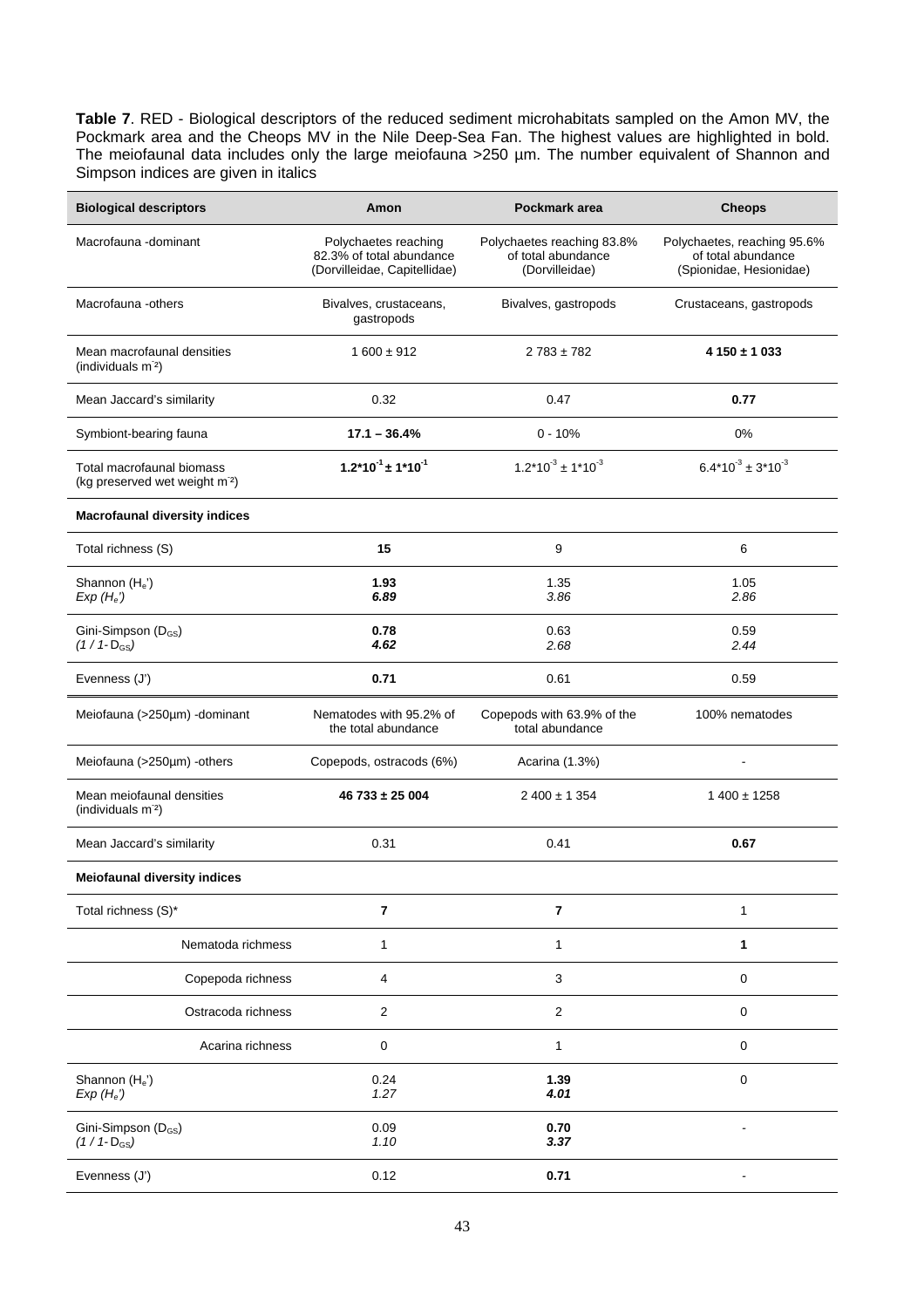**Table 8**. CC and Ref - Biological descriptors of the carbonate crust microhabitats sampled on the Amon MV,in the Pockmark area and at the reference site (Amon MV) in the Nile Deep-Sea Fan. The highest values are highlighted in bold. The meiofauna data includes only the large meiofauna >250 µm. The number equivalent of Shannon and Simpson indices are given in italics

| <b>Biological descriptors</b>                                           |                                                                 | <b>Carbonate crusts</b>                                                                                                            | <b>Reference site</b>                                                      |  |  |
|-------------------------------------------------------------------------|-----------------------------------------------------------------|------------------------------------------------------------------------------------------------------------------------------------|----------------------------------------------------------------------------|--|--|
|                                                                         | Amon                                                            | Pockmark area                                                                                                                      | Amon                                                                       |  |  |
| Macrofauna - dominant                                                   | Cnidarians (Zoantharia)<br>reaching 72.2% of total<br>abundance | Gastropoda (Lurifax vitreus) and<br>polychaetes (Sabellidae) in<br>various proportions, reaching<br>50.9, 39.6% of total abundance | Polychaetes, reaching a mean<br>of 70.6% of total abundance<br>(Spionidae) |  |  |
| Macrofauna -others                                                      | Gastropods,<br>sipunculians                                     | Bivalves, crustaceans                                                                                                              | Cnidarians, sipunculians,<br>crustaceans                                   |  |  |
| Mean macrofaunal densities<br>(individuals m <sup>-2</sup> )            | $456 \pm 602$                                                   | $3971 \pm 2960$                                                                                                                    |                                                                            |  |  |
| Mean Jaccard's similarity                                               | 0.0                                                             | 0.31                                                                                                                               | 0.34                                                                       |  |  |
| Symbiont-bearing fauna                                                  | 0%                                                              | $0 - 16%$                                                                                                                          | 0%                                                                         |  |  |
| Total macrofaunal biomass<br>(kg preserved wet weight m <sup>-2</sup> ) | $1.8*10^{3} \pm 5*10^{2}$                                       | $3*10^{2} \pm 5*10^{2}$                                                                                                            | $3.2*10^{-5} \pm 6*10^{-5}$                                                |  |  |
| <b>Macrofaunal diversity indexes</b>                                    |                                                                 |                                                                                                                                    |                                                                            |  |  |
| Total richness (S)                                                      | 5                                                               | 14                                                                                                                                 | 8                                                                          |  |  |
| Shannon (He')<br>$Exp(H_e)$                                             | 0.96<br>2.61                                                    | 2.08<br>8.00                                                                                                                       | 1.92<br>6.82                                                               |  |  |
| Gini-Simpson ( $D_{GS} = 1 - \lambda$ )<br>$(1/\lambda)$                | 0.46<br>1.84                                                    | 0.81<br>5.31                                                                                                                       | 0.83<br>5.90                                                               |  |  |
| Evenness (J')                                                           | 0.60                                                            | 0.79                                                                                                                               | 0.92                                                                       |  |  |
| Meiofauna (>250µm) -dominant                                            | Only 4 individuals<br>(nematodes)                               | Nematodes with 97.4% of the<br>total abundance                                                                                     | Only 9 individuals (nematodes,<br>copepods)                                |  |  |
| Meiofauna (>250µm)-others                                               |                                                                 | Copepods (11%)                                                                                                                     |                                                                            |  |  |
| Mean meiofaunal densities<br>(individuals m <sup>-2</sup> )             | $129 \pm 224$                                                   | $2909 \pm 2523$                                                                                                                    |                                                                            |  |  |
| Mean Jaccard's similarity                                               |                                                                 | 0.67                                                                                                                               |                                                                            |  |  |
| <b>Meiofaunal diversity indexes</b>                                     |                                                                 |                                                                                                                                    |                                                                            |  |  |
| Total richness (S)*                                                     | 1                                                               | $\overline{c}$                                                                                                                     | $\overline{c}$                                                             |  |  |
| Nematoda richness                                                       | $\mathbf{1}$                                                    | $\mathbf{1}$                                                                                                                       | 1                                                                          |  |  |
| Copepoda richness                                                       | $\pmb{0}$                                                       | $\mathbf{1}$                                                                                                                       | 1                                                                          |  |  |
| Ostracoda richness                                                      | $\mathbf 0$                                                     | $\mathbf 0$                                                                                                                        | 0                                                                          |  |  |
| Shannon (He')<br>$Exp(H_e)$                                             |                                                                 | 0.12<br>1.13                                                                                                                       | ä,                                                                         |  |  |
| Gini-Simpson ( $D_{GS} = 1 - \lambda$ )<br>$(1/\lambda)$                |                                                                 | 0.05<br>1.05                                                                                                                       |                                                                            |  |  |